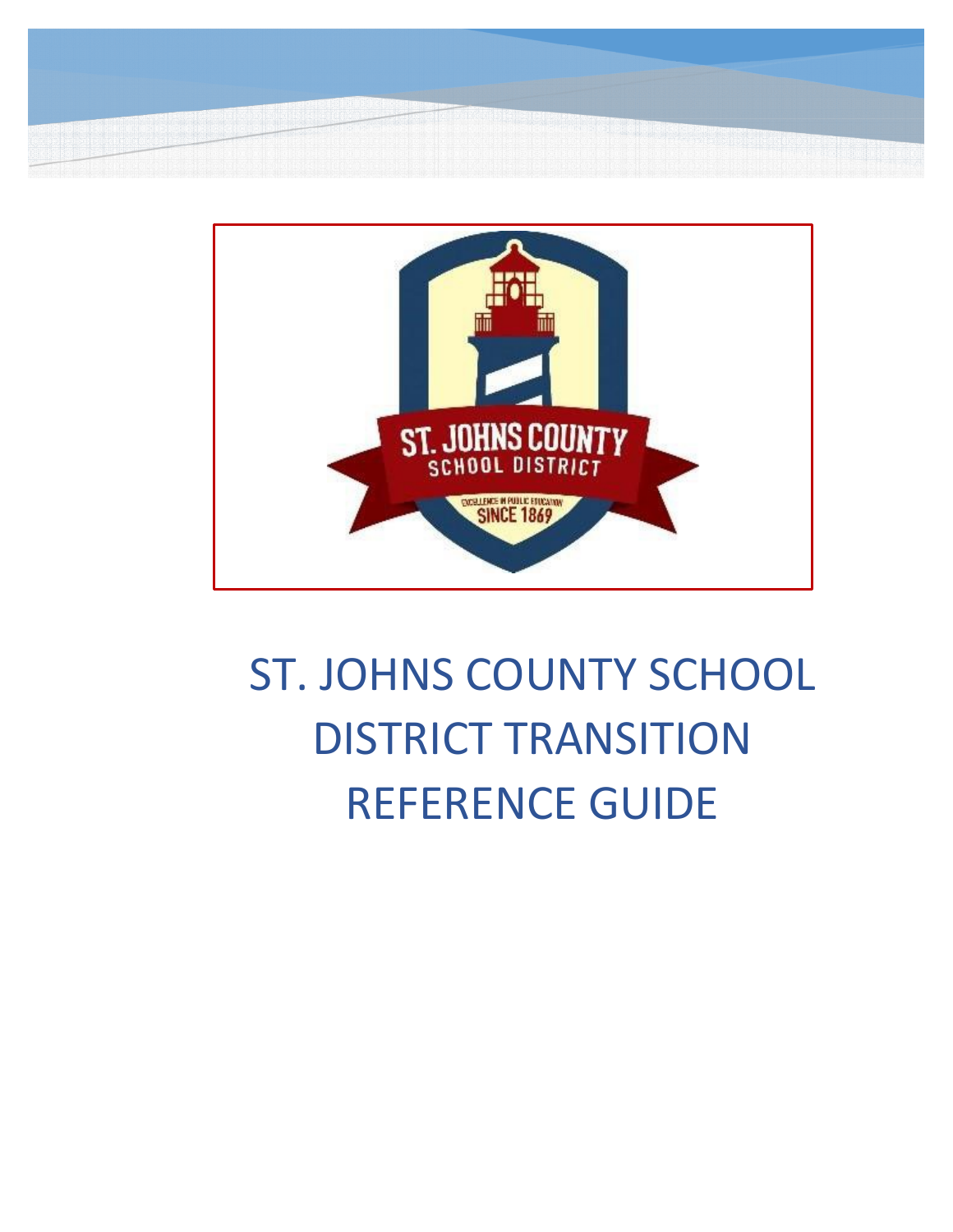Dear Students, Parents, and Families,

This guide is to assist you on your journey into postsecondary life. Use this guide to find resources relating to the following categories:

| Area                                  | Symbol |
|---------------------------------------|--------|
| Education                             |        |
| <b>Employment and Training</b>        |        |
| Agencies                              |        |
| <b>Parental Information/Resources</b> |        |
| Housing                               |        |
| <b>Mental Health Services</b>         |        |
| Transportation                        |        |

Life is full of transitions, and one of the more remarkable ones occurs when students get ready to leave high school and go out in the world as young adults. Transition planning is a crucial part of students' IEP development to ensure that resources and services are put into place to ensure the best quality of life into adult hood.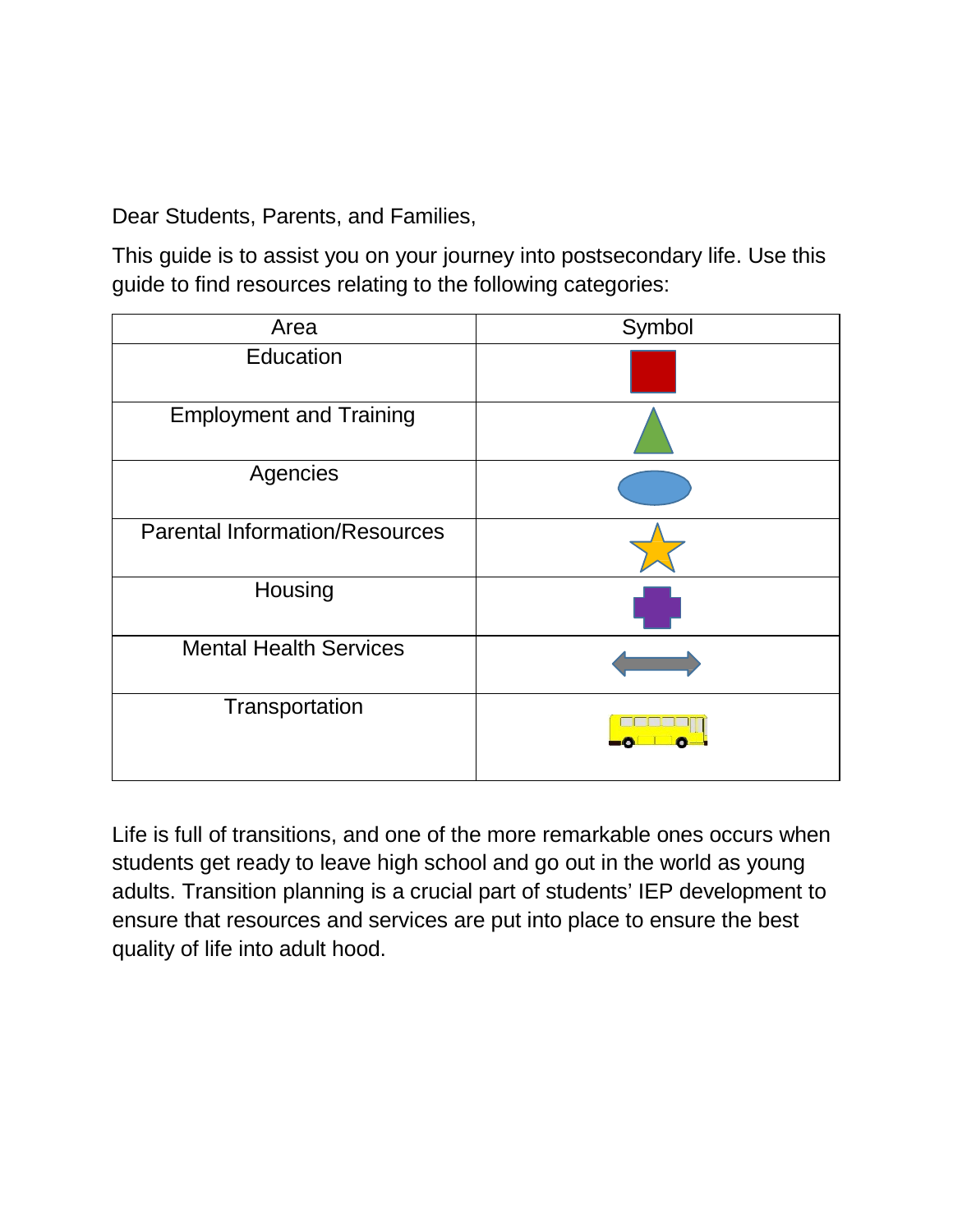# **Table of Contents**

| University of Florida- Jacksonville Center for Autism and Related Disabilities 8          |  |
|-------------------------------------------------------------------------------------------|--|
|                                                                                           |  |
|                                                                                           |  |
|                                                                                           |  |
|                                                                                           |  |
|                                                                                           |  |
|                                                                                           |  |
|                                                                                           |  |
|                                                                                           |  |
| Florida Atlantic University- The Academy for Community Inclusion  18                      |  |
|                                                                                           |  |
|                                                                                           |  |
|                                                                                           |  |
| Pensacola State College-The Arc Gateway Program for Adult Learning and Support22          |  |
|                                                                                           |  |
|                                                                                           |  |
| Division of Blind Services Bureau of Braille and Talking Book Library Services (BBTBL) 29 |  |
|                                                                                           |  |
|                                                                                           |  |
|                                                                                           |  |
|                                                                                           |  |
| University of Florida- Jacksonville Florida Diagnostic and Learning Resources System-     |  |
|                                                                                           |  |
|                                                                                           |  |
|                                                                                           |  |
|                                                                                           |  |
| SEDNET- The Multiagency Network for Students with Emotional/Behavioral Disabilities  38   |  |
|                                                                                           |  |
|                                                                                           |  |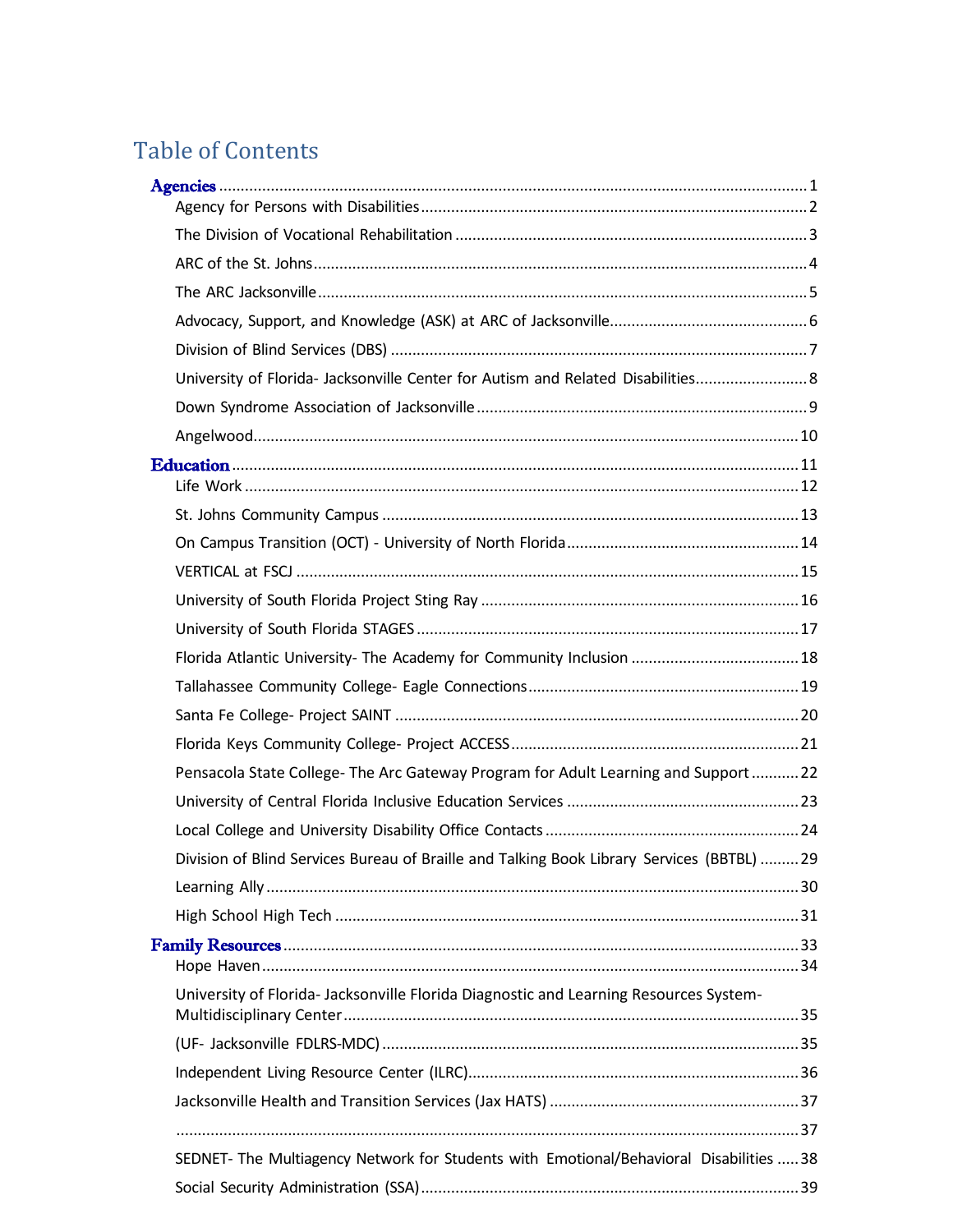| Florida Diagnostic and Resource Learning System- Northeast Florida Educational Consortium |  |
|-------------------------------------------------------------------------------------------|--|
|                                                                                           |  |
|                                                                                           |  |
|                                                                                           |  |
|                                                                                           |  |
|                                                                                           |  |
|                                                                                           |  |
|                                                                                           |  |
|                                                                                           |  |
|                                                                                           |  |
|                                                                                           |  |
|                                                                                           |  |
|                                                                                           |  |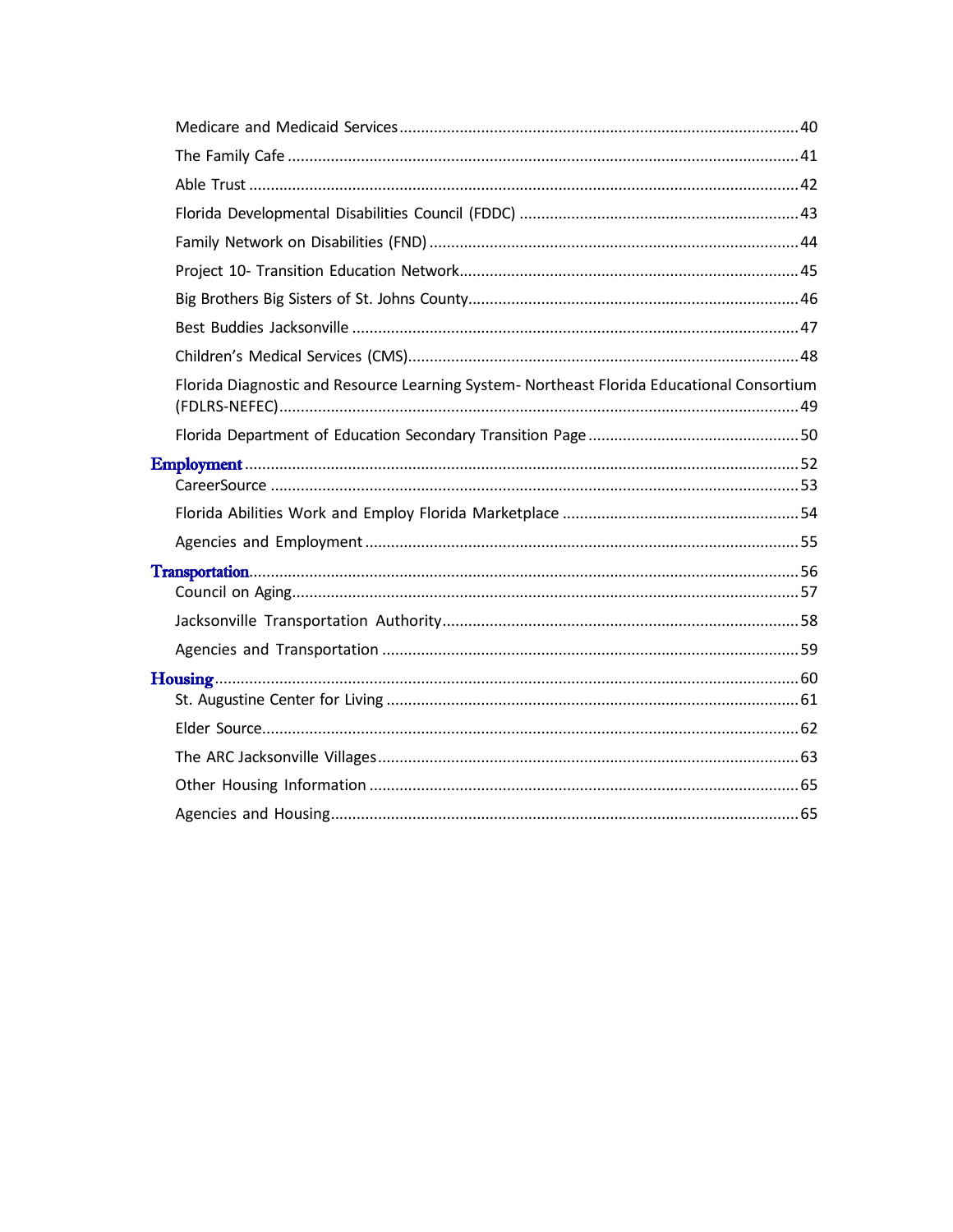<span id="page-4-0"></span>

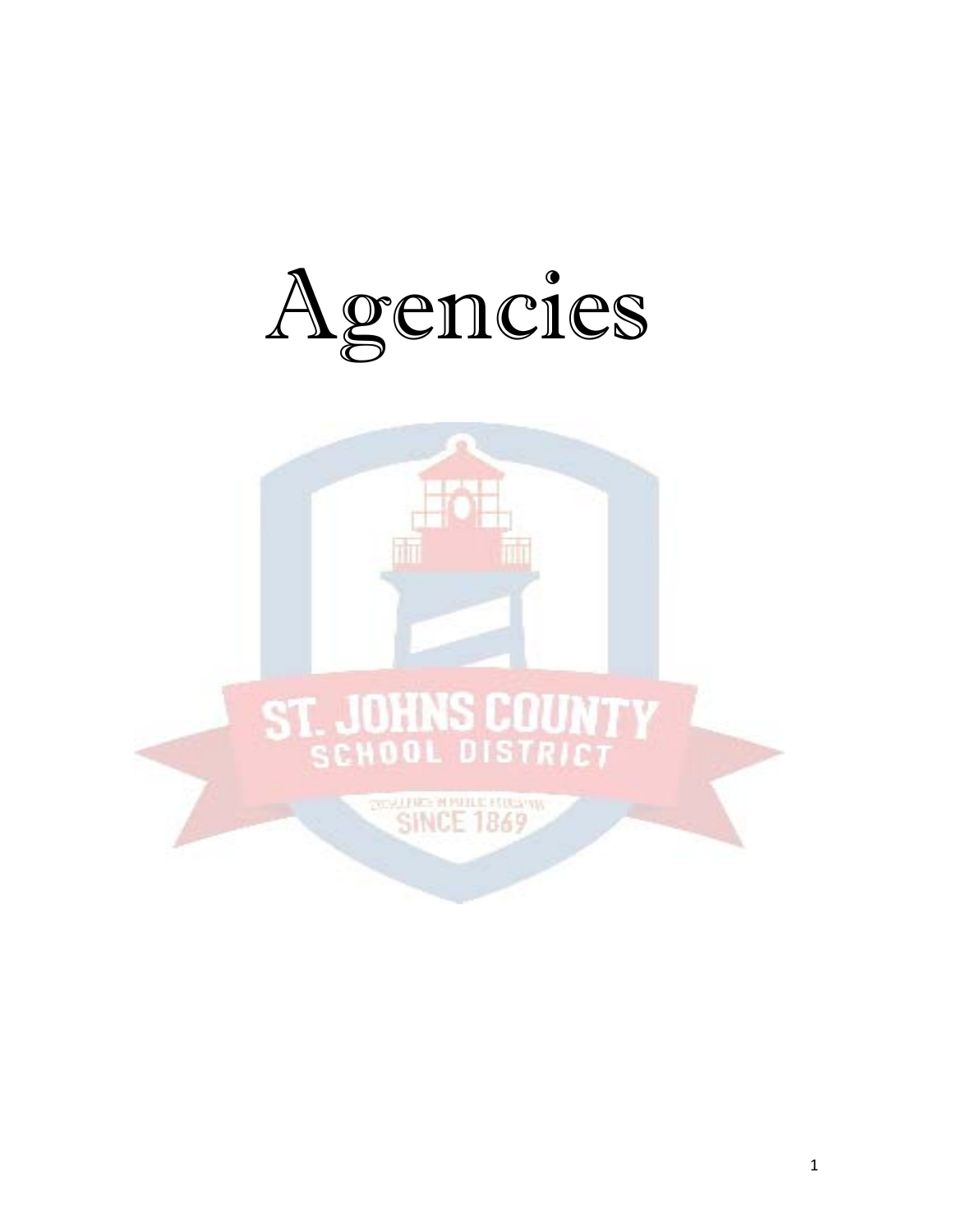#### <span id="page-5-0"></span>*Agency for Persons with Disabilities*

The APD works in partnership with local communities and private providers to assist people who have developmental disabilities and their families. APD also provides assistance in identifying the needs of people with developmental disabilities for supports and services. Disabilities served include:

**CONTRACT** 

 $0<sup>1</sup>$ 

 $\frac{1}{2}$ 

- Autism
- Cerebral palsy
- Spina bifida
- Intellectual disabilities
- Down syndrome
- Prader-Willi syndrome
- Children age 3-5 who are at a high risk of a developmental disability

#### **Services Offered:**

- Respite
- Support Coordination
- Behavior Analysis and Assistance
- Consumable Medical Supplies
- Supported Employment
- Supported and Independent living
- Occupational, Speech/Language, and Physical Therapy
- Transportation

#### **Contact**

3631 Hodges Blvd Jacksonville, Florida 32224 Phone: (844)766-7517

Website: [http://www.apdcares.org](http://www.apdcares.org/)

#### **Apply for Services in the Northeast Region**

Contact: Michelle Sturla, [msturla@esvf.org](mailto:msturla@esvf.org)

Call Toll Free: 1-844-865-1172

*If you reach the voicemail service, please leave a message with your name and number.*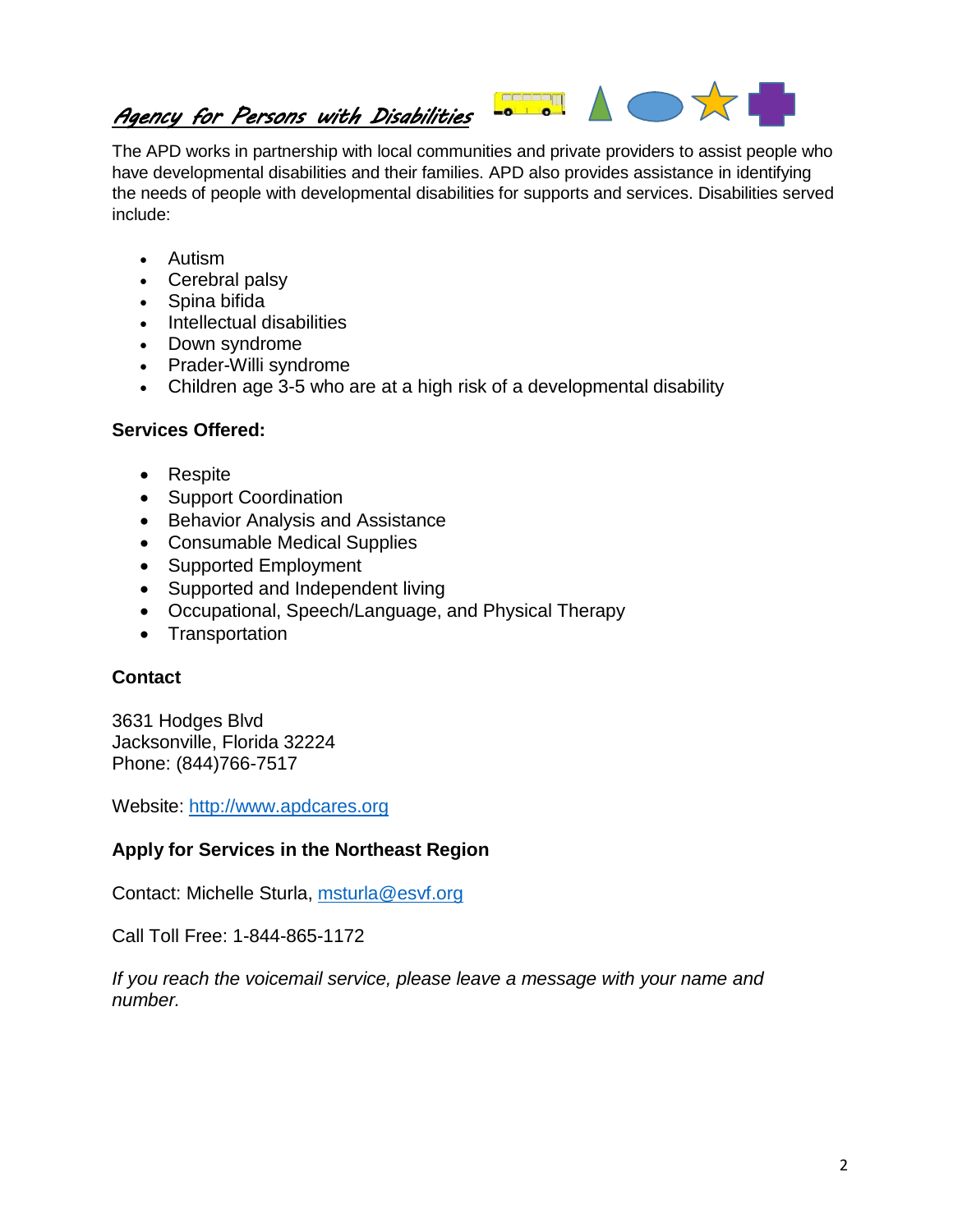# <span id="page-6-0"></span>*The Division of Vocational Rehabilitation*

Vocational Rehabilitation (VR) is a federal-state program that helps people who have physical or mental disabilities get or keep a job. VR is committed to helping people with disabilities find meaningful careers.

Their mission is "to help people with disabilities find and maintain employment and enhance their independence." Their vision is "to become the first place people with disabilities turn when seeking employment and a top resource for employers in need of qualified employees."

In addition to the general customer [employment](http://www.rehabworks.org/customers.shtml) program, VR has [additional specific](http://www.rehabworks.org/programs.shtml) [programs](http://www.rehabworks.org/programs.shtml) designed to help eligible people with disabilities become employed.

#### **Examples of VR Services**

- Medical and Psychological Assessment
- Vocational Evaluation and Planning
- Career Counseling and Guidance
- **Training and Education After High School**
- Job-Site Assessment and Accommodations
- Job Placement
- Job Coaching
- On-the-Job Training
- **Supported Employment**
- **Assistive Technology and Devices**
- Time-Limited Medical and/or Psychological Treatment

#### **Contact**

Thomas "Wheeler" [Clemons,](mailto:Jeanne.turner@vr.fldoe.org) [Thomas.Clemons@vr.fldoe.org](mailto:Thomas.Clemons@vr.fldoe.org) Lynn Seavey, [Lynn.Seavey@vr.fldoe.org](mailto:Lynn.Seavey@vr.fldoe.org) Dept. of Education-Div. of Vocational Rehabilitation 25 Deltona Blvd. Ste. 3 St. Augustine, Florida 32086 Phone: 904-797-6250 ext. 18

Website- <http://www.rehabworks.org/>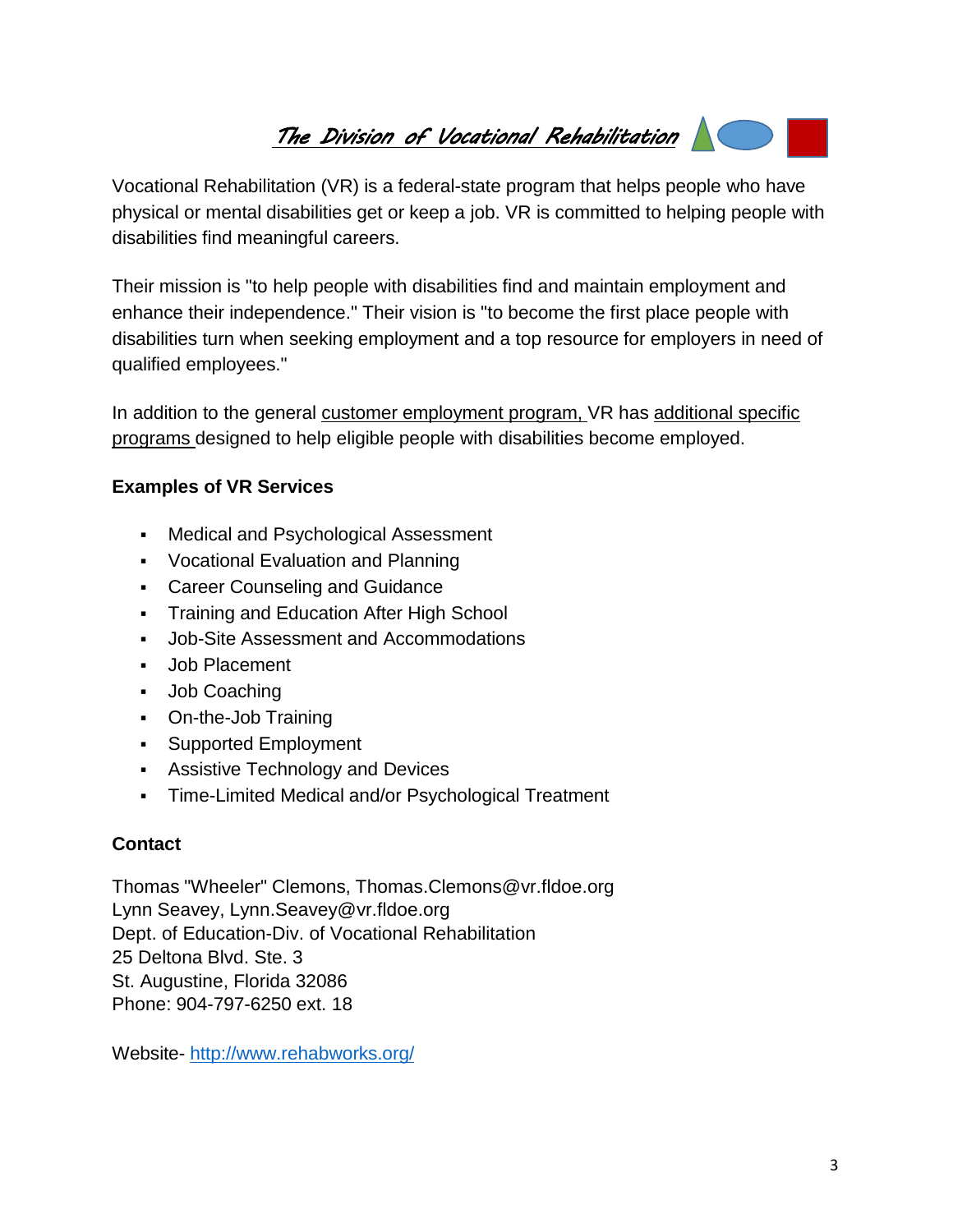# <span id="page-7-0"></span>ARC of the St. Johns **Community**

The Arc of the St. Johns provides services to people with intellectual and developmental disabilities (I/DD). Services disability areas including- Autism, Down Syndrome, Cerebral Palsy, Traumatic Brain Injury, Spina Bifida, and Epilepsy.

#### **Services Provided**

- [Behavioral](http://www.arcsj.org/behavioraltraining.html) Training
- The [Community](http://www.arcsj.org/communitycampus.html) Campus Charter School
- [Companion](http://www.arcsj.org/companionservies.html) Services
- [In-Home](http://www.arcsj.org/inhomesupport.html) Support Services
- The [Jacksonville](http://www.arcsj.org/beachesextension.html) Beaches Adult Services Center
- Mental Health [Services](http://www.arcsj.org/mentalhealth.html)
- [Residential](http://www.arcsj.org/residentialservices.html) Housing
- [St. Augustine Adult](http://www.arcsj.org/staugustineadultservices.html) Services Center
- [Supported Employment](http://www.arcsj.org/supportedemploymentservices.html)
- [Supported Living](http://www.arcsj.org/supportedlivingservices.html)
- The Therapeutic [Learning Center](http://www.arcsj.org/therapeuticlearningcenter.html) for Children
- Traumatic Injury Community [Housing Option](http://www.arcsj.org/ticho.html)
- [Transportation](http://www.arcsj.org/transportationservices.html)
- [Health and](http://www.arcsj.org/healthandwellness.html) Wellness

#### **Contact**

Lynn Funcheon, [funcheonl@arcsj.org](mailto:funcheonl@arcsj.org) 2101 Arc Drive St. Augustine, Florida 32084 Phone: (904)824-7249 Website: <http://www.arcsj.org/index.html>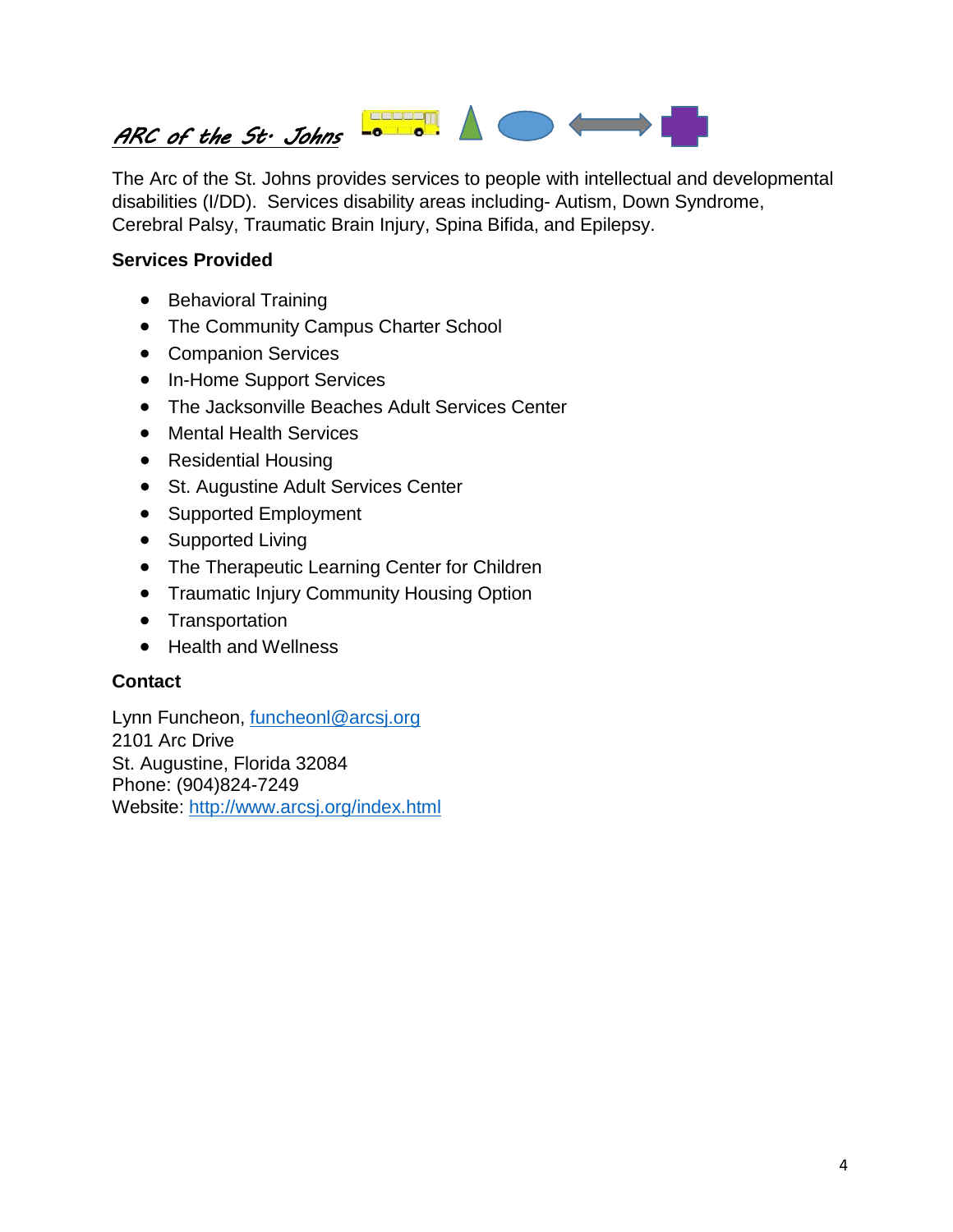# <span id="page-8-0"></span>*The ARC Jacksonville*

The Arc Jacksonville has served our community's citizens with intellectual and developmental disabilities since 1965. The organization began within a grassroots movement to provide educational opportunities for special needs persons who were not well-served by the public education system. Over the decades, The Arc program has evolved and expanded to offer a wide range of services today within community settings.

Services are rendered from three main locations and five group homes. In addition to the direct services provided through our programs, The Arc Jacksonville serves as a source of information and support for the entire Northeast Florida area through its advocacy program, called A.S.K. (Advocacy, Support and Knowledge).

The primary location of the agency is in downtown Jacksonville, in a multi-use complex of administrative offices, program and workshop areas and a packaging warehouse. An additional facility on the Westside provides similar programming.

The five group homes are nestled within the neighborhoods of Arlington, St. Nicholas, Ortega Farms and Mandarin. A college program for young adults with intellectual and developmental disabilities is on the campus of the University of North Florida.

Programs and Services

- Day [Programs](http://www.arcjacksonville.org/day-programs-and-services/) and Services
- [Employment](http://www.arcjacksonville.org/employment-services/) Services
- [Residential](http://www.arcjacksonville.org/residential-services/) Services
- A.R.T. [Program](http://www.arcjacksonville.org/a-r-t-program/)
- College [Experience](http://www.arcjacksonville.org/college-experience-oct/)
- Summer [Life Experience](http://www.arcjacksonville.org/summer-life-experience/)
- [Club](http://www.arcjacksonville.org/club-arc/) Arc
- The Arc Jacksonville Villages

**Charlotte Temple Janet Lawrence Vice President, Advocacy Vice President, Residential** 904.358.1200 904.723.3527

**Dr. Crystal Makowski, C.R.C., Ed.D. Patricia Goff Vice President, The Arc Village Vice President, Program Services** 904.355.0155 904.355.0155 x408 [cmakowski@arcjacksonville.org](mailto:cmakowski@arcjacksonville.org) [pgoff@arcjacksonville.org](mailto:pgoff@arcjacksonville.org)

**Susan Hamilton Vice President, Employment** 904.355.0155 x 420 [shamilton@arcjacksonville.org](mailto:shamilton@arcjacksonville.org)

[ctemple@arcjacksonville.org](mailto:ctemple@arcjacksonville.org) [jlawrence@arcjacksonville.org](mailto:jlawrence@arcjacksonville.org)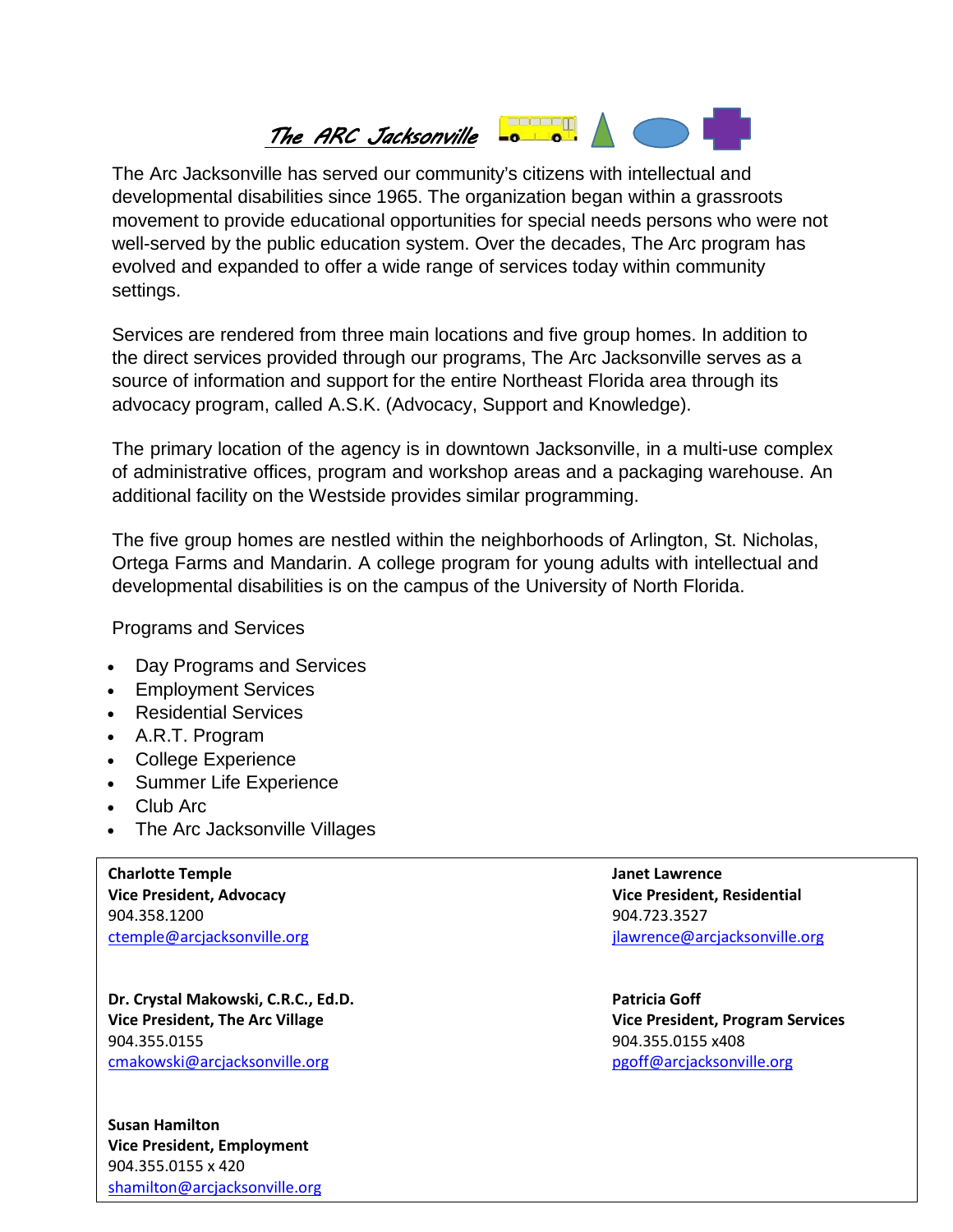<span id="page-9-0"></span>*Advocacy, Support, and Knowledge (ASK) at ARC of Jacksonville* 



ASK was created to help individuals with intellectual and developmental disabilities (I/DD) gain the information, training and support needed to achieve improved selfsufficiency, independence and well-being. Individuals with I/DD, their families and their circles of support can find answers to issues that arise throughout the life span.

#### ASK:

- Links family to find circles of support to begin to understand the journey for persons with I/DD
- Works in the community to expand awareness, increase opportunity, promote partnership and eliminate barriers for individuals with disabilities
- Promotes partnerships with families and schools
- Collaborates with the community to ensure trainings, workshops, and conferences are provided that address the needs of individuals with I/DD, their families, and those that work with them
- Helps families develop an understanding of how to access, participate in and influence the design and policies of the systems and organizations that serve them

#### **The ARC Jacksonville's programs include:**

- Day programs
- Community employment
- Residential programs
- The A.R.T program
- College experience (OCT @ UNF)
- Summer LIFE program
- Club ARC

#### **Contact**

Charlotte Temple, [ctemple@arcjacksonville.org](mailto:ctemple@arcjacksonville.org) Vice President, Advocacy 90358.1200

1050 North Davis Street Jacksonville, Florida 32209 Phone: 904.358-1200 Email: [info@arcjacksonville.org](mailto:info@arcjacksonville.org)

Website- <http://www.arcjacksonville.org/>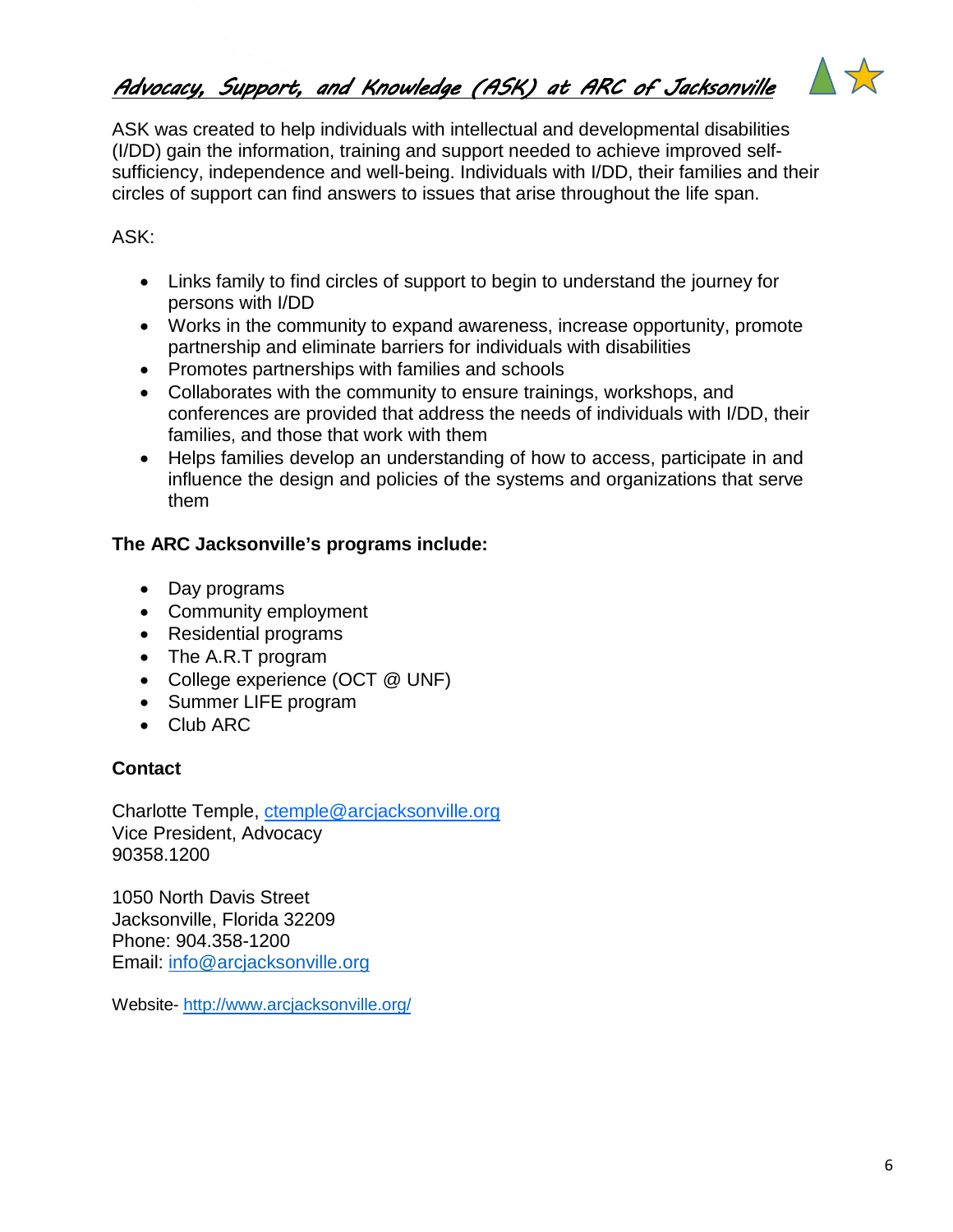<span id="page-10-0"></span>

DBS has a rich history of providing services to persons who are blind or have severe visual impairments and to persons who have disabling conditions that make it difficult to read and write regular print.

#### **Services Provided**

- Blind Babies [Program](http://dbs.myflorida.com/Blind%20Babies%20Program/index.html)
- Business [Enterprise](http://dbs.myflorida.com/Business%20Enterprise/index.html)
- [Children's](http://dbs.myflorida.com/Children%27s%20Program/index.html) Program
- [Employer Services](http://dbs.myflorida.com/Employer%20Services/index.html)
- [Independent](http://dbs.myflorida.com/Independent%20Living%20Program/index.html) Living
- [Transition](http://dbs.myflorida.com/Transition%20Services/index.html) Services
- [Talking](http://dbs.myflorida.com/Talking%20Books%20Library/index.html) Books Library
- [Rehabilitation](http://dbs.myflorida.com/Rehabilitation%20Center/index.html) Center
- Vocational [Rehabilitation](http://dbs.myflorida.com/Vocational%20Rehabilitation/index.html)
- Job shadowing, work experiences, job modification, on the job training
- Adaptive/Assistive Technology
- Orientation and Mobility Training
- Career Counseling

#### **Contact**

Robert Lewis [robert.lewis@dbs.fldoe.org](mailto:kumari.deonandan@dbs.fldoe.org)

(904)348-2730

Florida Department of Education 1809 Art Museum Drive, Suite 201 Jacksonville, Florida 32207

Website: <http://dbs.myflorida.com/>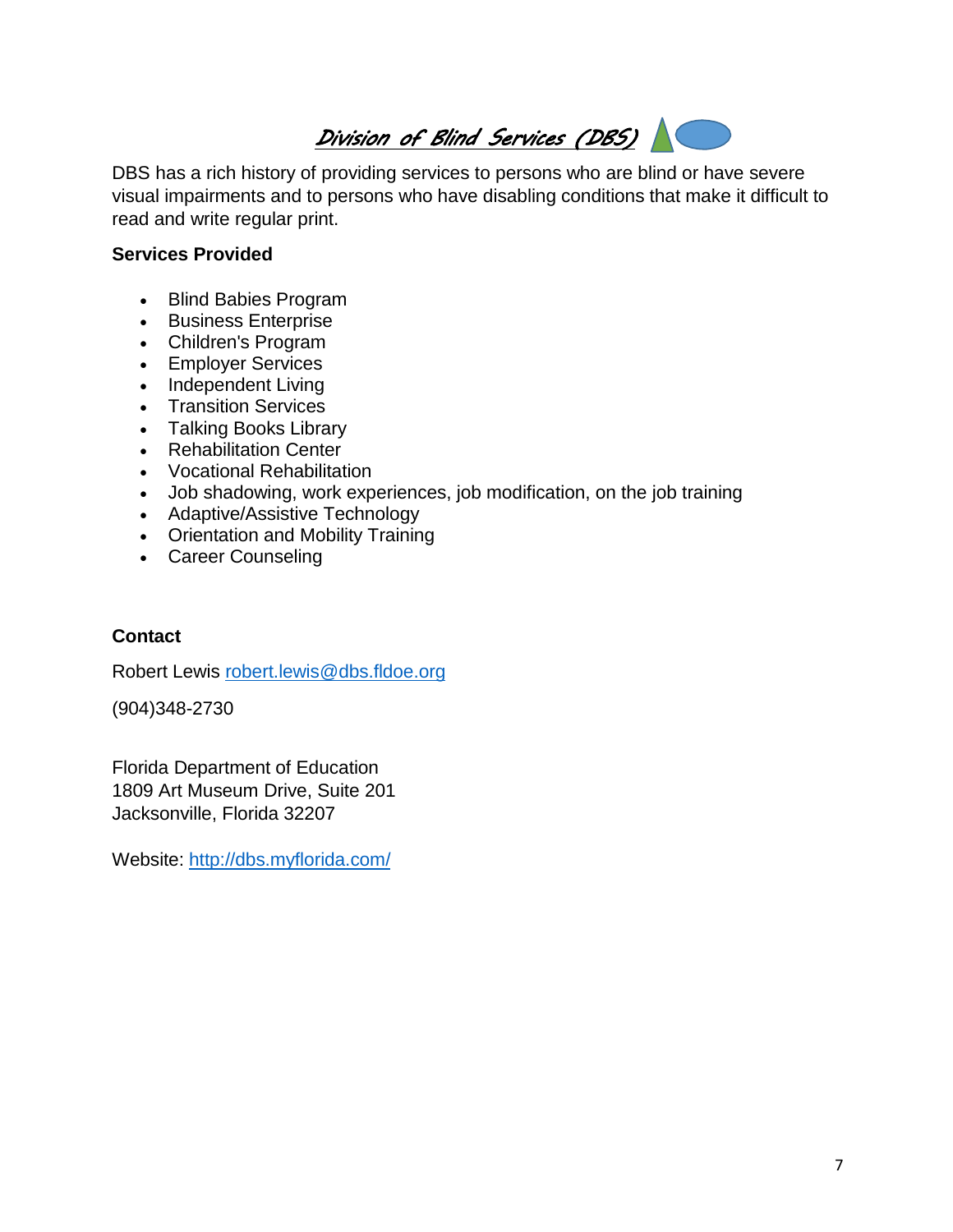# <span id="page-11-0"></span>*University of Florida- Jacksonville Center for Autism and Related Disabilities*

CARD provides support and assistance with the goal of optimizing the potential of individuals with autism spectrum disorders, dual-sensory impairments, and related disabilities. CARD services are provided, at no cost, to individuals and their families, and to the professional who work with them.

#### **Services Provided**

Services individuals of any age with:

- Autism Spectrum Disorders (ASD)
- Autistic Disorder
- Pervasive Developmental Disorder Not Otherwise Specified
- Rett's Syndrome
- Childhood Disintegrative Disorder
- Social Communication Disorder
- Dual-sensory Impairments (deaf-blind)
- Sensory loss plus another disabling condition
- Services include consultations, functional behavioral assessment, behavior support plans, referral to services providers funding sources, support groups, counseling, social skills groups, and groups for siblings

#### **Contact**

Anne Wilson, [anne.wilson@jax.ufl.edu](mailto:anne.wilson@jax.ufl.edu) (904) 633-0764

UF College of Medicine- Jacksonville Center for Autism and Related Disabilities (CARD) 6271 St. Augustine Road, Suite 1 Jacksonville, Florida 32217

**Website** <http://www.hscj.ufl.edu/pediatrics/autism> <https://www.facebook.com/AutismJacksonville>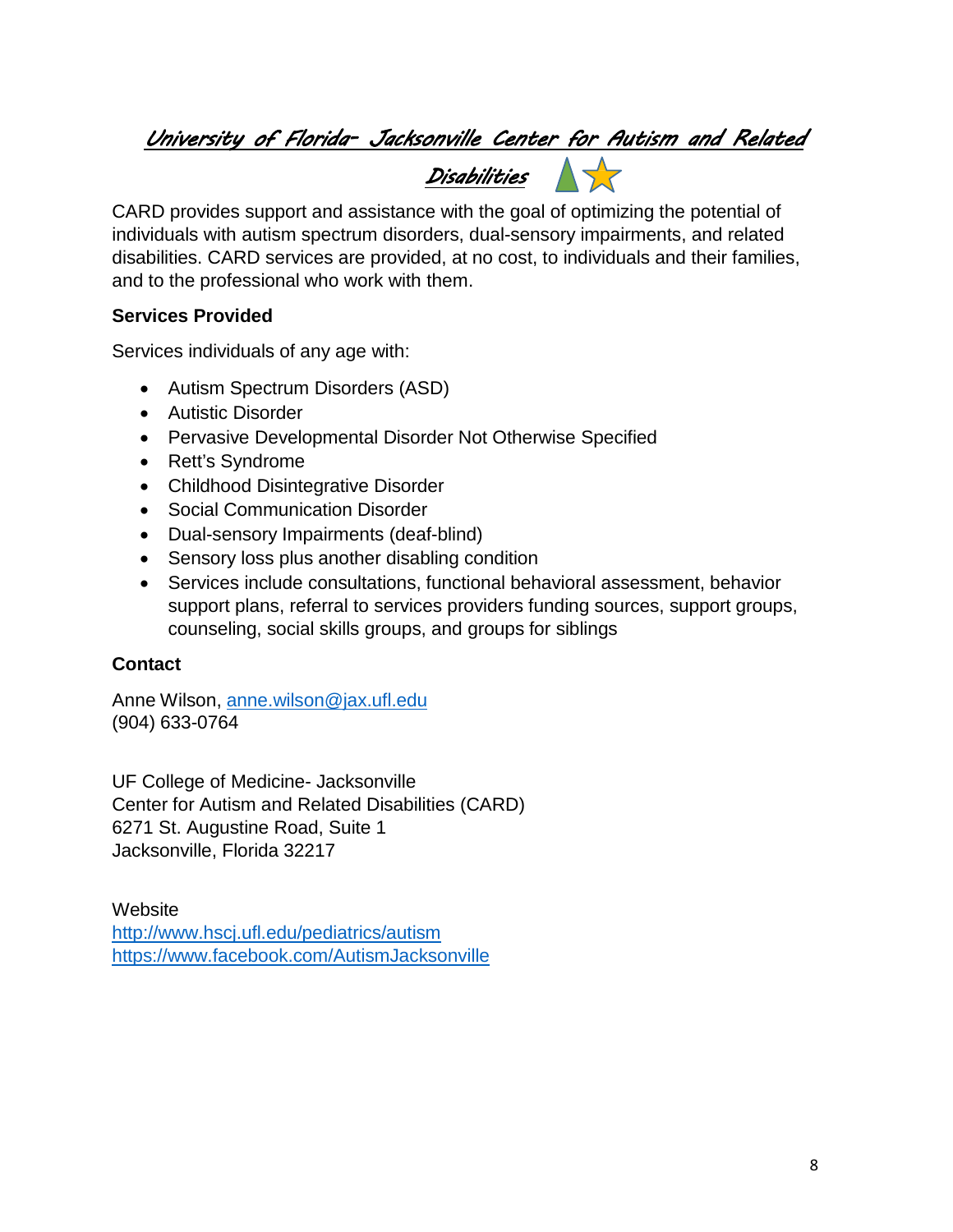# *Down Syndrome Association of Jacksonville*

<span id="page-12-0"></span>In 1989, the Down Syndrome Association of Jacksonville was founded by a handful of families who recognized the need to have a support group in the Jacksonville community. The focus was, and continues to be, to provide awareness and education and to help individuals with Down syndrome reach their potential. Our association has continued to grow with over 1,500 individuals, families and community members.

The Down Syndrome Association of Jacksonville (DSAJ) is a non-profit organization committed to helping people with Down syndrome achieve their full potential and to helping create a community that is educated, supportive, and inclusive of individuals with Down syndrome.

We envision a community where all people with Down syndrome are actively included, given opportunities to participate and contribute as valued citizens, and have the choice to create their own path to fulfillment and success.

#### **Services:**

- Therapies- speech/language, occupational, physical
- Wellness and fitness
- Sports
- Educational workshops
- Family social groups

#### **Contact**

Desiree Jomant, Program Coordinator*,* [desiree.jomant@dsaj.org](mailto:desiree.jomant@dsaj.org)

630 May Street Jacksonville, Florida 32204

Website- <http://www.dsaj.org/index.html>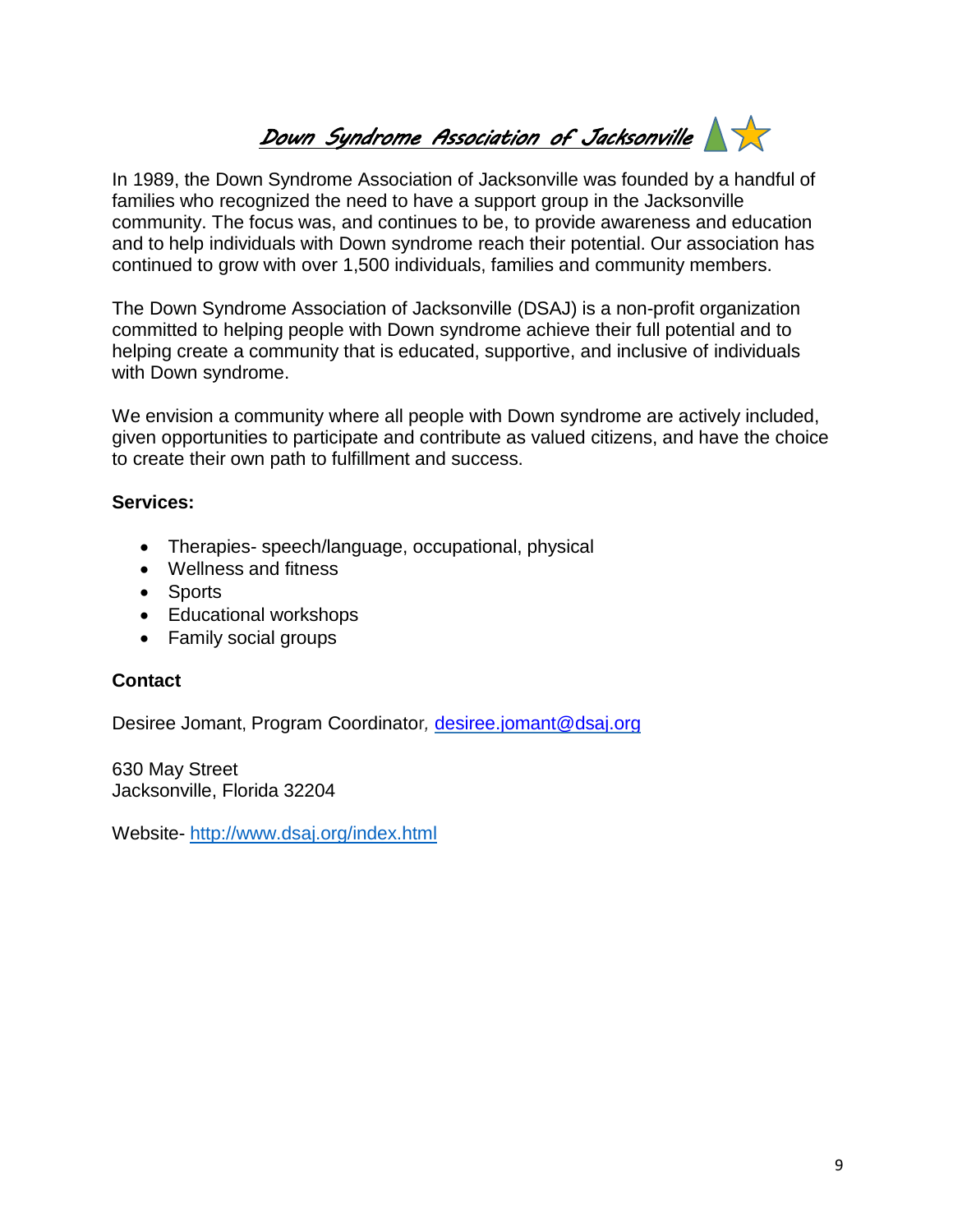

<span id="page-13-0"></span>The mission of Angelwood is to improve the quality of life for children and adults with developmental disabilities and their families. Angelwood Inc. assists families in caring for the special needs of their loved ones across their lifespan through a variety of programs suited to each person's individual goals. They help children and adults with developmental disabilities such as:

- Autism
- Cerebral palsy
- Down syndrome
- Intellectual Disabilities
- Prader-Willi
- Spina Bifida

Often other concerns such as behavioral issues, physical limitations, and seizure disorders may accompany a developmental disability. Regardless of what specific service is offered, the agency is built upon the experience and the high quality care that has become their hallmark.

#### **Programs Offered:**

- Summer camp
- Housing
- Residential Respite
- Behavior Analysis Services
- Holiday Kids Camp
- Adult Day Training
- Supported Employment & Vocational Rehabilitation

#### **Contact**

4674 Hood Road Jacksonville, Florida 32257

Website: <http://angelwoodjax.org/cms2/>

Diane Tuttle, Executive Director

Phone: (904) 288-7259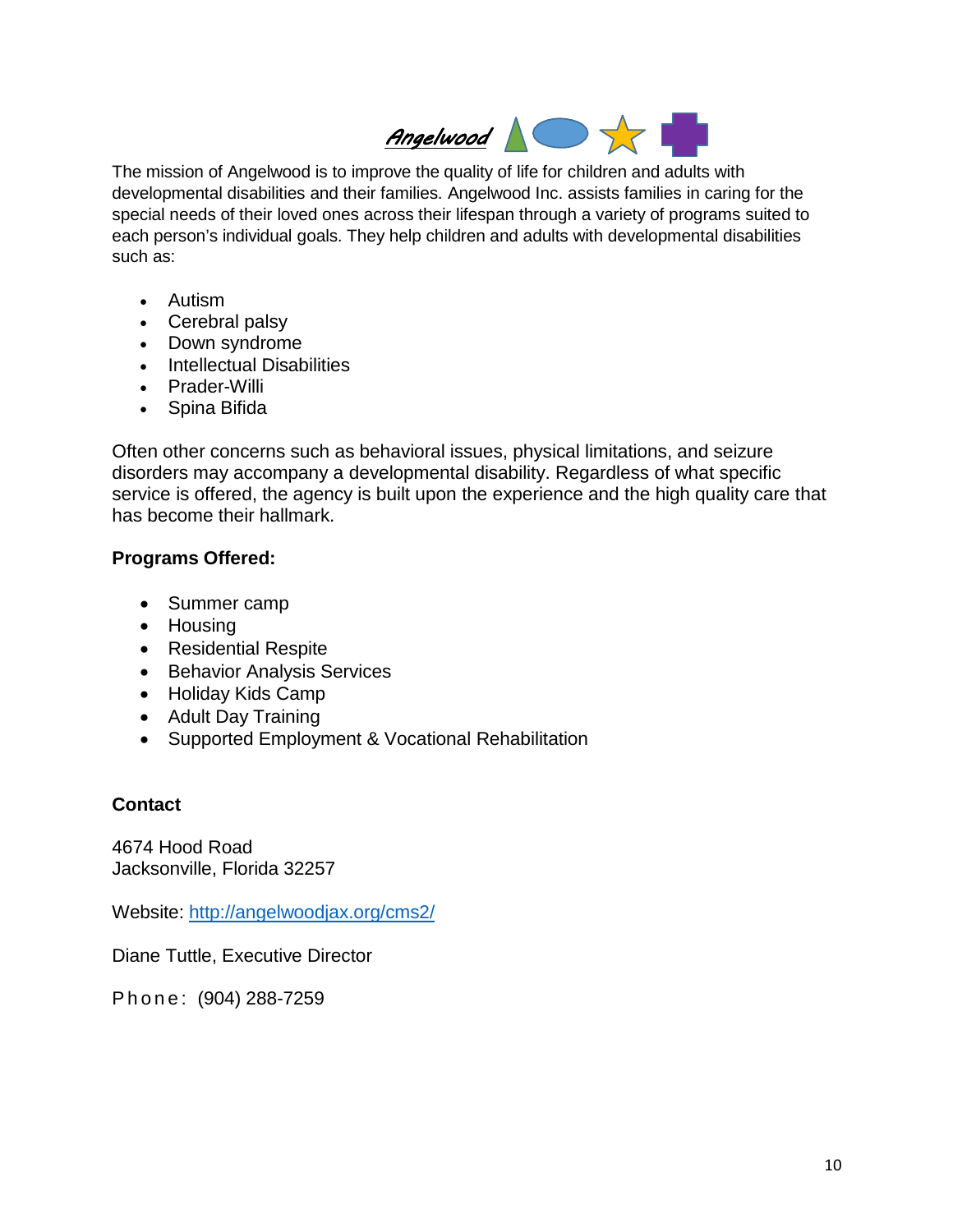# <span id="page-14-0"></span>Education

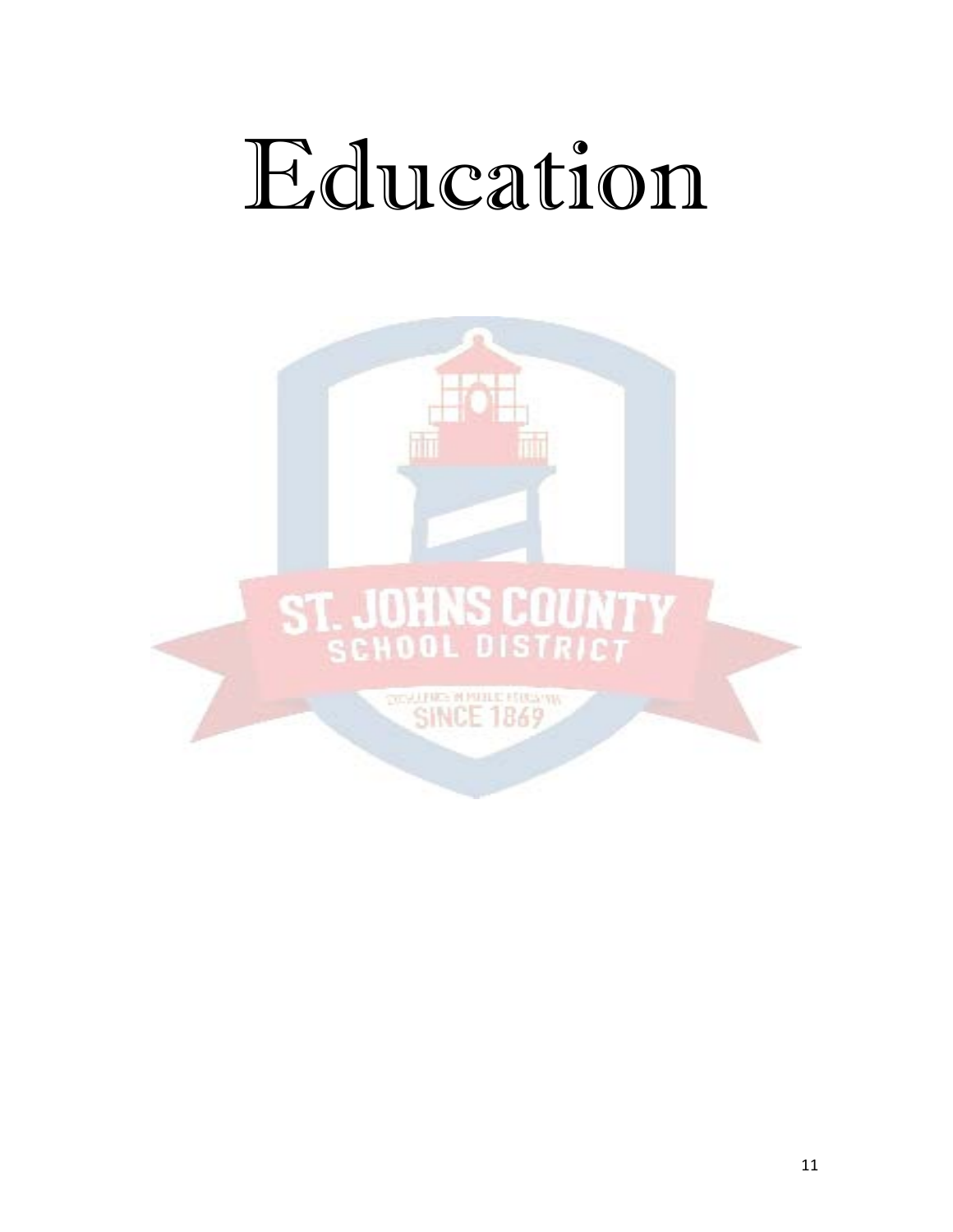<span id="page-15-0"></span>

Life Work is a St. Johns County School District Post-Secondary Program for students between the ages of 18-22 years old. Currently the program is housed at St. Augustine High School; there is 1 teacher and 1 job coach. Students work at various places in the community as a part of Community Based Work Experience (CBWE), while also working individually with the job coach to find competitive employment. Students work on job applications, resumes, and interview skills. Students' social emotional, selfdetermination, self-advocacy, and daily living skills are also targeted through functional curriculum and transition assessments and planning.

Requirements:

- Students must be enrolled in a St. Johns County Public School
- Students must be between the ages of 18-21 and graduating with a Special or Standard (ACCESS Points Track) Diploma at the end of the current school year
- Student/parent/guardian must have a goal for employment and have an active Transition Individual Education Plan (IEP) with a need for post-secondary transition instruction
- Be willing to learn and take advantage of independent community transportation as appropriate for community participation
- Be able to perform job training skills a minimum of 6 hours per week
- Have applied, be willing to apply, or be a current client with the Division of Vocational Rehabilitation (VR)
- Be able to function in the work place with minimal supervision and natural supports
- Have no issues with attendance, discipline, or behavior

#### **Contact**

Adam Ringwood, Teacher, [adam.ringwood@stjohns.k12.fl.us](mailto:adam.ringwood@stjohns.k12.fl.us) (904) 547-8530

Leigh Ann Hale, ESE Program Specialist for Transition, [leigh.hale@stjohns.k12.fl.us](mailto:leigh.hale@stjohns.k12.fl.us) (904)547-7712

Ami Brennan, Job Coach, [ann-marie.brennan@stjohns.k12.fl.us](mailto:ann-marie.brennan@stjohns.k12.fl.us)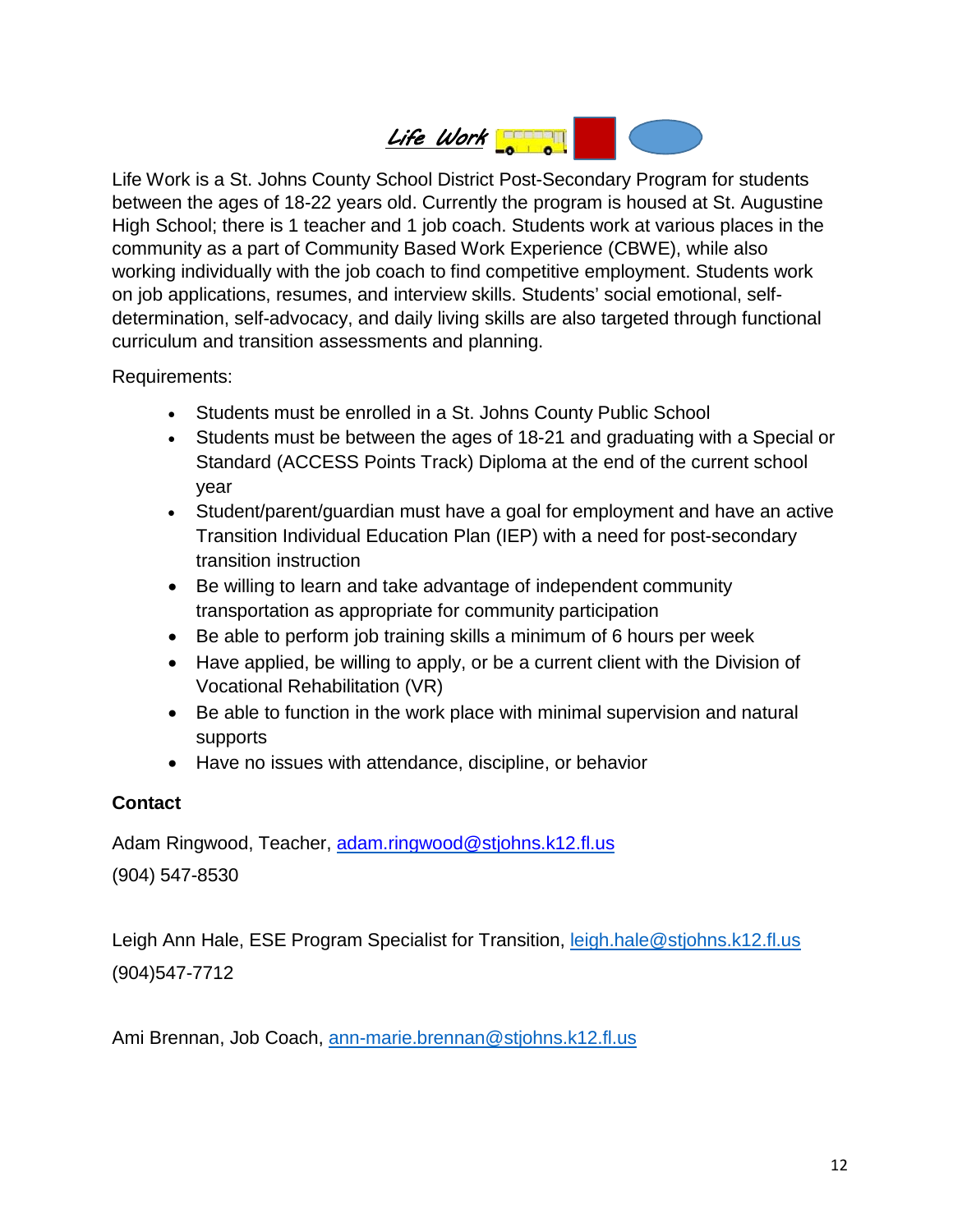<span id="page-16-0"></span>

The Community Campus is a Charter School of the St. Johns County School District and an affiliate program of The Arc of the St. Johns. The Community Campus is designed to mimic a 4 year extended educational track. Our belief is that every person can make informed choices with positive exposure to interesting experiences. The unique learning styles of the students are taken into consideration in all lessons. The student's personal goals become the focus of every step in the process.

Student work on:

- Financial planning and money management
- Functional academics and technology
- Self-determination
- Building relationships
- Communication
- Travel and mobility
- Community living
- Home living
- Health and safety
- Employability skills

#### **Contact**

Lynne Funcheon- Director, **Ifuncheon@arcsj.org** 

62 Cuna Street St. Augustine, Florida 32084 Phone: (904) 209- 6842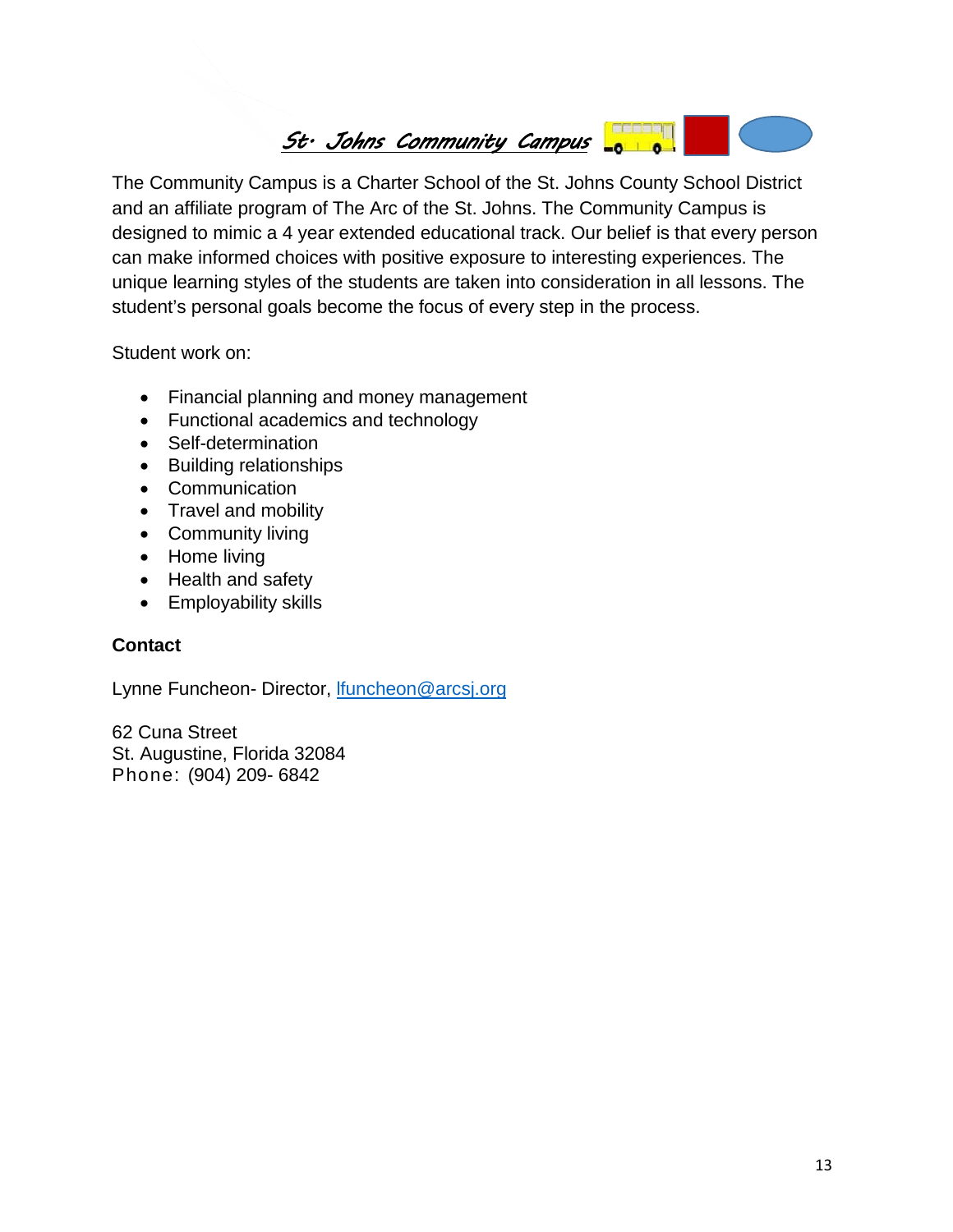## <span id="page-17-0"></span>*On Campus Transition (OCT) - University of North Florida*

The Arc [Jacksonville](http://www.arcjacksonville.org/) (Arc) and UNF partnered to create this innovative program, to provide young adults with intellectual disabilities the unique opportunity of having a transformational college experience as an integral part of their transition to independence. Students participate in all aspects of college life by auditing UNF courses, joining campus organizations and clubs, and participating in recreational/leisure activities that are enjoyed by all UNF students. Students are mentored in academic, social, and recreation activities through mentoring programs with UNF student peers.

#### **Services**

- 18-22-year-old students transitioning from high school to college
- Housing
- Daily living
- Peer mentoring and role models
- Academics and tutoring
- On-campus experiences including recreation, leisure, clubs, and organizations

#### **Contact**

Shannon Griffin, Program Director, [sgriffin@arcjacksonville.org](mailto:sgriffin@arcjacksonville.org)

University of North Florida, College of Education and Human Services Building 57, Room 2800 (904) 620-3890

Website- <https://www.unf.edu/oncampustransition/>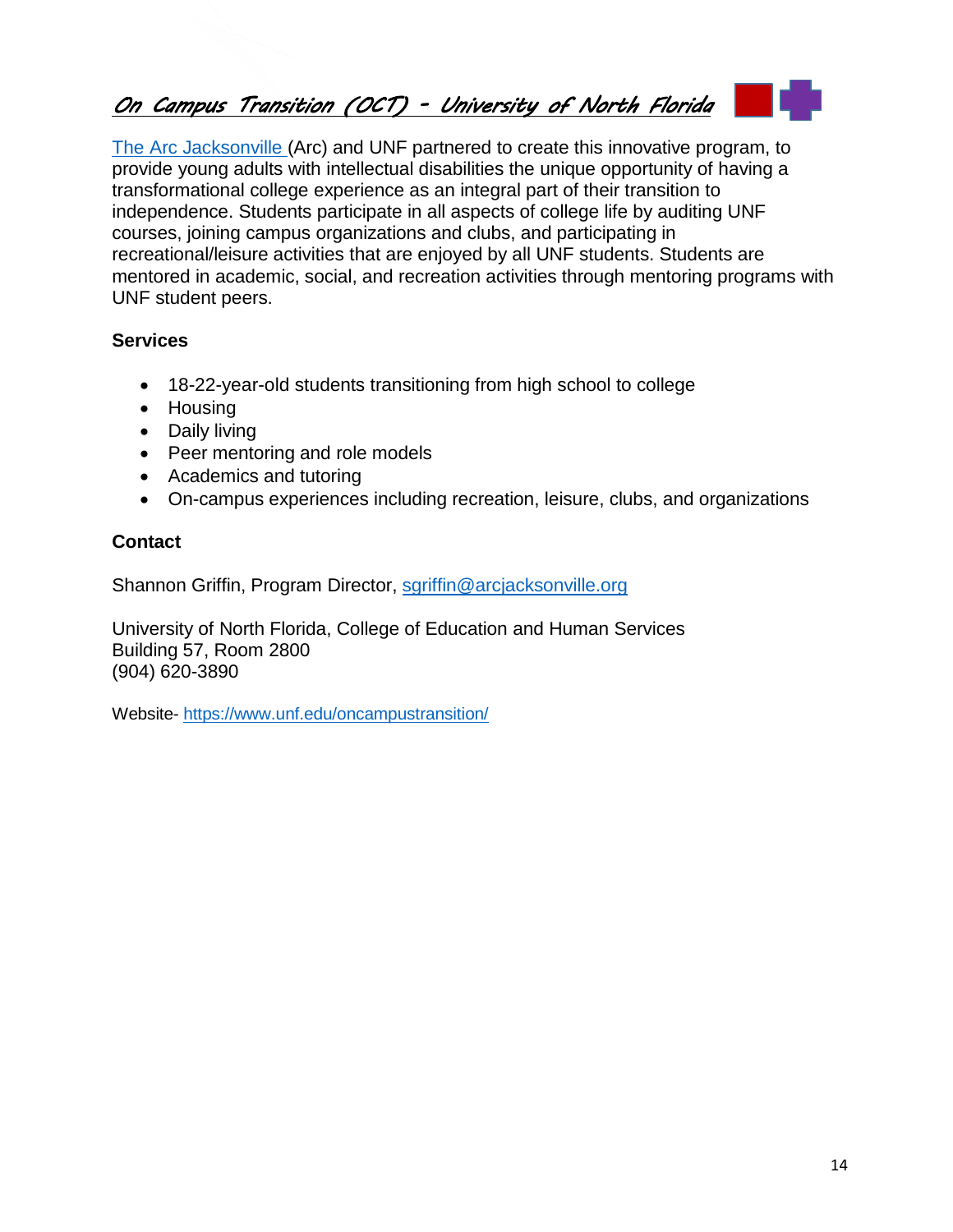# <span id="page-18-0"></span>*VERTICAL at FSCJ*

Providing employment readiness instruction to students with disabilities enrolled in vocational workforce certificate programs at FSCJ.

Adults with intellectual, developmental and/or other disabilities can often times experience more challenges when it comes to finding a job, becoming integrated into the community or even attending college. V.E.R.T.I.C.A.L (Vocational and Employment Readiness Training in Comprehensive Adult Learning) provides these students enrolled in vocational workforce certificate programs with the support and employment skills training needed to succeed in the competitive workforce and lead a productive life. Students in this program will learn life skills and core academics, receive vocational training, and graduate with the ability to work in high-skilled, high-wage jobs. In addition to gaining new skills and training, each student is matched with a mentor to help build the college campus experience and a peer-to-peer relationship.

Training areas include:

- Automotive Collision Repair
- Child Care
- **-** Diesel Technology
- **Electrical Technology**
- **Facials Specialty**
- Massage Therapy
- Welding

Students with disabilities have specific transition, education, instruction, employment and life skills needs that must be met to succeed in the competitive workforce.

VERTICAL training will provide employment readiness instruction

Students that successfully complete VERTICAL training will complete an FSCJ training course and enter the workforce with an industry specific skill and the employment skills

#### **Contact**

Rachel [Rippey-](mailto:rrippey@fscj.edu) [rrippey@fsjc.edu](mailto:rrippey@fsjc.edu)

(904) 633-8456

Website- <http://www.fscj.edu/academics/vertical>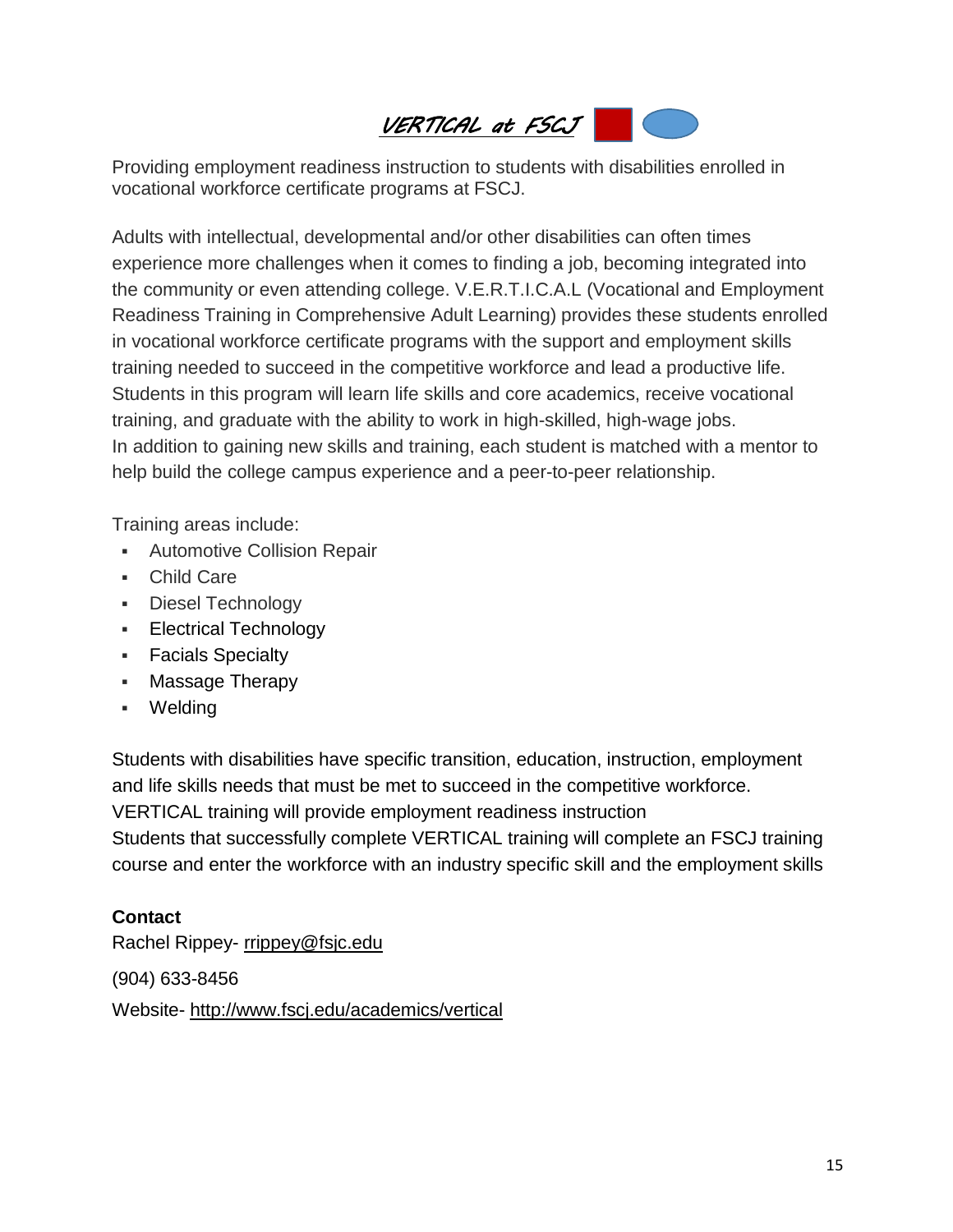# <span id="page-19-0"></span>*University of South Florida Project Sting Ray*

Project 10 STING RAY (Students Transitioning Into the Next Generation, Recognizing Alternatives for Youth) is a partnership of the Pinellas County School District, Project 10, the University of South Florida St. Petersburg, the Florida Department of Education, and the Florida Governor's Commission on Disabilities. It offers young adults with intellectual disabilities, ages 18 to 22, an opportunity to experience life on a college campus while developing self-determination, independent living, and employability skills.

STING RAY's mission is to provide an innovative and transformational postsecondary learning experience that will empower young adults with significant cognitive disabilities to acquire the knowledge and skills needed to become independent and productive citizens.

Located on the University of South Florida (USF) St. Petersburg campus, the innovative STING RAY program emphasizes

- development of self-determination skills,
- independent living in the community,
- employment preparation,
- community-based work experience,
- on-the-job training,
- placement in competitive integrated employment,
- preparation for continuing higher education, and
- establishment and maintenance of positive social and work relationships

#### **Contact**

L. Danielle Roberts-Dahmn, STING RAY Project Coordinator University of South Florida St. Petersburg (727) 873-4654 or [lroberts@usfsp.edu](mailto:lroberts@usfsp.edu)

<http://project10.info/StingRay.php?PageCategory=StingRay>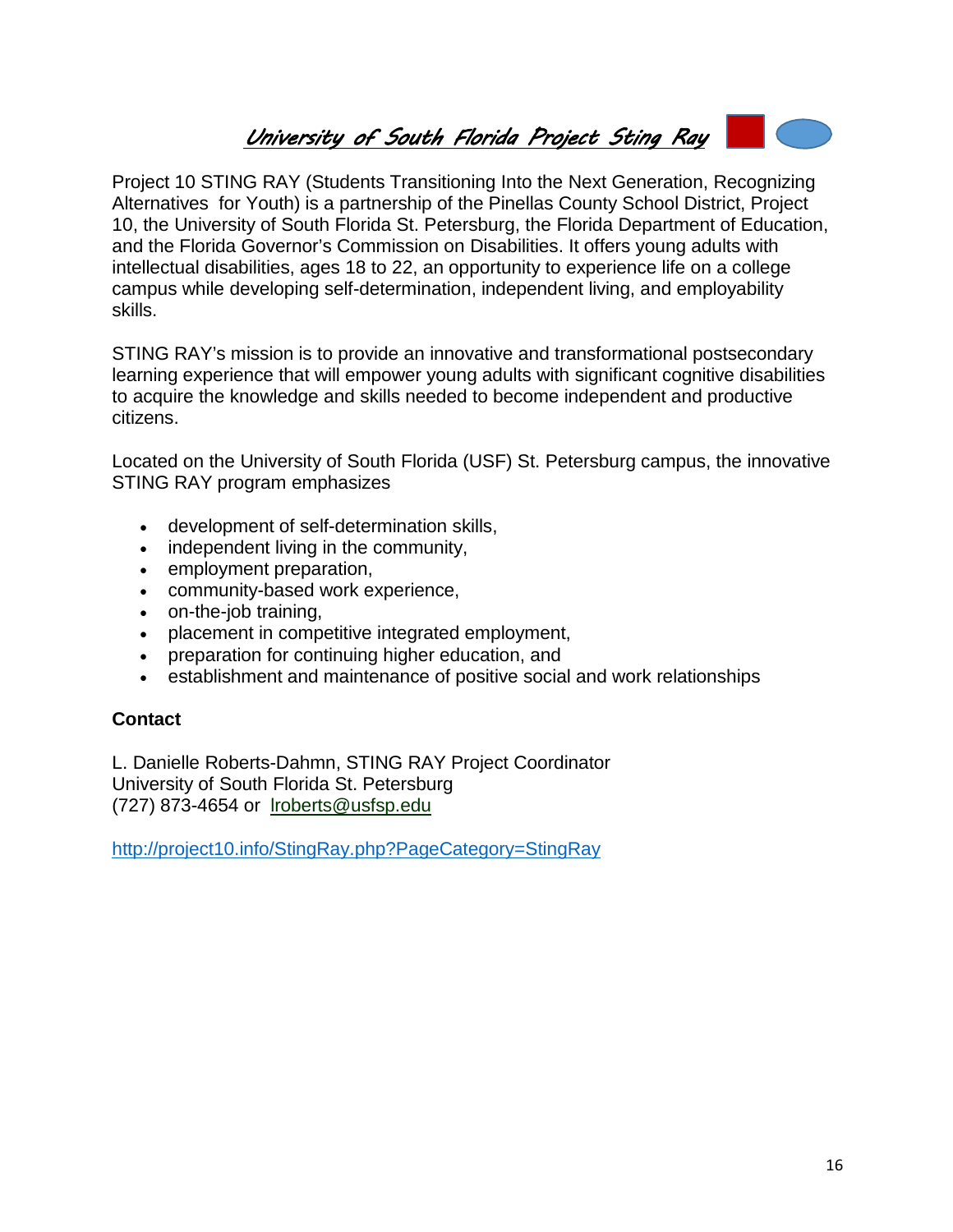<span id="page-20-0"></span>*University of South Florida STAGES* 



STAGES is a partnership between the School District of Hillsborough County and the University of South Florida College of Education Department of Special Education. Training and support is provided to young adults with disabilities including opportunities to experience college life, explore career options, utilize public transportations, learn self-advocacy skills, interact with age appropriate peers, and reach their potential as independent community members.

Applicant must:

- Meet the qualifications of a Special Diploma or Standard Diploma Access Track
- Schedule an appointment with the program instructor to visit the program and to receive an application
- Participate in an interview with program instructor, a district employee from the Adult Education Department, and a supervisor/manager from USF

#### **Contact**

Georgie Collins, Transition Facilitator

University of South Florida, Tampa

[georgie.collins@sdhc.k12.fl.us,](mailto:georgie.collins@sdhc.k12.fl.us) (813) 974-3632

Website- <http://www.coedu.usf.edu/main/stages/stages.html>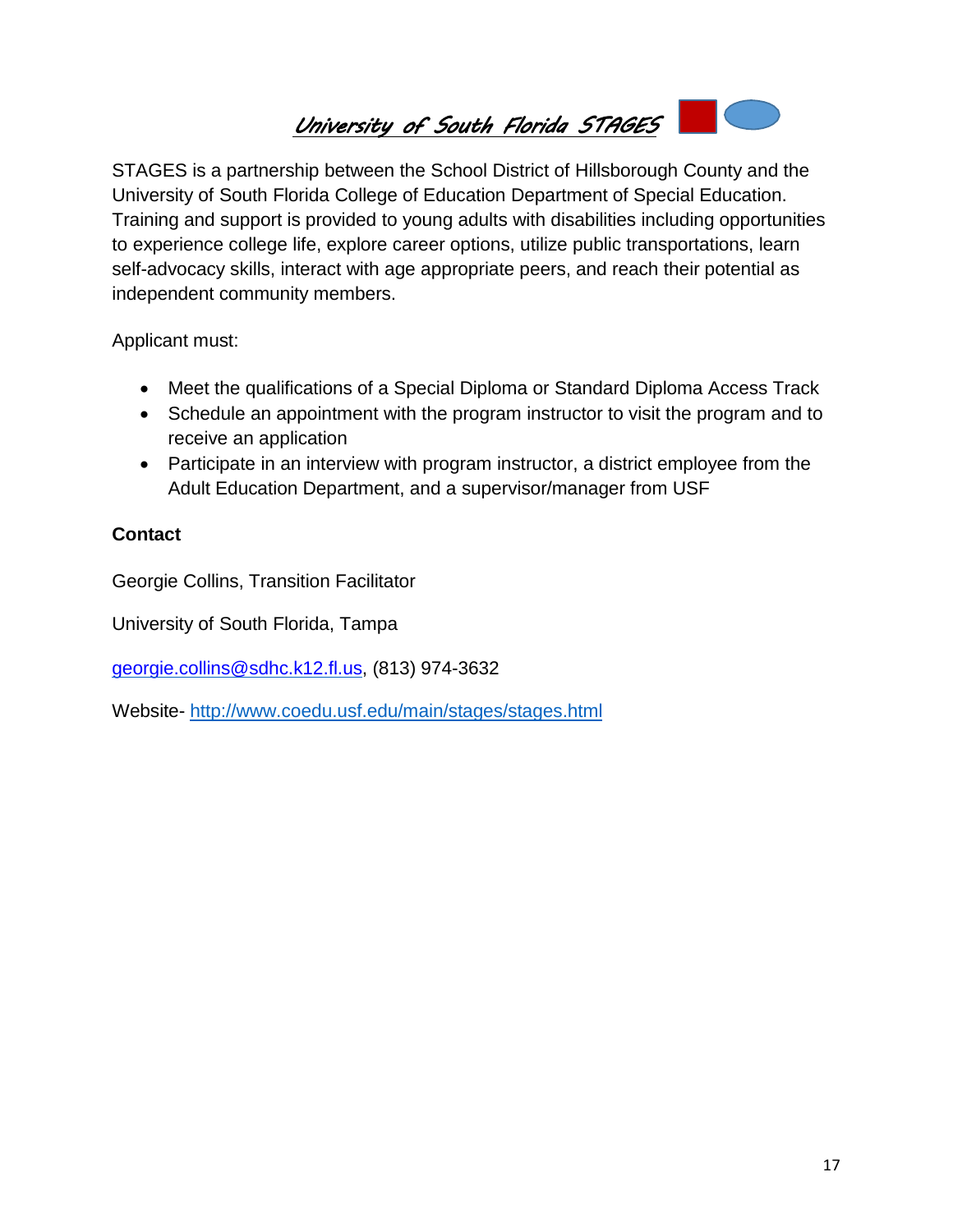### <span id="page-21-0"></span>*Florida Atlantic University- The Academy for Community Inclusion*

The FAU Academy for Community Inclusion is a comprehensive higher education transition program for individuals with developmental disabilities. Students will have the opportunity to develop their academic, vocational and social skills at the post-secondary level. Student programming is based on the strengths and needs of the individual participant. The program is housed on the Jupiter Campus of Florida Atlantic University.

Applicants must:

- Have a documented significant developmental disability
- Be at least 18 years of age
- Have graduated from high school
- Be capable of meeting personal needs without assistance
- Be able to self-administer any necessary medication
- Have no behavior difficulties
- Have the capability to participate in 50 to 90 minute classes
- Navigate the campus independently
- Have a desire to participate in a college program

#### Application Process

- 1. The Application packet is available online
- 2. Qualified applicants will be contacted for a student and family interview.
- 3. Applicants will be notified by mail of their acceptance.

#### **Contact**

Dr. Mary Louise Duffy**,** [mduffy@fau.edu](mailto:mduffy@fau.edu) Professor, Department of Exceptional Student Education Jupiter Campus: EC 207C Phone: 561-799-8715

Website- <http://www.coe.fau.edu/academicdepartments/ese/aci/index.php>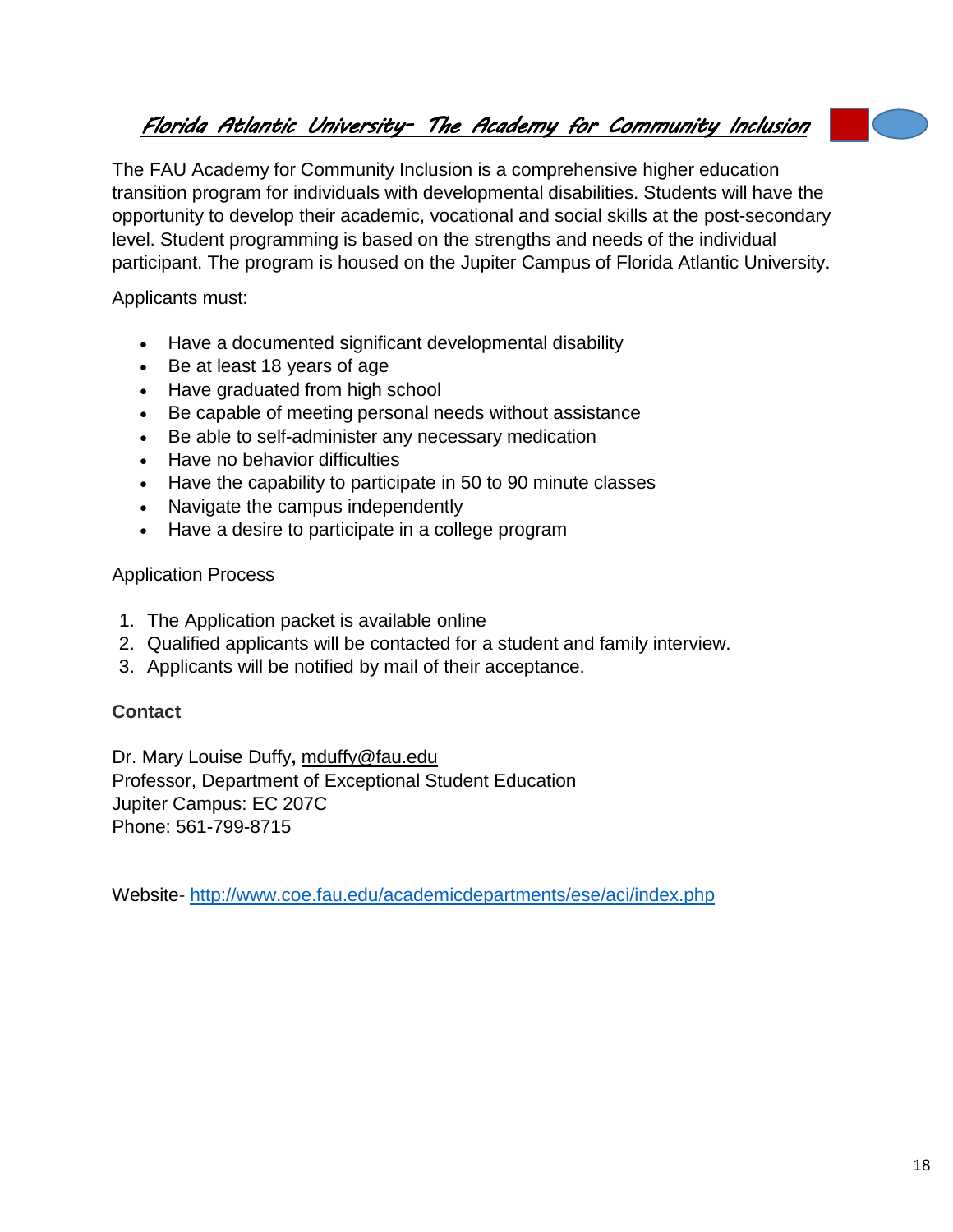#### <span id="page-22-0"></span>*Tallahassee Community College- Eagle Connections*



The program offers young adults with disabilities an opportunity to experience life on a college campus while developing self-determination, independent living, and employability skills. Students that are accepted into the program will be involved in orientation activities throughout the summer term, to begin coursework in the fall. If interested in applying, please print, fill out, and return the [application](https://www.tcc.fl.edu/Current/DSS/Documents/EAGLE%20Connections%20Application%20Packet%202015_2016.pdf) and [recommendation forms.](https://www.tcc.fl.edu/Current/DSS/Documents/EAGLE%20Connections%20Recommendation%20Form.pdf)

Applicants must meet the following criteria:

- Have an intellectual and or developmental disability that impacts progression in a standard curriculum in pursuit of a post-secondary degree or certificate
- Graduated, or is graduating within (1) semester, with a special diploma, after at least 4 years of high school attendance
- Is at least 18 years old
- Has employment as a goal on a transition IEP
- Has community participation as a goal on a transition IEP
- Is capable of mobility on adult campuses
- Displays a level of social maturity conducive to an adult environment (i.e. employment and educational settings)
- Is able to maintain self-care and personal hygiene independently
- Has no discipline referrals for aggressive behavior

#### **Contact**

Cayle Sullivan, [sullivac@tcc.fl.edu](mailto:sullivac@tcc.fl.edu) (850) 201-8432 Tallahassee Community College 444 Appleyard Drive Tallahassee, Florida 32304

Website- <http://www.coedu.usf.edu/main/stages/stages.html>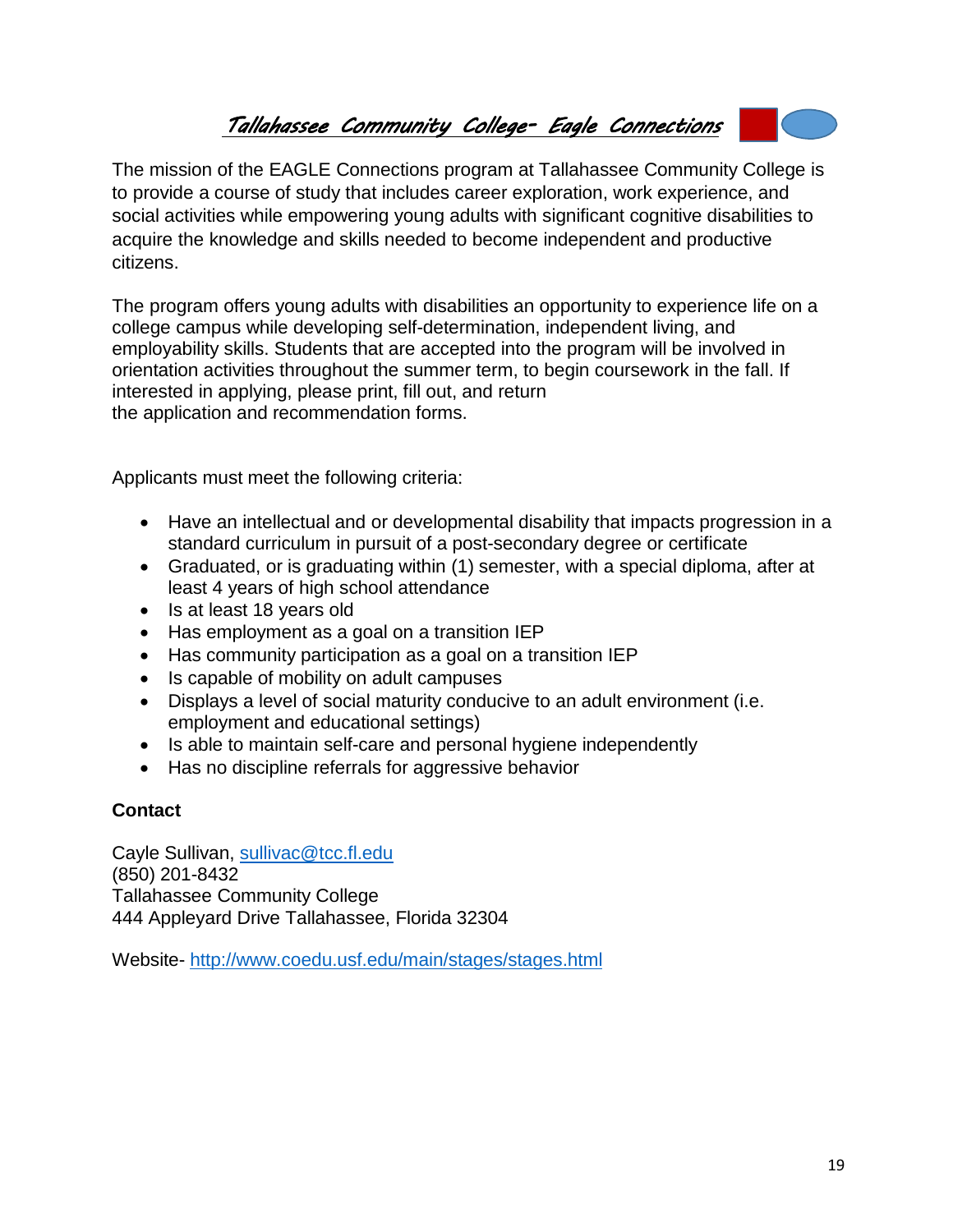# *Santa Fe College- Project SAINT*

<span id="page-23-0"></span>Project SAINT is a complete 1-2 year 'wrap-around' program addressing a student's life plans for independence. Employment is a central goal. Students receive up to 10 hours weekly of academic and social mentorship from other SF students as supervised by a Mentor Coordinator. In addition, students receive ongoing individual and group counseling and advisement. Project SAINT has fees that cover the costs of all mentorship, staffing, class participation, student activity fees, books and materials. Some financial support may be available and can be discussed individually.

Originally started with a mini-grant from the Florida Consortium on Post-Secondary Education and Intellectual Disabilities, Project SAINT continues to be on the vanguard of a nation-wide movement for greater post-secondary inclusion and opportunities for all. An exciting addition to a long standing on campus program for adults with developmental disabilities, Project SAINT is named after the Santa Fe College team, 'The Saints'. Project SAINT stands for "Student Access and Inclusion Together".

To apply:

Applications are accepted on a rolling basis for Project SAINT. The SAINT application procedure includes a questionnaire, documentation of disability, a student essay, references and an interview. A committee will then decide on acceptance.

#### **Contact**

Linda Mussillo, Program Administrator, [linda.mussillo@sfcollege.edu](mailto:linda.mussillo@sfcollege.edu)

(352) 381-3818

Link to program information: [http://dept.sfcollege.edu/cied/cwe/content/media/ProjectSaint\\_trifold.pdf](http://dept.sfcollege.edu/cied/cwe/content/media/ProjectSaint_trifold.pdf)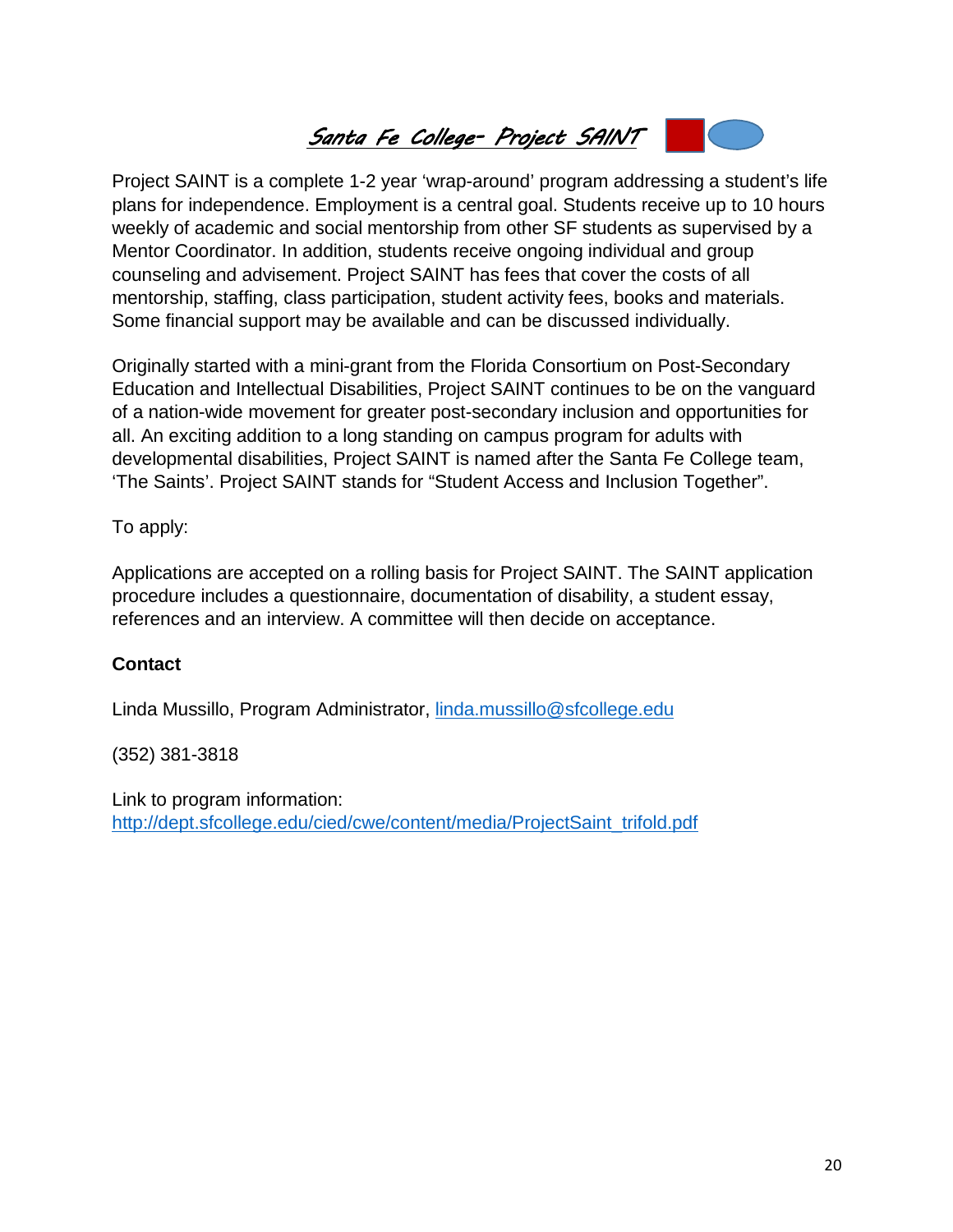# <span id="page-24-0"></span>*Florida Keys Community College- Project ACCESS*

Project ACCESS (Accessing Community College Educational experiences, Social experiences and Skills for careers) is a comprehensive transition and post-secondary program designed to support students with intellectual disabilities who are seeking to continue academic, career and technical, and independent living instruction at an institution of higher education in order to prepare for gainful employment.

Opportunities include:

- On-Campus housing option
- Certificate options
- Access to a learning environment with appropriate peers
- Work focus
- Tailored instruction
- Job support
- Assistance in securing paid employment
- A network of supports between education, families, employers and service providers
- Access to college resources and expertise

#### **Contact**

Karla Malsheimer, Senior Staff Assistant for Project ACCESS (305) 809-3292 [karla.malsheimer@fkcc.edu](mailto:karla.malsheimer@fkcc.edu)

Website: [https://www.fkcc.edu/current-students/advising-disabled-student/project](https://www.fkcc.edu/current-students/advising-disabled-student/project-access/)[access/](https://www.fkcc.edu/current-students/advising-disabled-student/project-access/)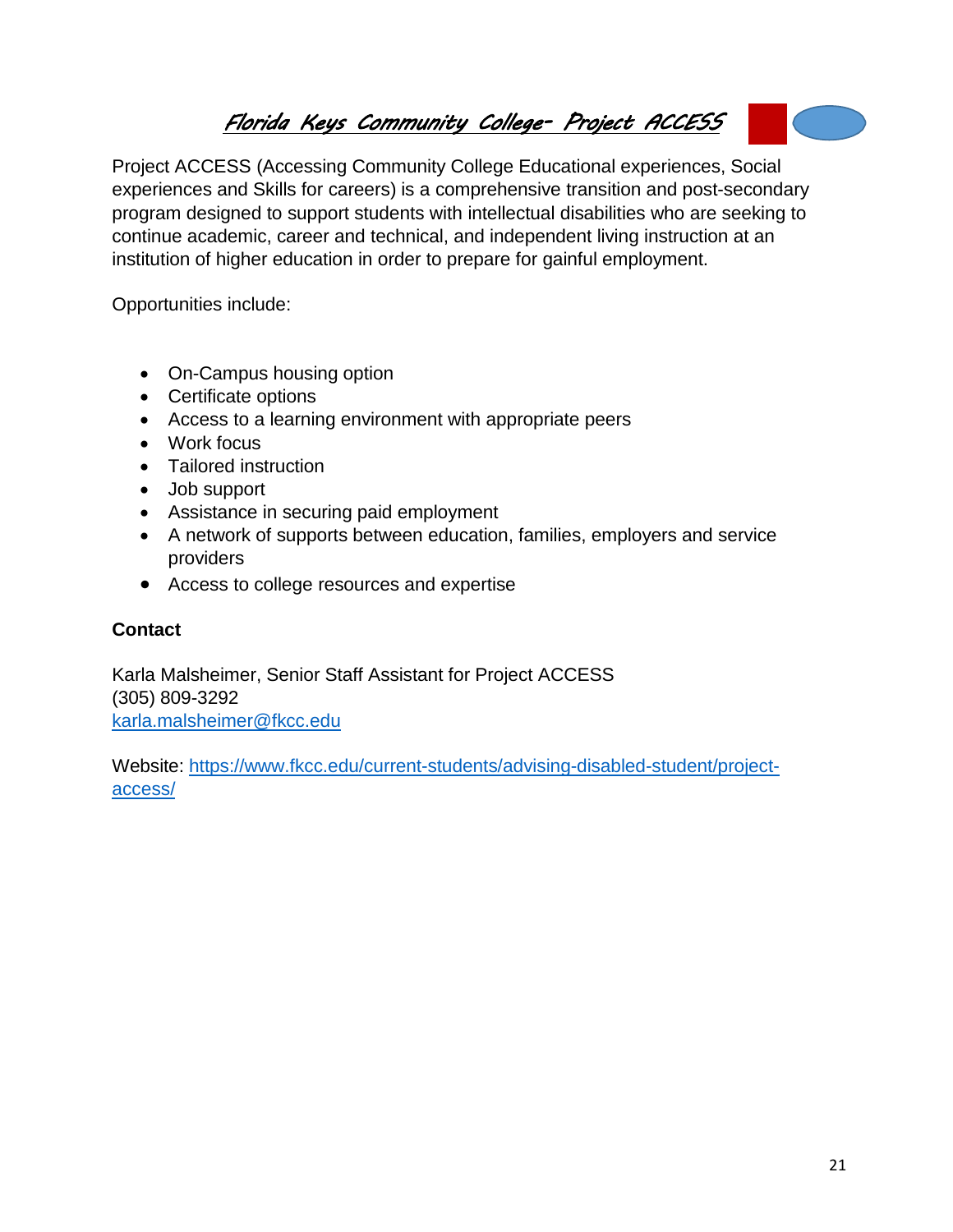## <span id="page-25-0"></span>*Pensacola State College- The Arc Gateway Program for Adult Learning*

*and Support* 

The Arc Gateway Program for Adult Learning and Support (PALS) is a two-year postsecondary program for people with intellectual and developmental disabilities made possible by an appropriation from the State of Florida. The program gives students the opportunity to go to college, learn new skills, explore new careers, prepare for employment and ultimately gain more independence. Our goal is to provide substantial and relevant learning experiences, within an inclusive educational setting, that lead to meaningful employment.

PALS consists of a total of four semesters, plus summer practicums. Students take courses in career exploration, vocational training, independent living skills and workplace readiness academics along with one regular college course per semester. The program is designed to prepare students for the workforce, increase independence and become lifelong learners connected to the community. Graduates will exit the program ready to live and work independently.

*The specific areas of study include:*

- Academics where students participate in at least one regularly scheduled college level or post-secondary adult vocational class. These may e taken for credit or audited for non-credit. Students' interests and career ambitions would determine that selection of specific courses, in addition to workplace readiness academics.
- Independent Living Skills address the desire of students to function as independent adults. Structured course work would include but not limited to: Money and basic financial literacy skills, problem solving, cooking and food shopping, community awareness, computer and internet skills, safety, personal health, and exploring recreational activities.
- Customized Career Exploration and Technical Training where students will initially complete career exploration activities designed to refine their interests and career goals by direct contact with industry and business partners in the form of field trips, job shadowing and short-term internships. During the second portion, students select their career path for specific targeted training.

#### **Contact**

Dondie Roper, Director of PALS, [droper@arc-gateway.org](mailto:droper@arc-gateway.org) 1000 College Boulevard Building 1, Room 3 Pensacola, Florida 32504 850-484-1185

Website- <http://www.arc-gateway.org/pals/>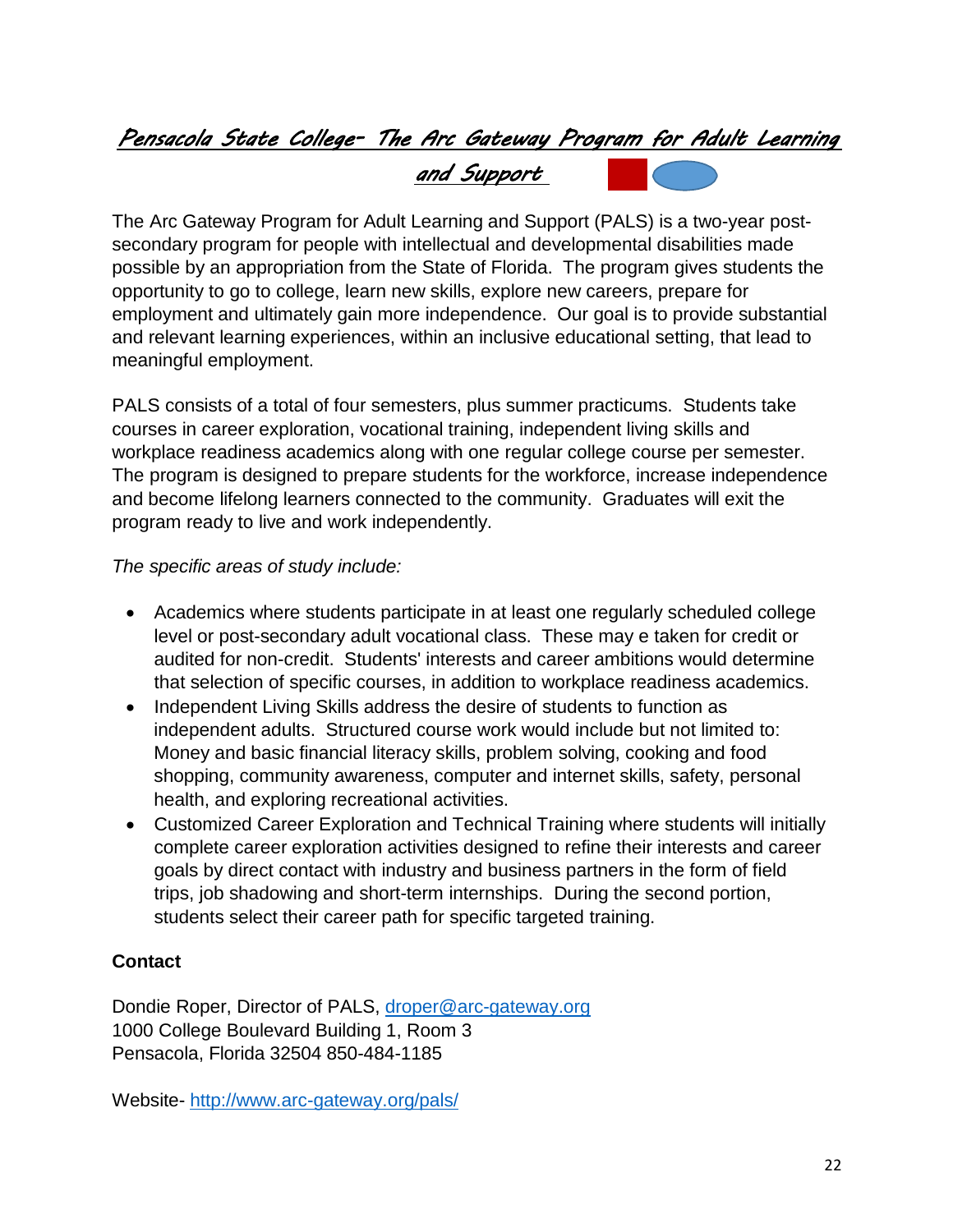#### <span id="page-26-0"></span>*University of Central Florida Inclusive Education Services*

Inclusive Education Services strives to deliver an innovative and distinctive postsecondary educational experience, by offering individuals with intellectual disabilities immersive campus and vocational opportunities to achieve excellence at UCF and beyond.

#### **Curriculum Proposal**

- 21st Century Inclusive Education Academic Track- focus of curriculum is to develop 21st century skill-sets in communication, technology, problem solving, collaboration, creativity, innovation, and personal wellness
- 2 courses per term (12 courses total, 36 credits)
- Enrollment lasts 2- 3 years based on student preference for attending in summer
- Plan of study is developed in collaboration with the Director of Inclusive Education Services.
- Inclusive Education Services at UCF will foster student success through establishing partnerships with the academic units and faculty of UCF to deliver a curriculum that meets the needs of each student.

#### **Employment Opportunities**

Students will also be encouraged to hold a campus work position of  $10 - 20$  hours per week starting the first year of participation. Students will engage with the Inclusive Education Services staff and student mentors to become prepared for on-campus employment and future internship experiences.

#### **Mentoring Services**

Mentoring services are an essential element to student success and UCF will provide comprehensive mentoring support for students with intellectual disabilities to ensure they are fully engaged in campus life. UCF aims to create a multifaceted mentor program based on the individual needs and interests of the student. The proposed mentoring plan will include peer and professional mentor support in the areas of academics, housing, orientation, employment, social and wellness.

#### **Contact**

Dr. Adam Meyer Director Inclusive Education Services, Director Student Accessibility Services [adam.meyer@ucf.edu](mailto:adam.meyer@ucf.edu) 407-823-2371

Website- <http://ies.sdes.ucf.edu/>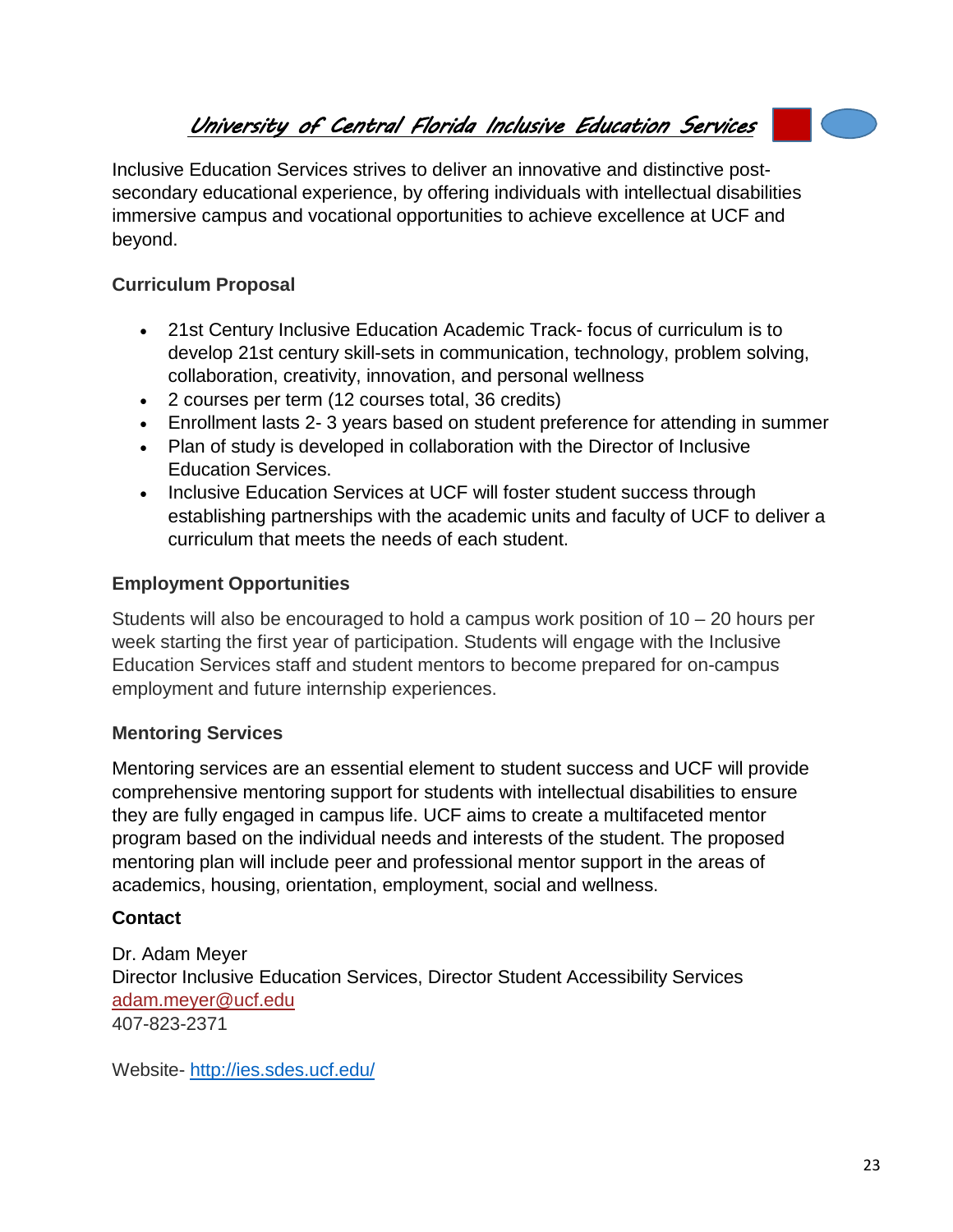<span id="page-27-0"></span>*Local College and University Disability Office Contacts* 

#### **Flagler College- Office of Services for Students with Disabilities**

Lynn Francisco, [efrancisco@flagler.edu](mailto:efrancisco@flagler.edu) (904) 819-6460

Website- <http://www.flagler.edu/academics/academic-services/disability-services/>

#### **University of North Florida- Disability Resource Center**

Tom and Betty Petway Hall, Building 57 Room 1500 (904) 620-2769

[drc@unf.edu](mailto:drc@unf.edu)

Website- <https://www.unf.edu/drc/>

#### **St. Johns River State College- Disability Services**

Palatka Campus (386) 312-4035 5001 St. Johns Avenue Palatka, Florida 32177

St. Augustine Campus (904) 808-7402 2990 College Drive St. Augustine, Florida 32084

Orange Park Campus (904) 276-6855 283 College Drive Orange Park, Florida 32065

Gina Denning, [ginadenning@sjrstate.edu](mailto:ginadenning@sjrstate.edu)

<http://www.sjrstate.edu/disabledstudents.html>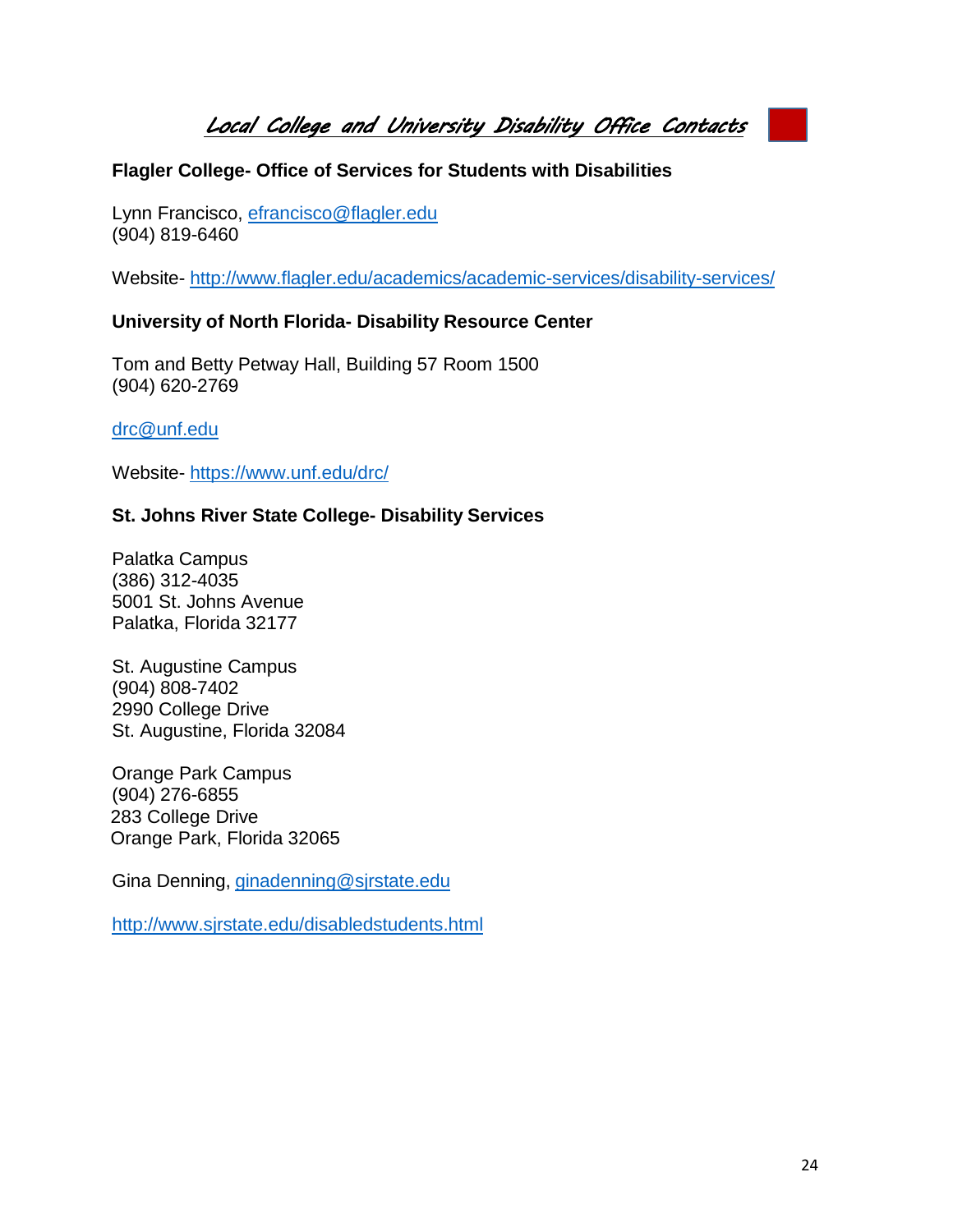#### **Florida State College at Jacksonville**

[http://www.fscj.edu/admissions-aid/services-for-students-with-disabilities/locations-and](http://www.fscj.edu/admissions-aid/services-for-students-with-disabilities/locations-and-contact-information/)[contact-information/](http://www.fscj.edu/admissions-aid/services-for-students-with-disabilities/locations-and-contact-information/)

Denise Giarrusso, Director of Services for Students with Disabilities

601 W. State St., Room U413 Jacksonville, Florida 32202 (904) 632-5007 Fax: (904) 633-8304

Downtown Campus Mya [Smith,](mailto:mysmith@fscj.edu) Disabilities Services Manager 101 W. State St., Room A1020 Jacksonville, Florida 32202 (904) 633-8488 Fax: (904) 633-8110

Kent Campus and Cecil Center Robin [Woolbright,](mailto:rwoolbri@fscj.edu) Disabilities Services Manager 3939 Roosevelt Blvd., Room B102C Jacksonville, Florida 32205 (904) 381-3500 Fax: (904) 381-3511

North Campus and Nassau Center Michelle [McLamb,](mailto:mmclamb@fscj.edu) Disabilities Services Manager 4501 Capper Rd., Room E154 Jacksonville, Florida 32218 (904) 766-6784 Fax: (904) 713-6002

South Campus and Deerwood Center 11901 Beach Blvd., Room U130 Jacksonville, Florida 32246 (904) 646-2191 Fax: (904) 646-2014

#### **Jacksonville University- Disability Support Services**

Kristie Gover, [studentlife@ju.edu](mailto:studentlife@ju.edu) (904) 256-7067

<http://www.ju.edu/campuslife/PagesDisabled-Student-Support.aspx>

**First Coast Technical College**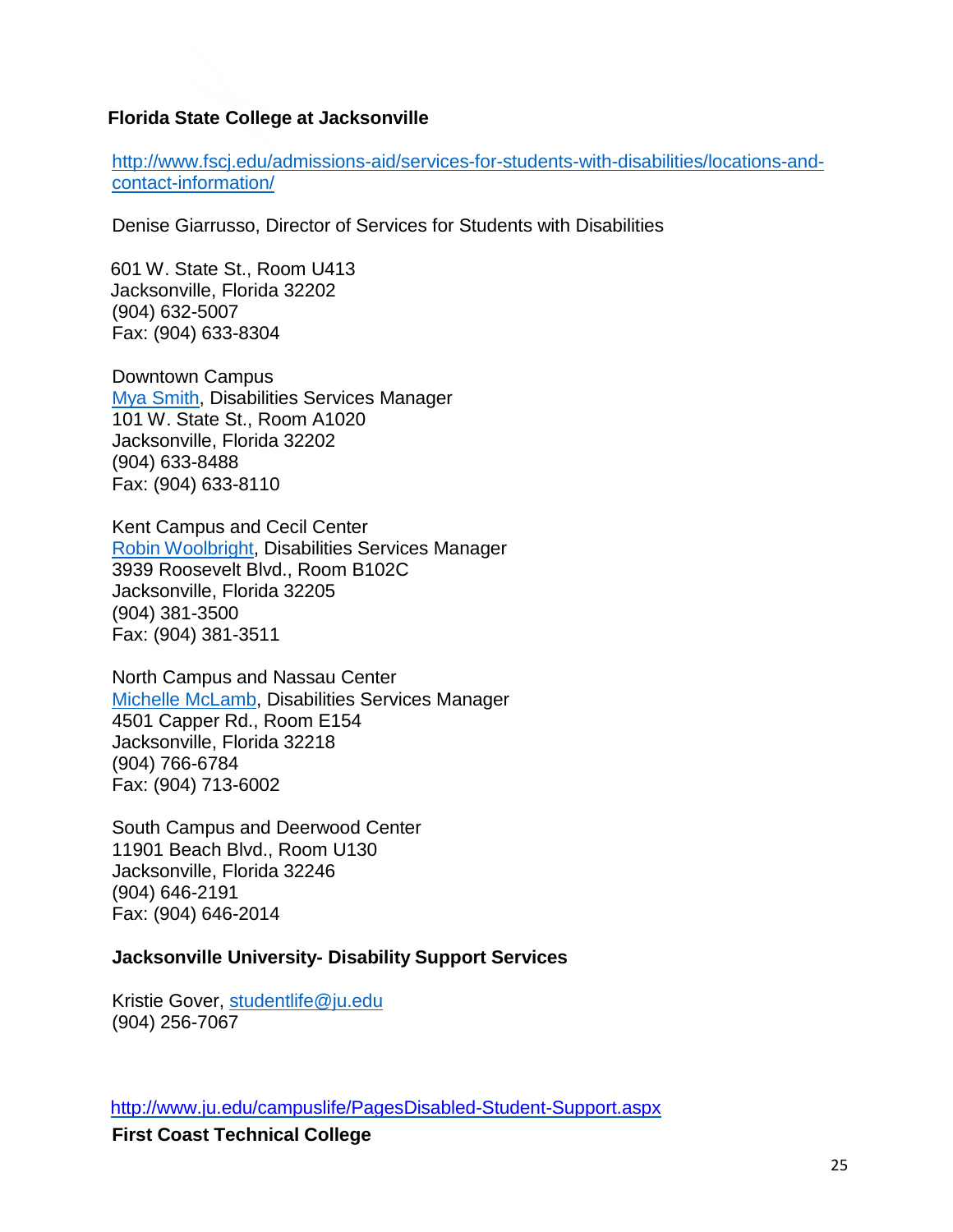Students with a disability and in need of special accommodations must meet with the FCTC Student Advisor and identify themselves as having the disability prior to the beginning of classes and at the beginning of each grading period. It is the student's responsibility to inform the Student Advisor about his/her disability and to provide current, written documentation from a qualified professional, which validates the student's eligibility for academic accommodations. Documentation of a learning disability should be provided in the form of a report from a qualified professional that includes a diagnostic interview, specific assessment of aptitude, academic achievement, information processing, and a diagnosis. It is recommended that the diagnostic report also include specific recommendations for academic accommodations. The provision of reasonable accommodations and services will be based upon an assessment of the impact of the student's disabilities on his or her academic performance. Therefore, it is in the student's best interest to provide recent and appropriate documentation relevant to the learning environment.

Website- <http://fctc.edu/>

Main Campus: 2980 Collins Ave St. Augustine, Florida 32084 (904)547-3282

Palatka Campus: 146 Comfort Rd, Palatka, Florida 32177 (386) 326-9000

Barge Port Campus: 102 Port Rd, Palatka, Florida 32177 (386) 326-9000

#### **University of Florida- Disability Resource Center**

If you would like to meet with a Disability Resource Center (DRC) staff member to review what accommodations and services are available or offered by the DRC, what documentation is required to register with the DRC, or to acquaint yourself with the office, please call our office at 352-392-8565 to schedule an inquiry appointment.

Jim Gorske Assistant Dean, Director Disability Resource Center [JimG@dso.ufl.edu](mailto:jimg@dso.ufl.edu)

Disability Resource Center 001 Reid Hall (Located 1/8 mi. north of the intersection of SW 13th Street & Museum Road)

<https://www.dso.ufl.edu/drc>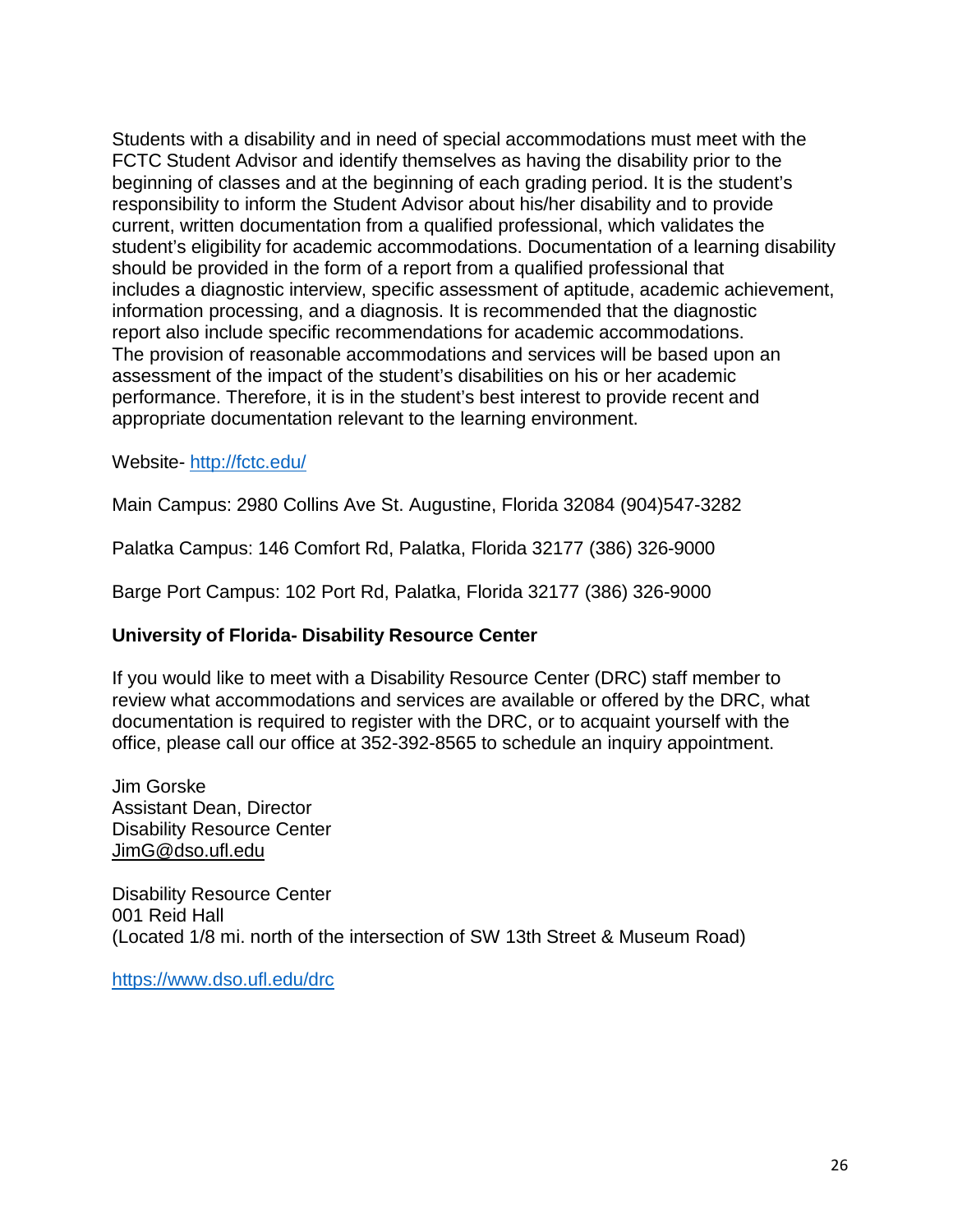#### **Sante Fe College**

Building S, Room 229 3000 NW 83rd St., Gainesville, FL 32606 Voice/TTY (352) 395-4400; Fax (352) 395-4100 **E-mail:** [disability.info@sfcollege.edu](mailto:disability.info@sfcollege.edu)

<http://www.sfcollege.edu/student/drc/>

#### **Florida State University**

By providing support services at no cost to students with disabilities, the Student Disability Resource Center offers an opportunity for students to achieve their academic and personal goals. Students who are interested in receiving accommodations through the Student Disability Resource Center can access the application at [dos.fsu.edu/sdrc/registering-for-services/application.](https://dos.fsu.edu/sdrc/registering-for-services/application)

Dr. Shelley Ducatt*,* Assistant Dean/Director, [sducatt@fsu.edu](mailto:sducatt@fsu.edu) (850) 644-9566

874 Transitions Way 108 Student Services Building (first floor) Tallahassee, Florida 32306-4167

<https://dos.fsu.edu/sdrc/>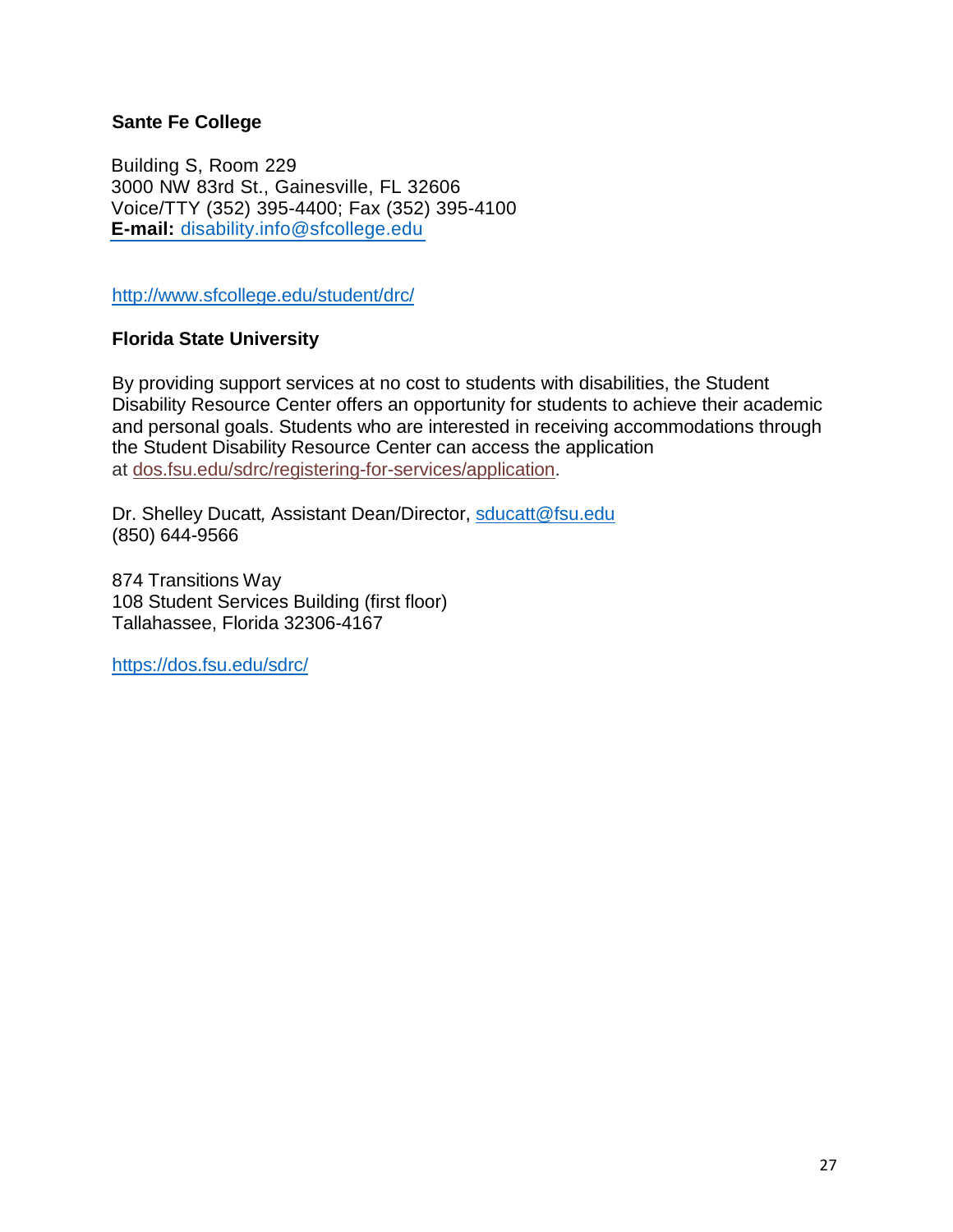#### **University of Central Florida**

Student Accessibility Services (SAS) views disabilities as an integral part of the rich diversity at the University of Central Florida. To that end, we work collaboratively with students, faculty, and staff to create an inclusive educational environment for students.

SAS acknowledges that classroom and campus accessibility needs and considerations are expanding as more classes and campus experiences incorporate online and technological components. We are happy to discuss any course or campus barriers that may be preventing access to education and an equitable campus experience for students.

#### **Contact**

Adam Meyer, Director, [adam.meyer@ucf.edu](mailto:adam.meyer@ucf.edu)

4000 Central Florida Blvd. Ferrell Commons 7F Room 185 Orlando, Florida 32816-0161

<http://sas.sdes.ucf.edu/>

#### **Valencia College**

| <b>East Campus</b>                                                                         | <b>West Campus</b>                                                                     | Osceola<br>Campus                                                                             | <b>Winter Park Campus</b>                                                      |
|--------------------------------------------------------------------------------------------|----------------------------------------------------------------------------------------|-----------------------------------------------------------------------------------------------|--------------------------------------------------------------------------------|
| Bldg. 5, Rm. 216<br>Ph: 407-582-<br>2229<br>Fax: 407-582-<br>8908<br>TTY: 407-582-<br>1222 | SSB, Rm. 102<br>Ph: 407-582-<br>1523<br>Fax: 407-582-<br>1326<br>TTY: 407-582-<br>1222 | Bldg. 2, Rm.<br>102<br>Ph: 407-582-<br>4167<br>Fax: 407-582-<br>4804<br>TTY: 407-582-<br>1222 | Bldg. 1, Rm. 212<br>Ph: 407-582-6887<br>Fax: 407-582-6841<br>TTY: 407-582-1222 |

<http://valenciacollege.edu/osd/>

 *For additional schools that are not listed, disability resource office information is typically easily located on the college, university, or technical schools' websites.*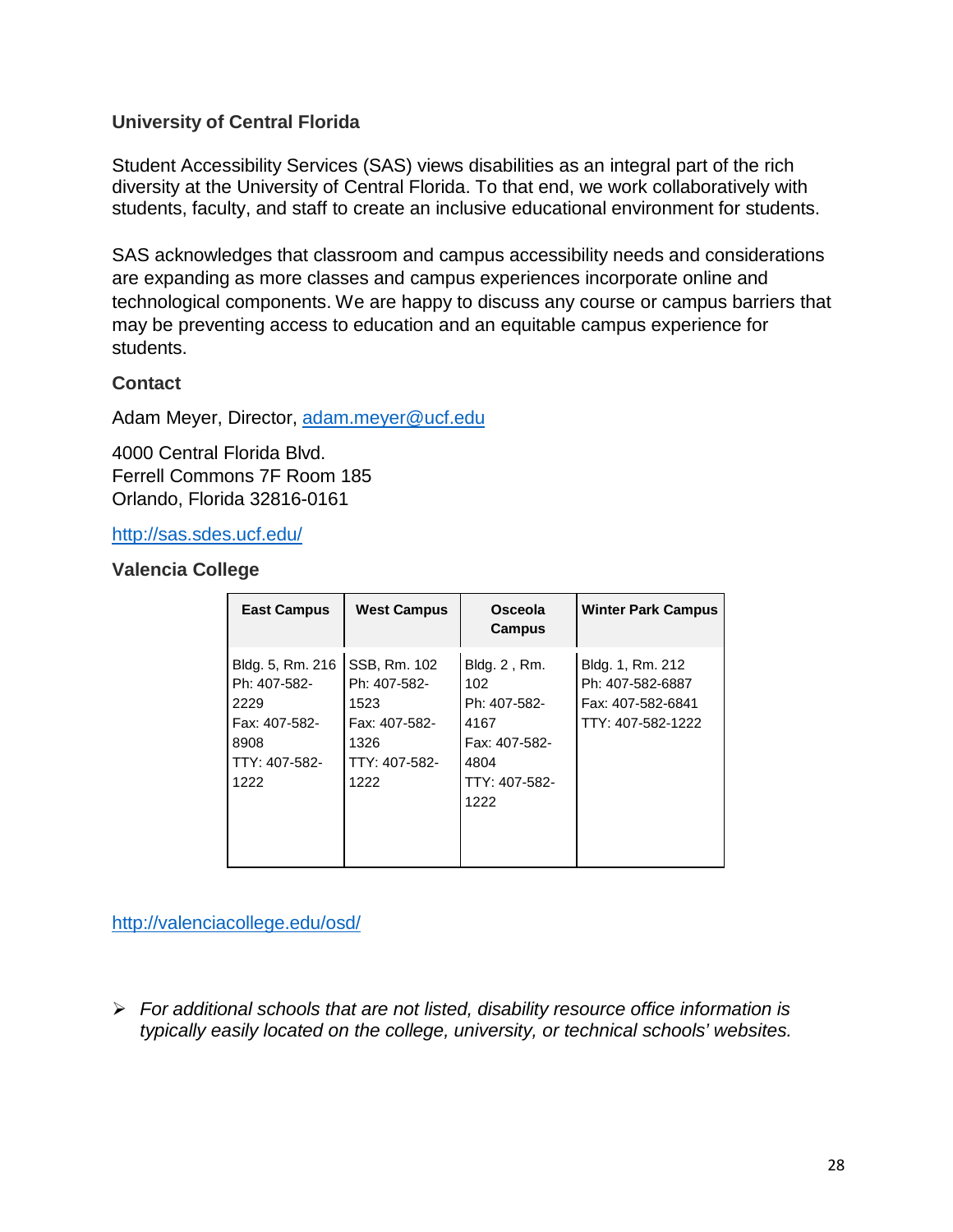### <span id="page-32-0"></span>*Division of Blind Services Bureau of Braille and Talking Book Library*

*Services (BBTBL)*

The Bureau of Braille and Talking Books Library is a free service for individuals who cannot use standard print reading materials as the result of a visual, physical, or reading disability. It is the largest library of its kind in the U.S., with a collection of more than 2.4 million items in braille and audio formal, including cassette and digital recordings. In addition, the library also provides adaptive equipment, accessories, and other types of players on loan. Overall annual loans exceed 1.9 million items.

For local assistance, contact Sonia Howley, ESE Program Specialist (904) 547-7712, [sonia.howely@stjohns.k12.fl.us](mailto:sonia.howely@stjohns.k12.fl.us)

The library is located at:

420 Platt Street Daytona Beach, Florida 32114 Phone: (800) 226-6075

Website- <http://dbs.myflorida.com/library>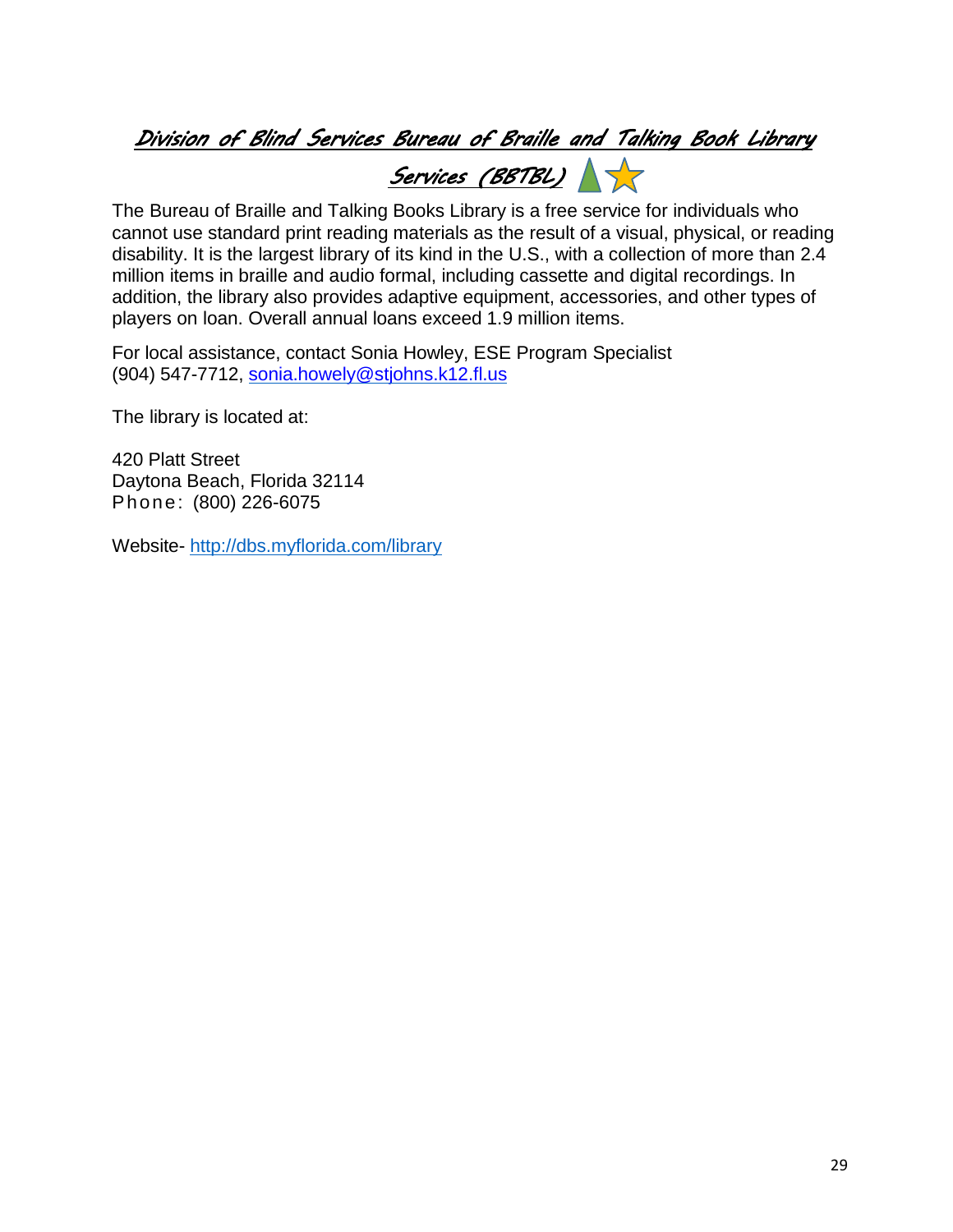# <span id="page-33-0"></span>*Learning Ally*

A national non-profit dedicated to helping blind, visually impaired and dyslexic students succeed in education. Started in 1948 in the New York Public Library as Recording for the Blind, the organization utilized volunteers to record books for blinded veterans returning from WW II. We now offer the world's largest collection of human-narrated audio textbooks and literature as well as solutions, support and community for parents, teachers and students.

Test prep, popular fiction, classic literature, textbooks and study aids are a download away. Listen on computers, smartphones and other devices using accessible technology with page-level navigation, text highlighting and audio or speed adjustments.

Parents, school-aged students, college students, and teachers can all benefit from the resources of Learning Ally. There is no charge for Learning Ally in the K-12 setting. If a person is blind or visually impaired, call the 800 number below for a membership at no charge. If the student has a Learning Disability and is going to a college or university, check with the student services office to see if there is an agreement between the institution and Learning Ally. Additionally, you can check with Learning Ally to see which institutions of higher education have a contract with them for services at no charge.

#### **Contact**

Mailing address:

20 Roszel Road Princeton, New Jersey 08540

(800) 221-4792

<http://www.learningally.org/Home.aspx>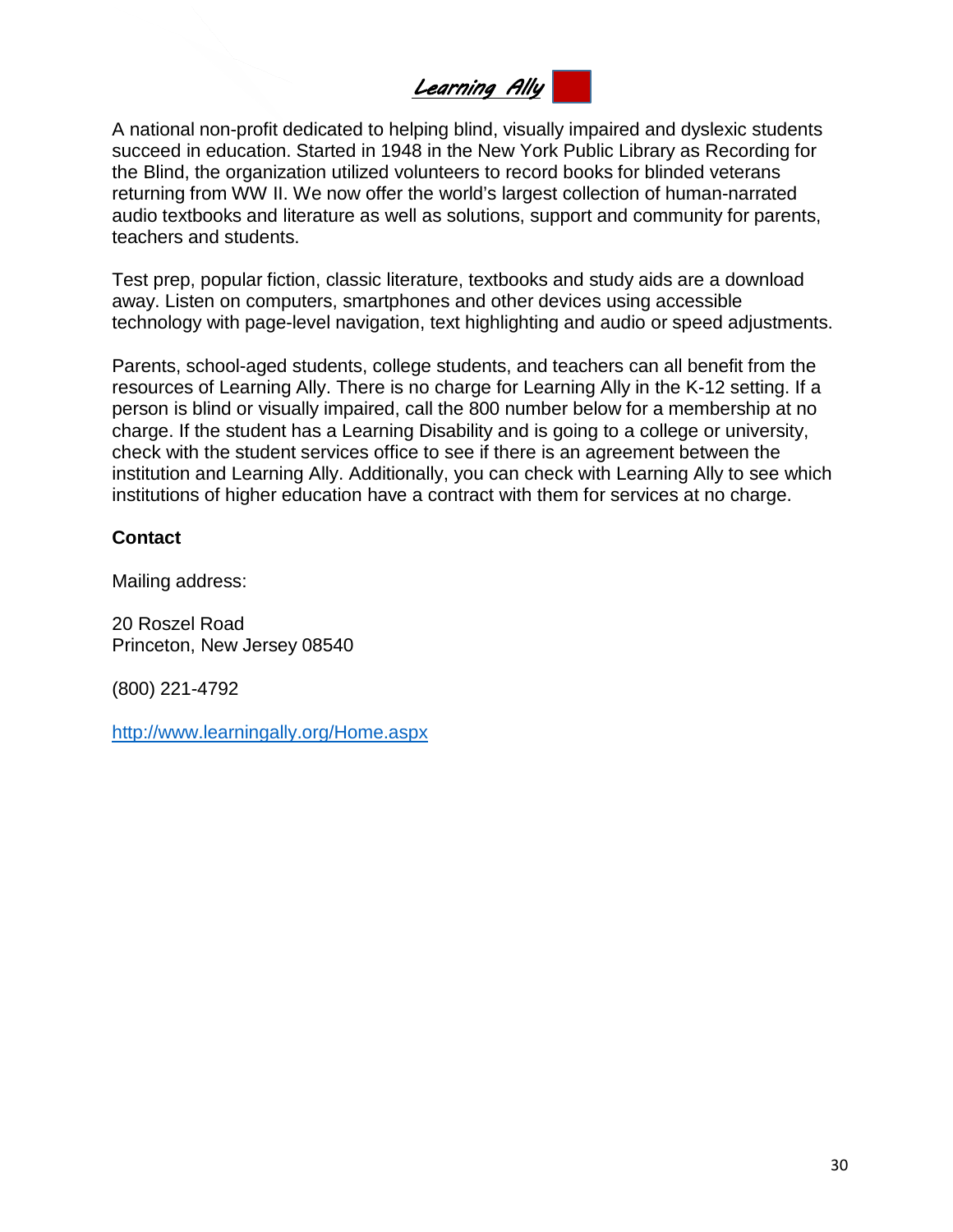

<span id="page-34-0"></span>Florida High School High Tech (HSHT) is designed to provide high school students with all types of disabilities the opportunity to explore jobs or postsecondary education leading to technology- related careers. HSHT links youth to a broad range of academic, career development and experiential resources and experiences that will enable them to meet the demands of the 21st century workforce.

HSHT is a community-based partnership made up of students, parents and caregivers, businesses, educators and rehabilitation professionals. It has been shown to reduce the high school dropout rate and increase the overall self-esteem of participating students.

St. Johns County High School High Tech is based in one of our high schools every year. The location may change. Check the district's website for updates.

#### **High School High Tech Staff Contact**

Susan Hamilton, HSHT Program Manager [shamilton@arcjacksonville.org](mailto:shamilton@arcjacksonville.org)

Janet Cunningham, HSHT Program Coordinator [jcunnigham@arcjacksonville.org](mailto:jcunnigham@arcjacksonville.org)

1050 N Davis Street Jacksonville, Florida 32209 Phone: (904) 355-0155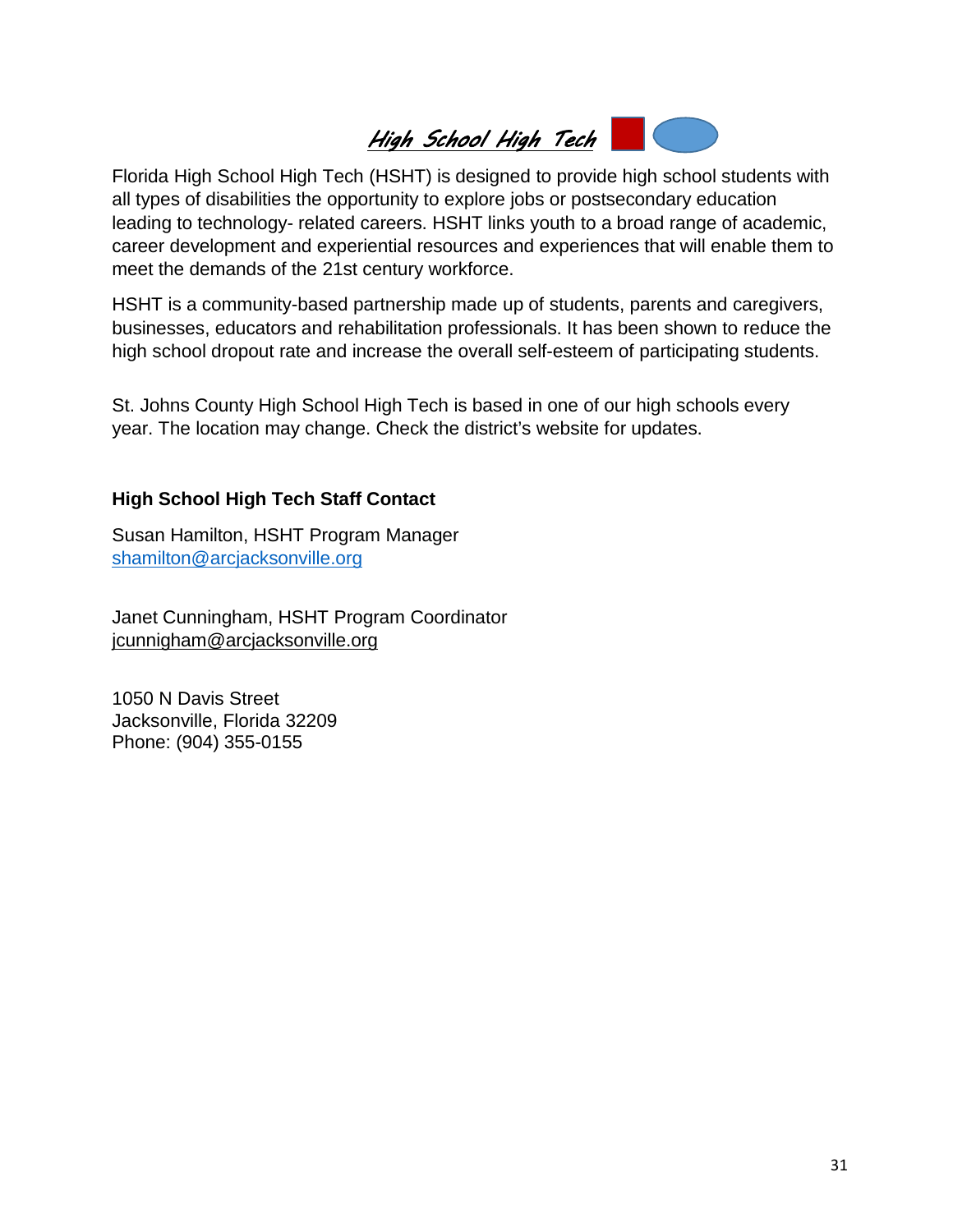# *DeafTEC- Technological Education Center for Deaf and Hard of Hearing Students*

DeafTEC provides resources for high schools and community colleges that educate deaf and hard-of-hearing students in STEM-related programs.

Resources include:

- STEM career awareness
- Best practices for teaching students who are deaf/hard of hearing
- Instructional strategies and materials for teaching English and math
- Employer development

Website- [www.deaftec.org](http://www.deaftec.org/)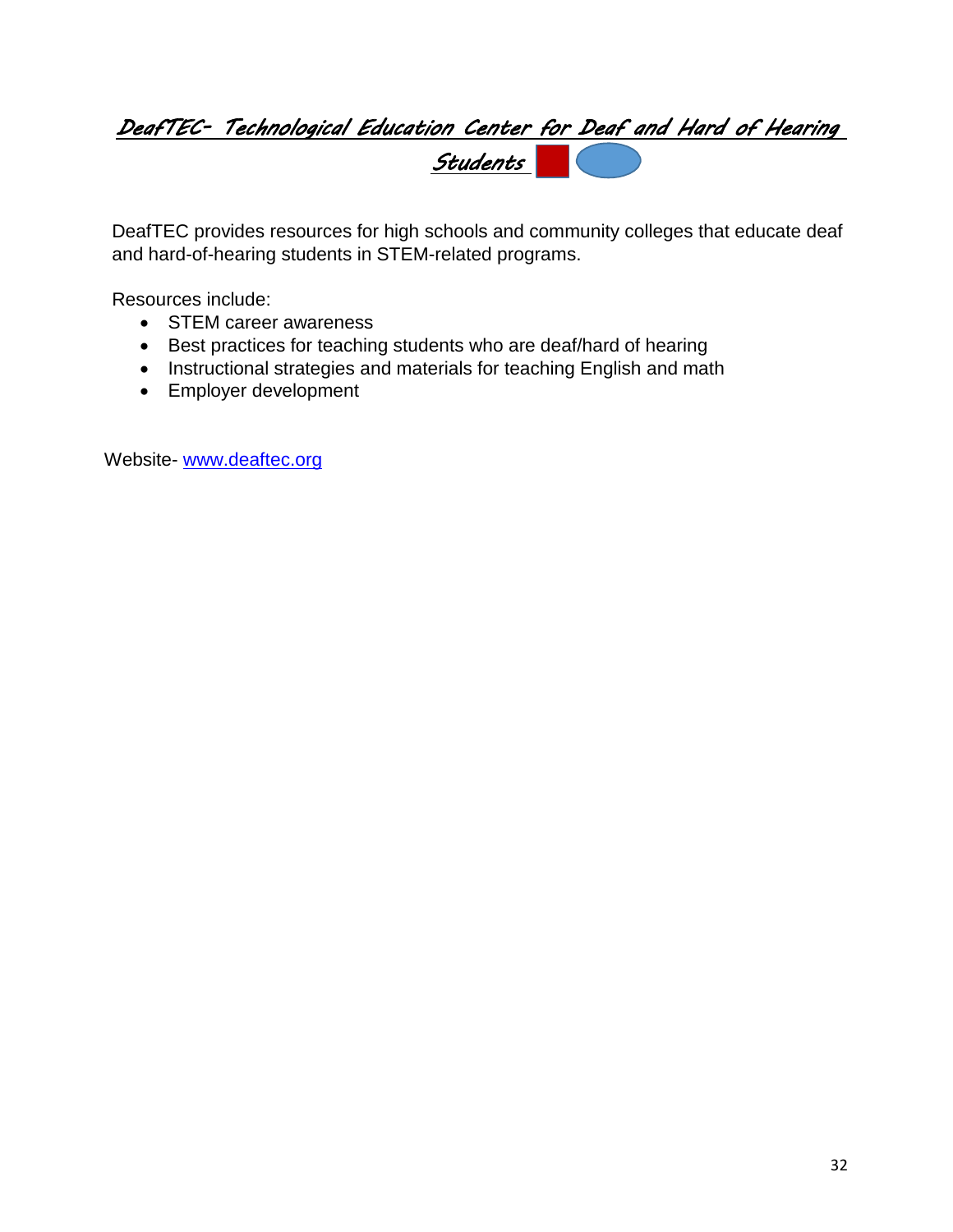# <span id="page-36-0"></span>Family Resources

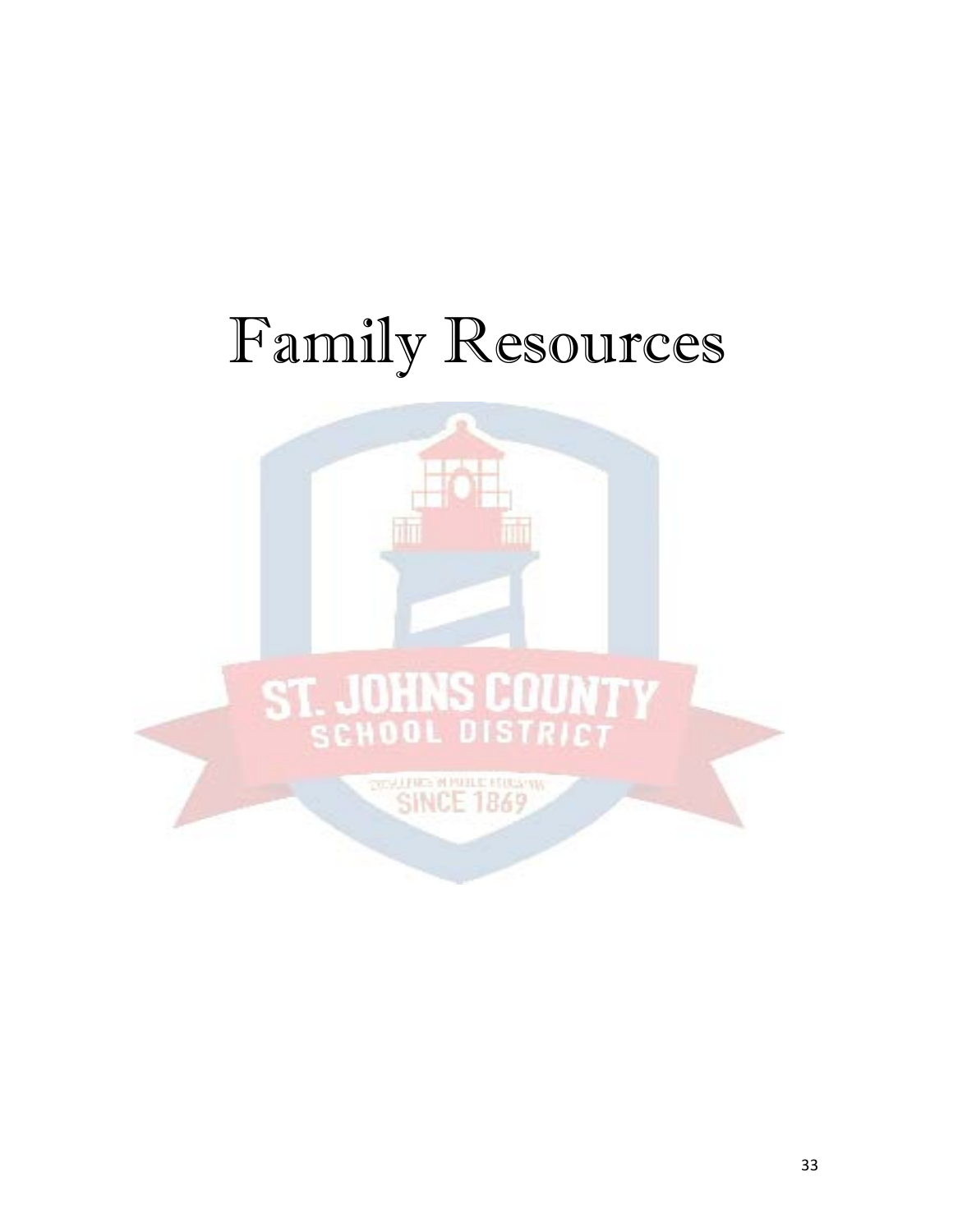# <span id="page-37-0"></span>*Hope Haven*

Hope Haven's multi-disciplinary team provides excellence in educational, psychological and related therapeutic services for children, families and young adults with special needs.

#### **Services**

- Counseling and Mental Health services
- Tutoring
- Occupational, physical, and speech/language therapy
- Assistive technology
- Applied Behavior Analysis
- Unique programming for students with Autism, Down Syndrome, ADD/ADHD

#### **Contact**

Barbara Brutschty, [barbarab@hope-haven.org](mailto:barbarab@hope-haven.org)  Director of Intake Services

4600 Beach Blvd Jacksonville, Florida 32207 Phone: (904) 346-5100

Website- <http://www.hope-haven.org/>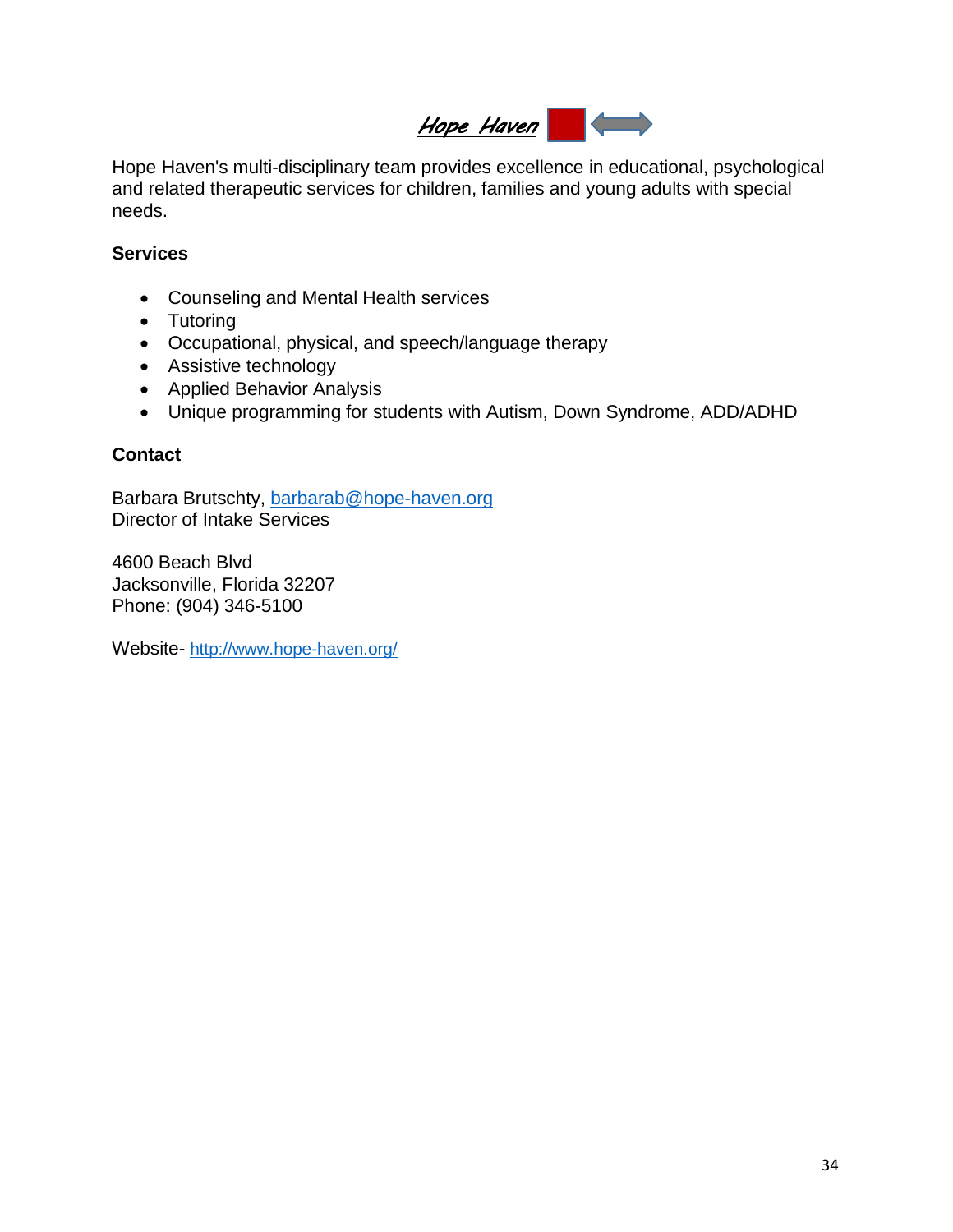# <span id="page-38-0"></span>*University of Florida- Jacksonville Florida Diagnostic and Learning Resources System- Multidisciplinary Center*

## *(UF- Jacksonville FDLRS-MDC)*

#### <span id="page-38-1"></span>**UF- Jacksonville FDLRS is one of only six multidisciplinary centers in the state that provides:**

- Full psychological and developmental pediatric evaluations for children who have complex behavioral, developmental, medical, or social histories and are struggling in school
- Group trainings for educators, students, and other professionals
- Individual consultations for parents, educators, and other professionals

#### **UF- Jacksonville FDLRS services individuals who meet the following criteria:**

- Between the ages of 3-22
- Struggling in school due to complicated medical, behaviors, developmental and/or social histories
- Yet to complete high school
- Reside in Baker, Clay, Duval, Flagler, Nassau, or St. Johns counties

#### **Contact**

Stephanie B. Holmes Kinnare, Ph.D Clinical Director (904)633-0113

UF College of Medicine- Jacksonville Florida Diagnostic Learning Resources System Multidisciplinary Center (UFJAX-FDLRS-MDC) 6271 St. Augustine Road, Suite 1 Jacksonville, Florida 32217 Phone: (904) 633-0770

Website- hscj.ufl.edu/pediatrics/diagnostic-and-learning-resources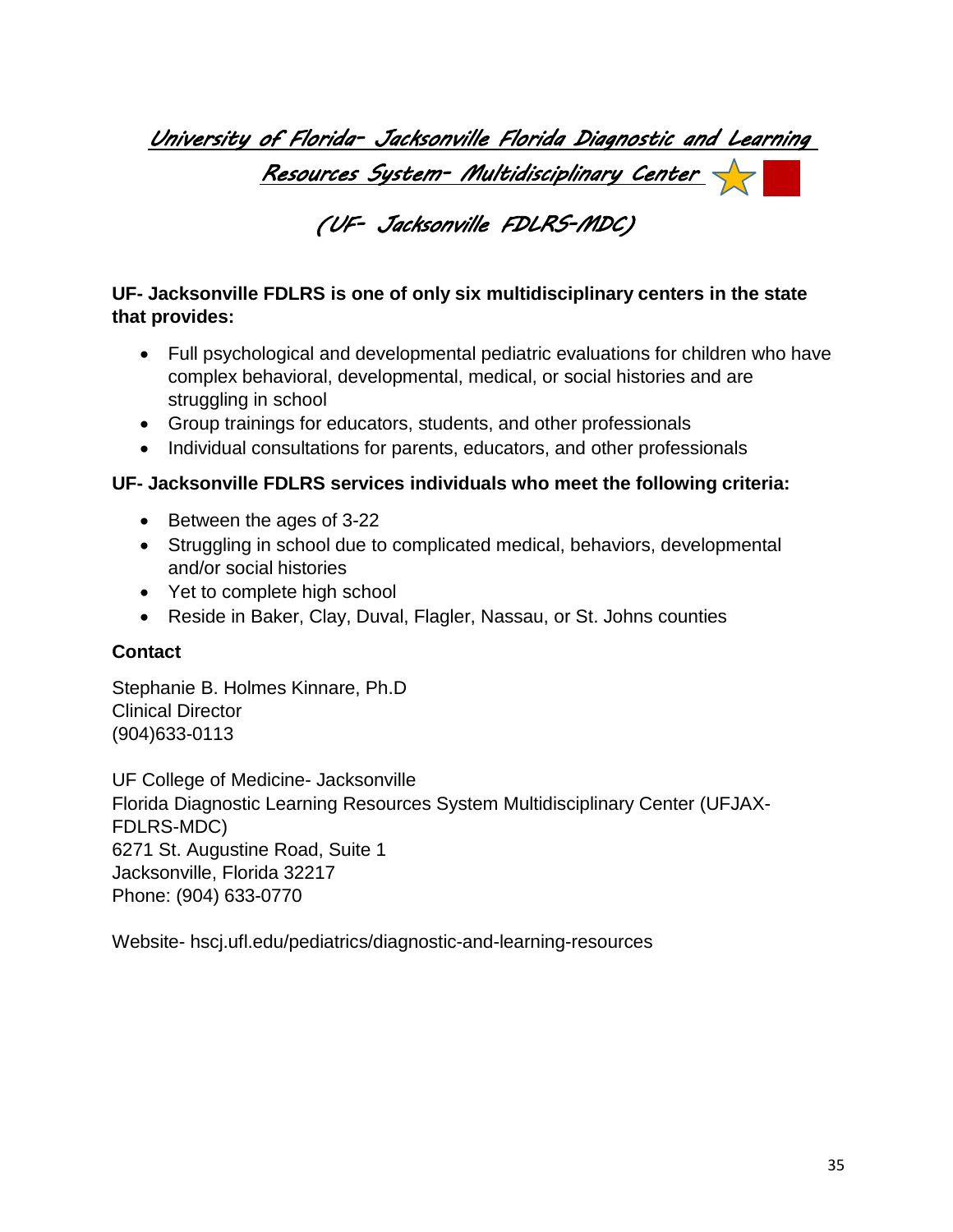<span id="page-39-0"></span>*Independent Living Resource Center (ILRC)*



#### **Core Services include:**

*Independent Living* - The ILRC assists consumers who have disabilities with skill development in areas such as money management, goal setting, accessing community transportation, utilization of equipment, and employment readiness. They can adapt skills training to meet the individual's goals and desires for achievement or continuation of independent living.

*Advocacy* - The ILRC assists consumers in self, individual, and systems advocacy. They have staff, which are knowledgeable, ADA Trainers. They can assist individuals, businesses, and other interested organizations in learning more about the American's with Disabilities Act in order to become ADA Compliant and Disability Friendly.

*Information Referral* - The ILRC acts as a clearing house for information to be provided to consumers to assist in living independently. The ILRC furnishes disability related information for consumers and the general public.

*Peer Counseling* - The ILRC offers ongoing peer support opportunities for groups and individuals with disabilities to support each other with information and experiences in order to facilitate independent living.

#### **Programs**

BROOKS [Temporary](http://www.theilrc.com/Programs/BrooksTemporaryLoanCloset.aspx) Loan Closet [Career Development](http://www.theilrc.com/Programs/CareerDevelopment.aspx) Deaf [Consumer Program](http://www.theilrc.com/Programs/DeafConsumerProgram.aspx) Disabled Victims [Advocate](http://www.theilrc.com/Programs/DisabledVictimsAdvocate.aspx) Program Florida [Telecommunications](http://www.theilrc.com/Programs/FloridaTelecommunicationsRelay%2CINC.aspx) Relay, Inc. [Interpreter Services](http://www.theilrc.com/ContactUs/InterpretingServices.aspx) [Nursing Home](http://www.theilrc.com/Programs/NursingHomeTransition.aspx) Transition Peer [Mentoring](http://www.theilrc.com/Programs/PeerMentoring.aspx) [Work Incentives](http://www.theilrc.com/Programs/WorkIncentivesPlanningAssistance.aspx) Planning and Assistance Youth [Services](http://www.theilrc.com/Programs/YouthServices.aspx)

#### **Contact**

Margarita Maldonado, [margaritam@theilrc.com](mailto:margaritam@theilrc.com)

2709 Art Museum Drive Jacksonville, Florida 32207 Phone: (904) 399-8484

Website: <http://www.theilrc.com/Home.aspx>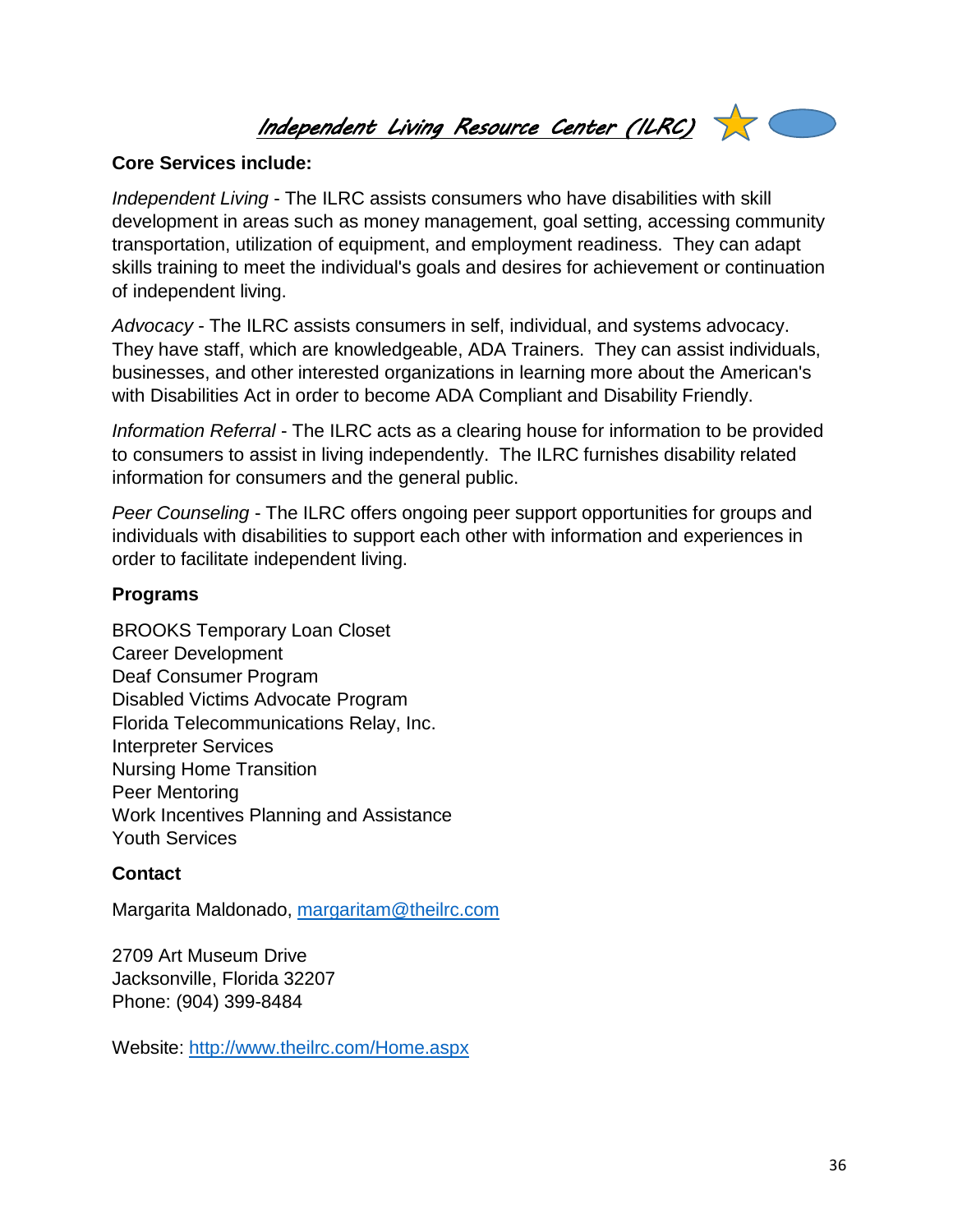## <span id="page-40-1"></span><span id="page-40-0"></span>*Jacksonville Health and Transition Services (Jax HATS)*



The JaxHATS clinic is a ["Medical](http://hscj.ufl.edu/JaxHATS/FAQS.aspx#MedicalHome) Home" for youth, ages 16-26 with chronic medical or developmental problems in the counties of Duval, Nassau, Baker, Clay, and St. Johns in Florida. JaxHATS has a multi-disciplinary staff that includes a pediatrician, adult internal medicine specialist, nurse care coordinators and a transition specialist who provide primary medical care to address the young person's immediate medical needs. The JaxHATS team also works with youth over time, to help them gain the knowledge and skills they need to achieve their long term life goals. Services provided by JaxHATS are covered by Medicaid, Children's Medical Services and most other health insurance plans.

#### **Services**

- Comprehensive intake, evaluation, health care planning
- Assistance securing health insurance coverage and other funding resources
- Referral to a reliable network of adult medical and surgical specialists
- Linkages to community providers in the following areas
	- o High School, College and other secondary education
	- o Vocational transition services
	- o Community Integration
	- o Social/recreational
	- o Employment
- Training that
	- o Supports the shift of responsibilities from parents to young adults
	- o Prepares young adults to be active members of the health care team
	- o Promotes the development of self-care skills and independence
- Collaborating Agencies
	- o Duval County and other County Public Schools
	- o State of Florida, Division of Vocational Rehabilitation
	- o Florida Community College in Jacksonville
	- o ARC of Jacksonville
	- o Hope Haven

#### **Contact**

Chanda Jones, Transition Coordinator, [chanda.jones@jax.ufl.edu](mailto:chanda.jones@jax.ufl.edu) 904-244-9233

Website- <http://hscj.ufl.edu/jaxhats/>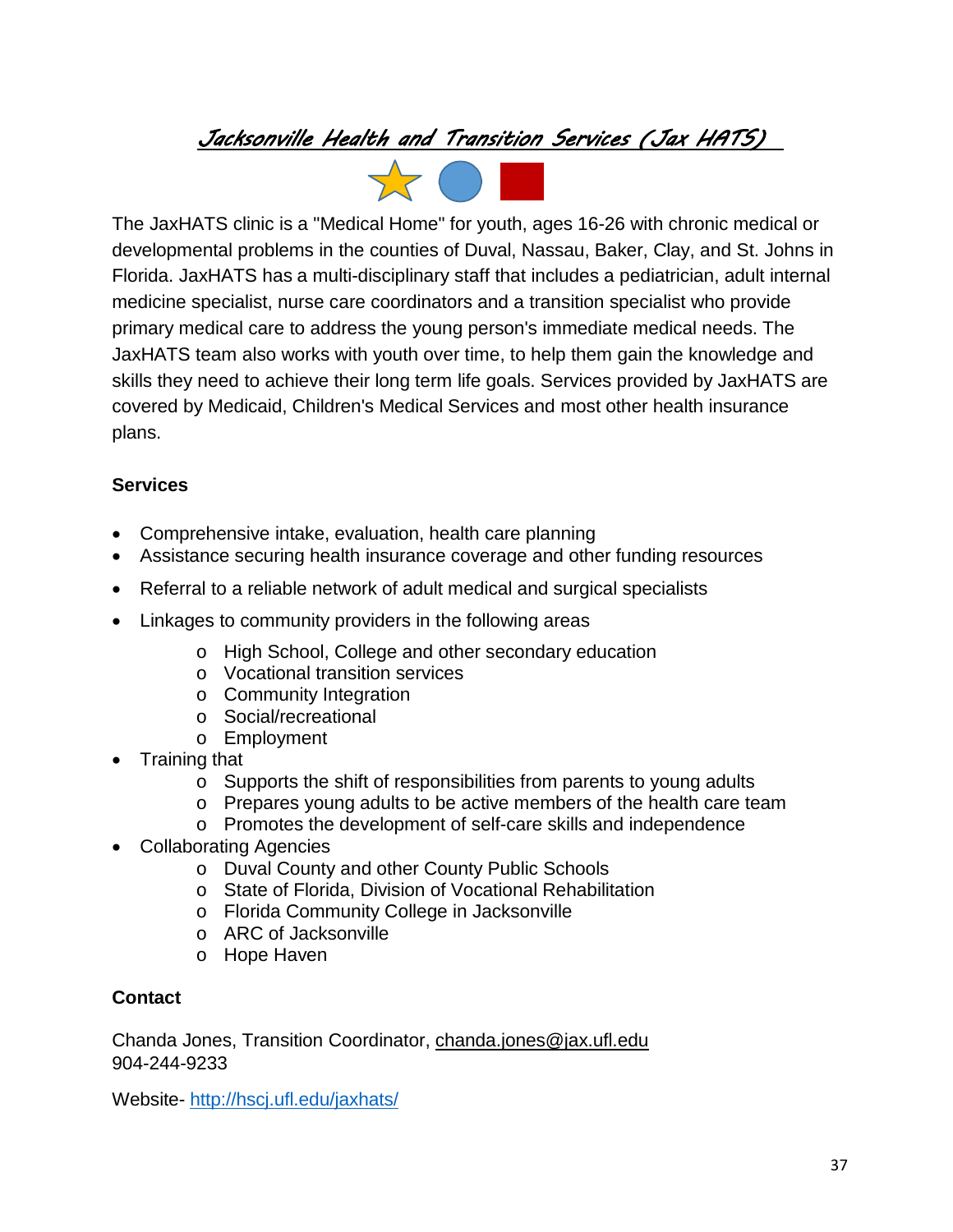# <span id="page-41-0"></span>*SEDNET- The Multiagency Network for Students with Emotional/Behavioral Disabilities*

Florida's statewide network of SEDNET projects serve as a collaborative resource for school districts, agencies, and families working to promote positive educational and community-based outcomes for children with E/BD.

#### **Services**

- Capacity Building
- Technical Assistance and Training
- Interagency Collaboration
- Education and Systems of Care; Legislation and Policy
- Parent and Youth Development and Involvement
- Trauma informed care

#### **Contact**

Carl Coalson, [cvcoalso@volusia.k12.fl.us](mailto:cvcoalso@volusia.k12.fl.us)

Atlantic High School, EDC Portable 3 1250 Reed Canal Road Port Orange, Florida 32129 Phone: (386) 255-6475 Ext. 38332

Website- <http://www.sednetfl.info/Index.aspx>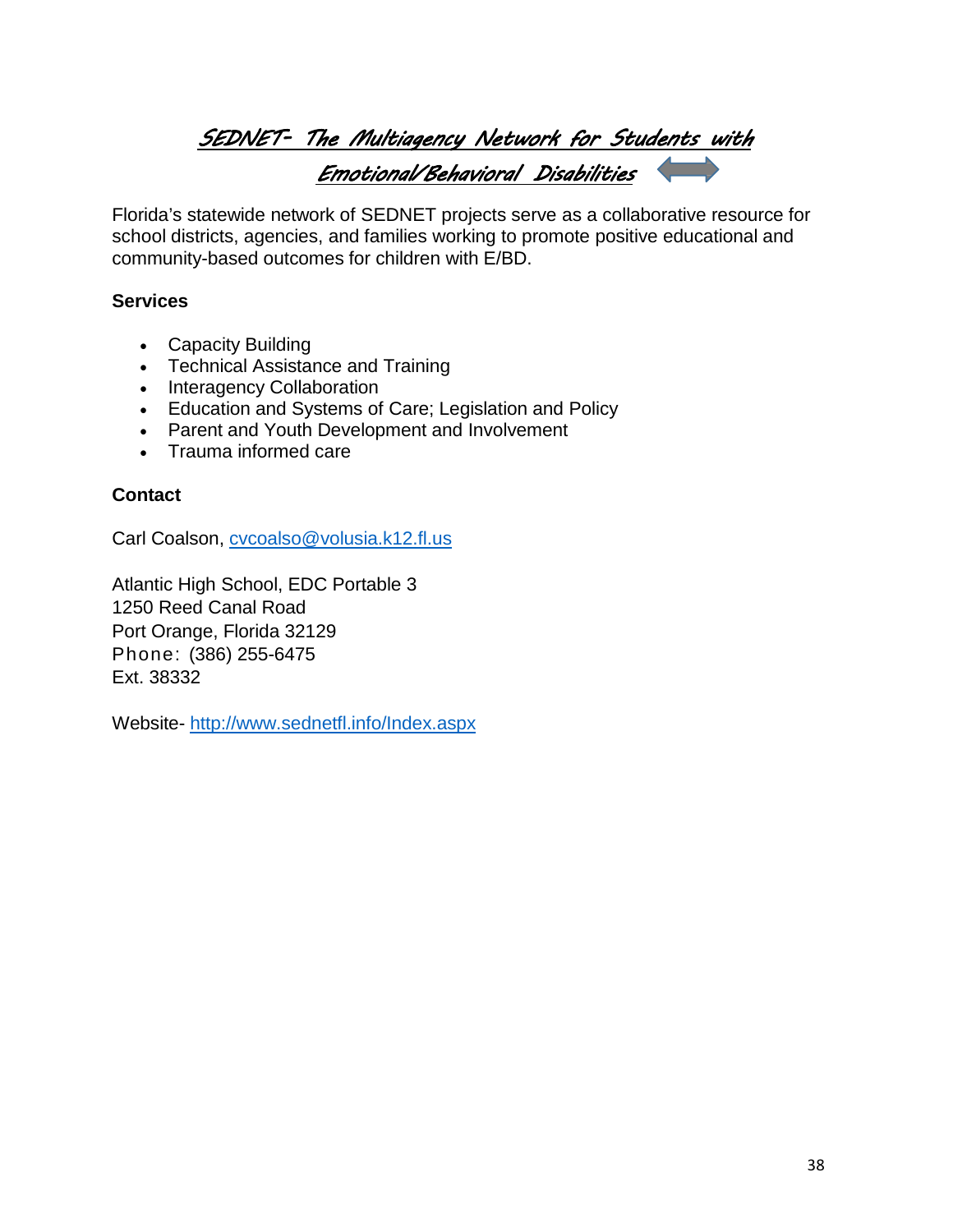<span id="page-42-0"></span>*Social Security Administration (SSA)*

The Social Security and Supplemental Security Income disability programs are the largest of several Federal programs that provide assistance to people with disabilities. While these two programs are different in many ways, both are administered by the Social Security Administration and only individuals who have a disability and meet medical criteria may qualify for benefits under either program.

SSA helps individuals with disabilities achieve independence by helping them to take advantage of employment opportunities through:

- Ticket to Work
- Earned Income Exclusion
- Student Earned Income Exclusion
- Work incentive programs
- Working Incentive Planning and Assistance (WIPA)
- Impairment Related Work Expenses (IRWE)
- Individual Development Accounts (IDA)
- Plans to Achieve Self-Support (PASS)

#### **Supplemental Security Income (SSI)**

The SSI program pays benefits to disabled adults and children who have limited income and resources.

#### **Social Security Disability Income (SSDI)**

SSDI is not income based; monthly payments to people who have a disability that began before they became 22 years old.

#### **Contact**

2428 Old Moultrie Road St. Augustine, Florida 32086 Phone: 1-877-405-5867 Website: <http://www.socialsecurity.gov/disability/> Applications can be completed by appointment, online, or by telephone.

• The Independent Living Resource Center (ILRC) can assist with benefits planning, especially related to employment.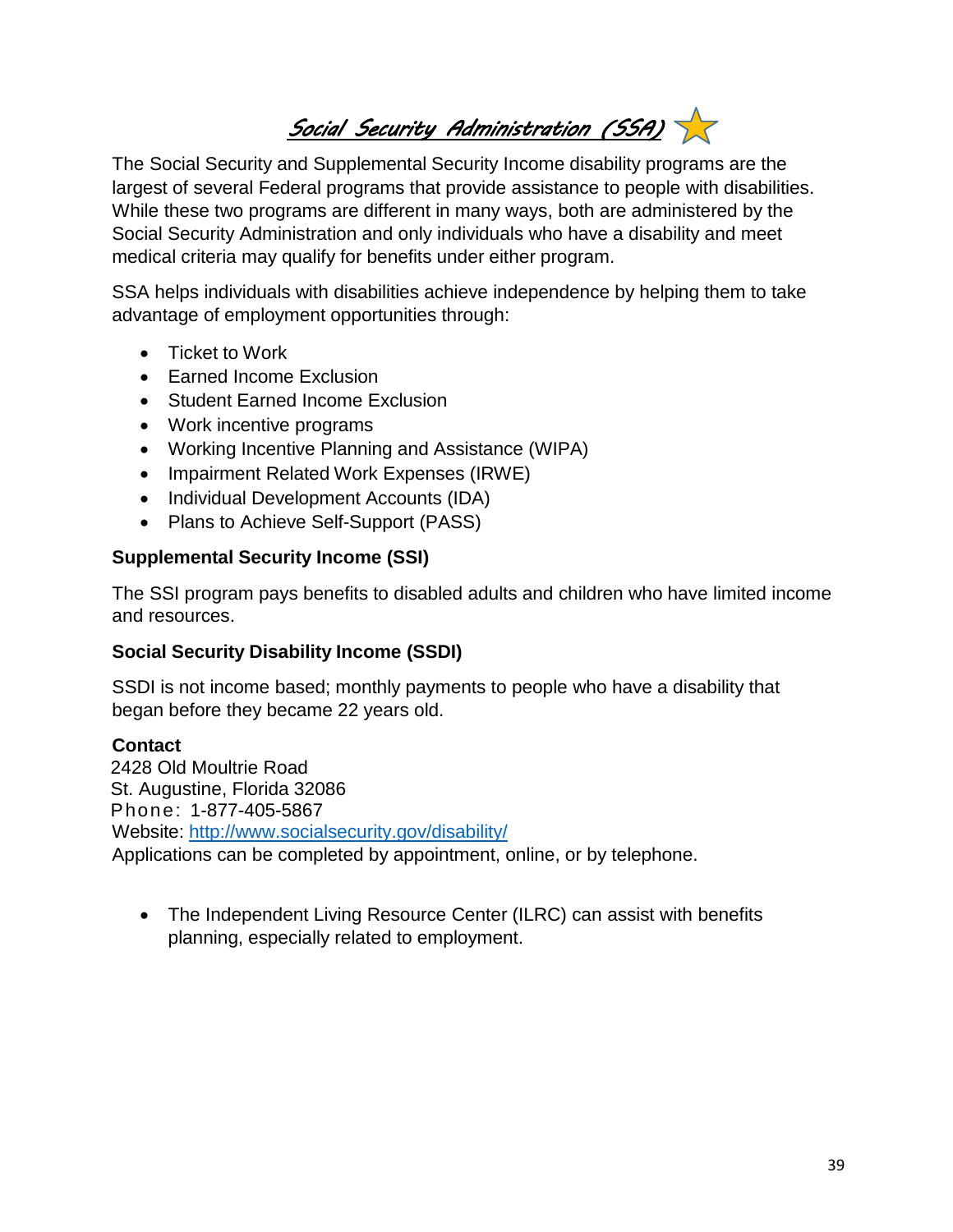*Medicare and Medicaid Services*  $\frac{1}{2}$ 

<span id="page-43-0"></span>There are 2 government funded medical insurance programs:

- **Medicare** available to some individuals who receive Social Security Benefits
- **Medicaid** is a federal medical insurance program administered by the state, designed to assist people with low income and little to no resources.

When you apply at the Social Security Administration office for Supplementary Security Income (SSI), they will help you enroll in the Medicaid program.

#### **Contact**

Justin Senior, Deputy Secretary for Medicaid 2727 Mahan Drive, Mail Stop #8 Tallahassee, Florida 32308 Phone: (850) 412-4000

#### **Other Medicaid related links:**

Department of Children and Families- ACCESS [http://www.myflfamilies.com/service-programs/access-florida-food-medical-assistance](http://www.myflfamilies.com/service-programs/access-florida-food-medical-assistance-cash/medicaid)[cash/medicaid](http://www.myflfamilies.com/service-programs/access-florida-food-medical-assistance-cash/medicaid)

Agency for Health Care Administration <http://www.fdhc.state.fl.us/>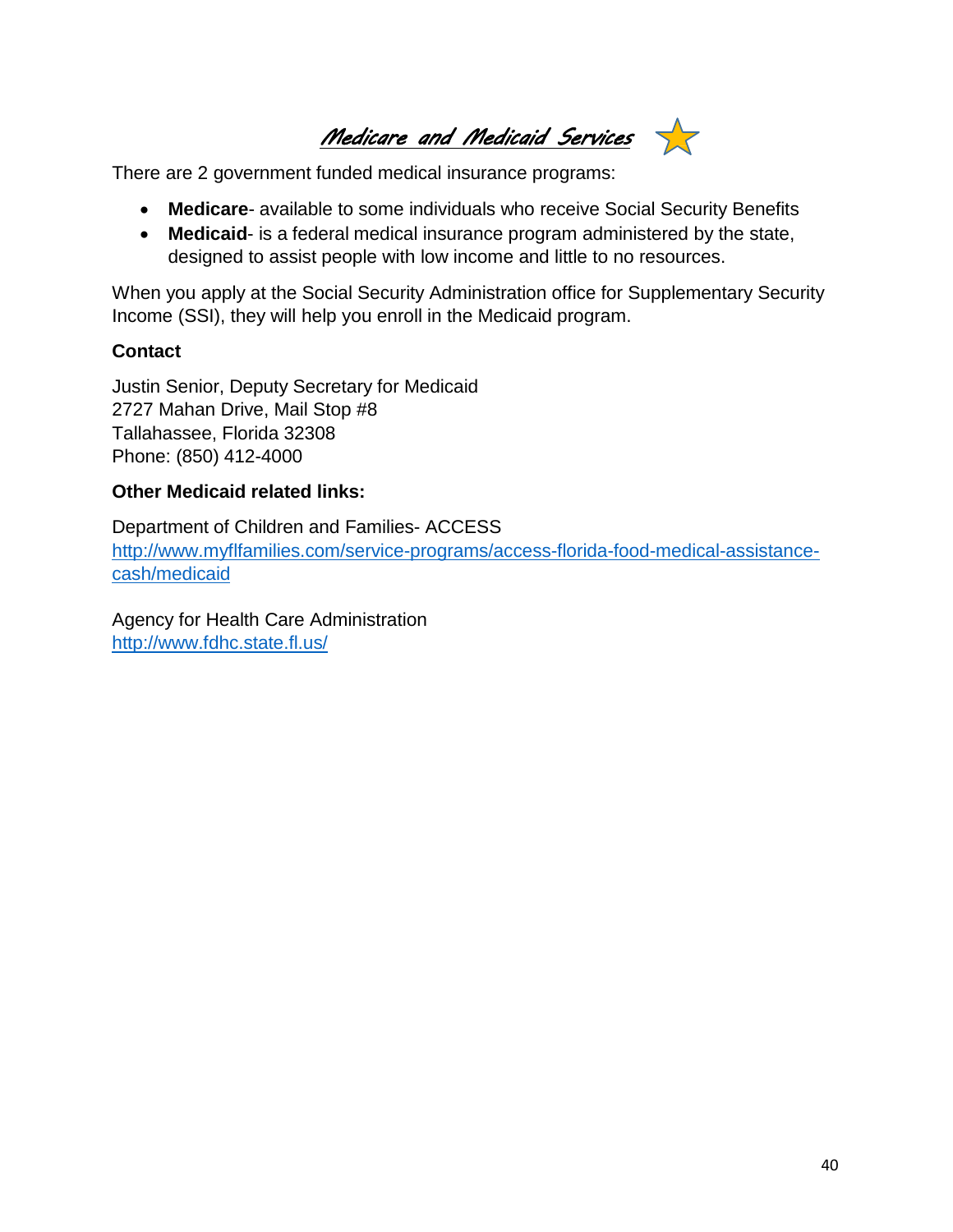<span id="page-44-0"></span>*The Family Cafe*

The Family Café exists to provide individuals with disabilities and their families with an opportunity for collaboration, advocacy, friendship and empowerment by serving as a facilitator of communication, a space for dialogue and a source of information.

The Family Café puts on an annual conference. Since 1998, The Annual Family Cafe has brought together thousands of individuals with disabilities and their family members for three days of information, training and networking each June.

Family Cafe has been able to affect the lives of over 100,000 individuals across the state through education, training and networking. Attendees enjoy the opportunity to collaborate with other families and state agency personnel to discuss their concerns, share best practices and gain a better overall understanding of how to utilize the service delivery system. Additionally, due to the participation of WellCare, Disability Rights Florida, AT&T, the Agency for Persons with Disabilities, Department of Education, The Department of Education/Division of Vocational Rehabilitation, the Division of Emergency Management, The Florida Department of Health/Big Bend Health Council, The Department of Health/Children's Medical Services Network, Workforce Florida, Publix Super Markets Charities, Amerigroup, United Health Care, and U.S. Military, the Family Café is able to offer free registration to the conference. Furthermore, attendees are able to apply for financial assistance to offset the cost of attending.

#### **Contact**

The Family Café 519 North Gadsden Street, Tallahassee, Florida 32301 Phone (850) 224-4670 - Toll Free (888) 309-CAFE - Fax (850) 224-4674 [info@familycafe.net](mailto:info@familycafe.net)

Website- <http://www.familycafe.net/>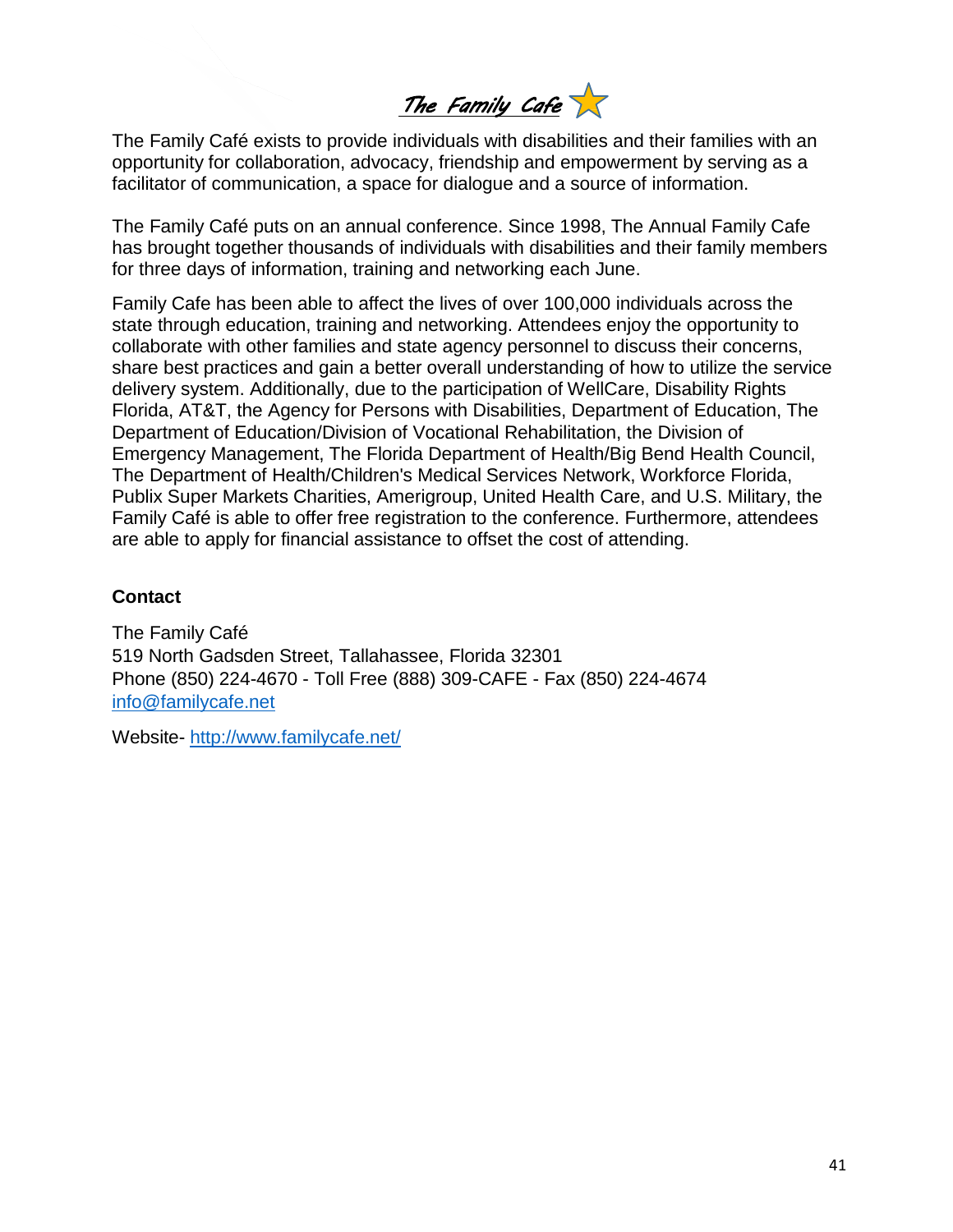<span id="page-45-0"></span>*Able Trust*

Created by the Florida Legislature in 1990 (FS 413.615), the Florida Endowment Foundation for Vocational Rehabilitation, parent organization of The Able Trust, is a 501(c)(3) non-profit public/private partnership. Its mission is to be a key leader in providing Floridians with disabilities opportunities for successful employment.

Vocational rehabilitation is the focus of The Able Trust's programs and grants. For every dollar invested in vocational rehabilitation, thirteen to twenty-six dollars are infused into the economy. Making funds available to persons with disabilities helps not only them, but also local and state economies.

The Able Trust supports a diversity of projects, including on-the-job coaching, supported employment, job skills-training, job development, employer outreach, ADA facility compliance, skills evaluation and programs leading to employment. The positive impact of The Able Trust's grant awards has been felt by non-profit agencies serving people with various disabilities, community colleges and individuals with documented disabilities.

#### **Contact**

Allison Chase, VP of Youth Programs, [allison@abletrust.org](mailto:allison@abletrust.org)

3320 Thomasville Road Suite 200 Tallahassee, Florida 32308 850-224-4493 Voice 850-224-4496 Fax

Website- <http://www.abletrust.org/>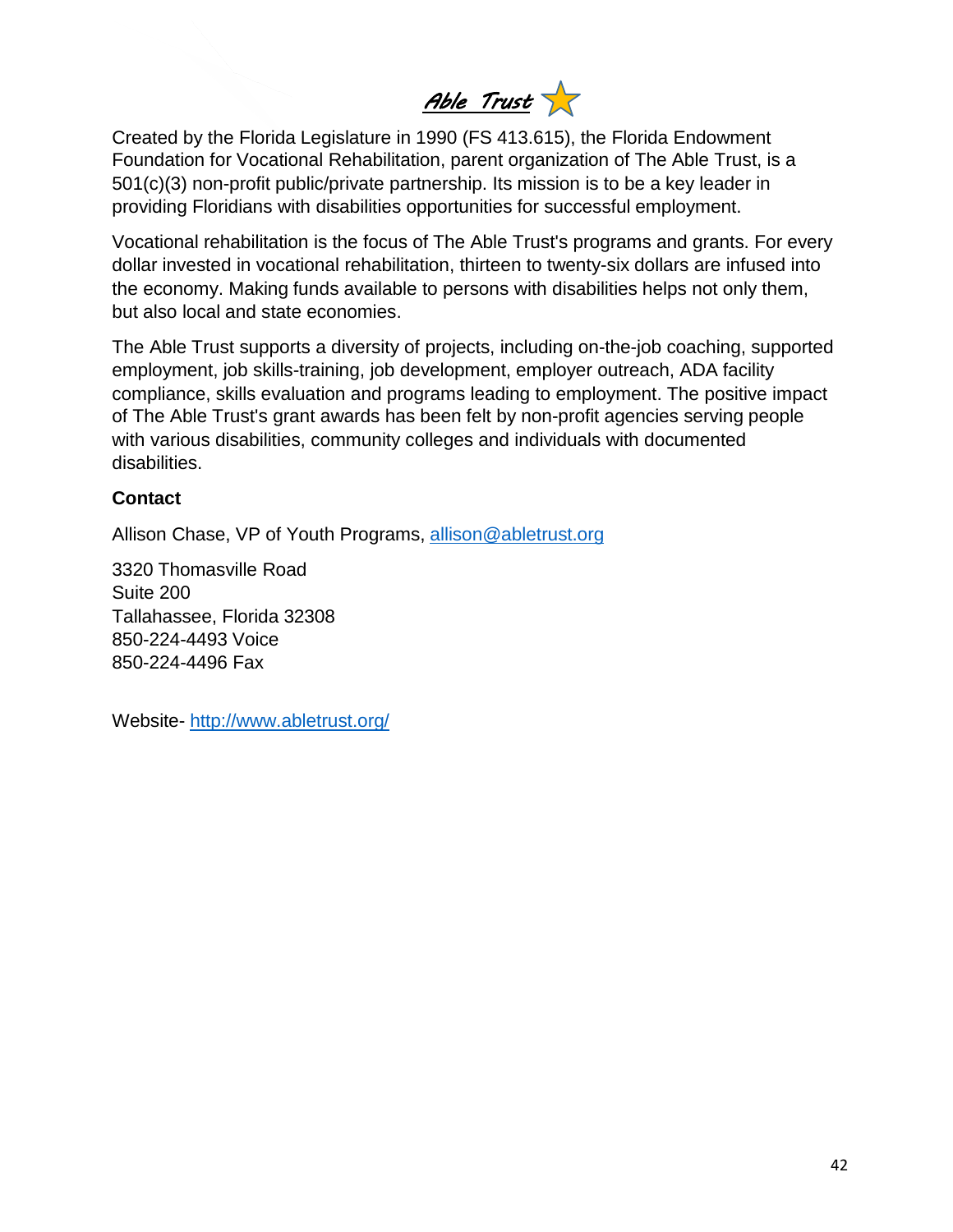# <span id="page-46-0"></span>*Florida Developmental Disabilities Council (FDDC)*

The Florida Developmental Disabilities Council helps to plan individual and familycentered supports for persons with disabilities in Florida. The Council also guides the development and administration of services for people with developmental disabilities by planning and funding research, innovations, and programs designed to improve the quality of their lives.

The Council engages in state and national advocacy activities in support of legislation, policies, and programs responsive to the needs of people with developmental disabilities. As a member of the Consortium of Developmental Disabilities Councils, the Council is also committed to representing the diverse interests of Developmental Disabilities Councils and the people with disabilities that the councils were created to serve.

#### **Contact**

Sylvia James-Miller - Council Chair & Parent Advocate

124 Marriott Drive, Suite 203 Tallahassee, Florida 32301-2981 Phone: (850) 488-4180 or (800) 580-7801 Fax: (850) 922-6702

Website- [www.FDDC.org](http://www.fddc.org/)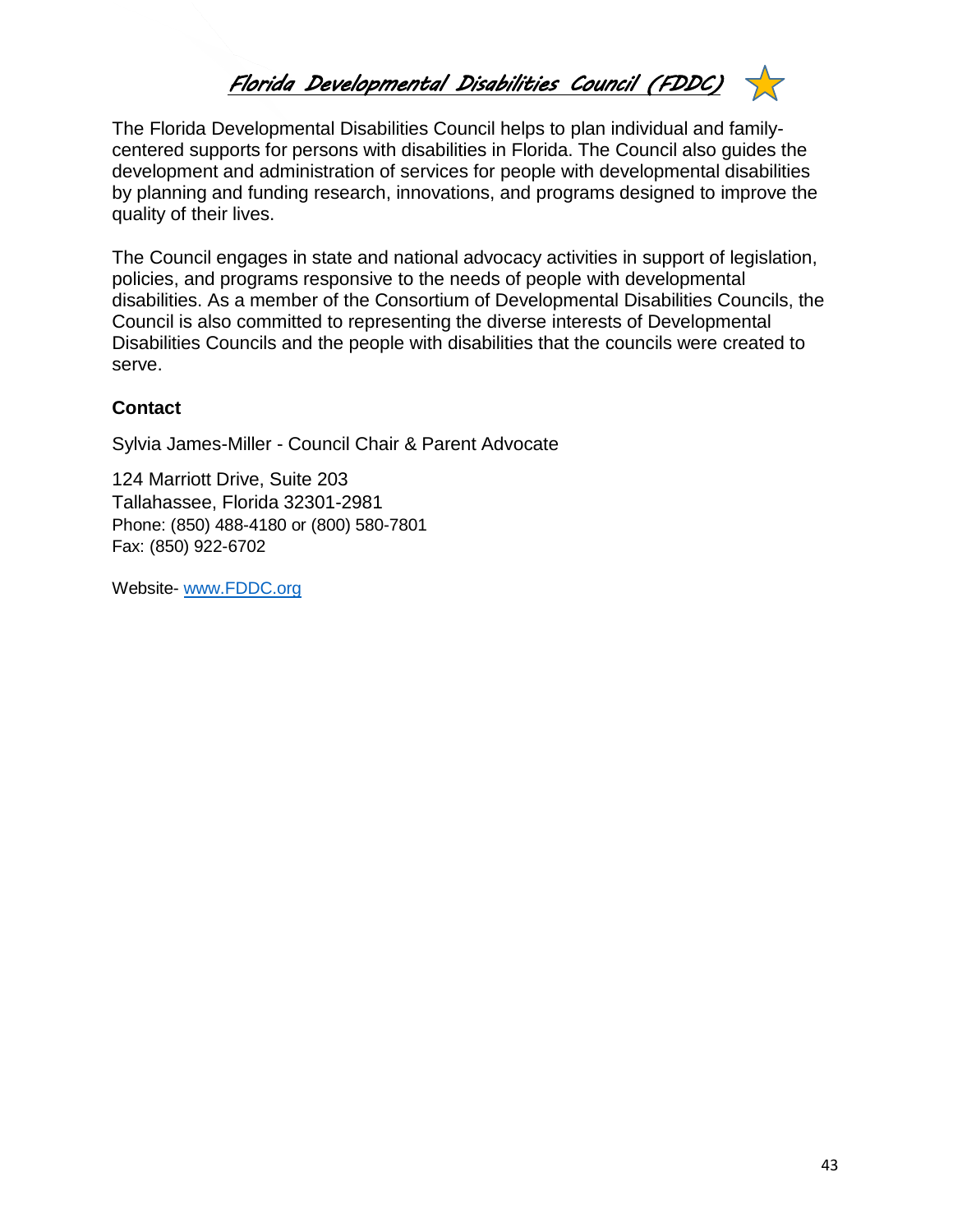# <span id="page-47-0"></span>*Family Network on Disabilities (FND)*

Family Network on Disabilities is a national network of individuals of all ages who may be at-risk, have disabilities, or have special needs. The mission of FND is to strive for the complete integration and equality of persons with disabilities in a society without barriers and to serve families of children with disabilities, ages birth through 26, who have the full range of disabilities described in section 602(3) of IDEA. FND is a parent organization as defined in section 671(a)(2) of IDEA 2004.

#### **Programs under FND**

- Parent Education Network (PEN),
- Family [STAR \(Support,](http://fndusa.org/programs/family-star/) Training, Assistance, Resources)
- The Jan La Belle [Scholarship](http://fndusa.org/programs/the-jan-la-belle-scholarship/) Program
- The Youth Advocacy and [Action Project](http://fndusa.org/programs/youth-advocacy/)
- Special Needs Trust
- DADVOCATES
- Parent to Parent Support

#### **Contact**

Marilyn Ruiz, [marilyn@fndfl.org](mailto:marilyn@fndfl.org) Director of Family Support, Training, Assistance, and Resources (STAR) Phone: (727) 523-1130

Nikki Tor[res, nikki@fndfl.org](mailto:nikki@fndfl.org) Assistant Director, PSN- Parent Support Network Phone: 727-216-6961

Clara Alevy, [clara@fndfl.org](mailto:clara@fndfl.org) Parent Resource Specialist -Parent Education Network (PEN) Phone: 727-216-6961

Website- <http://fndusa.org/>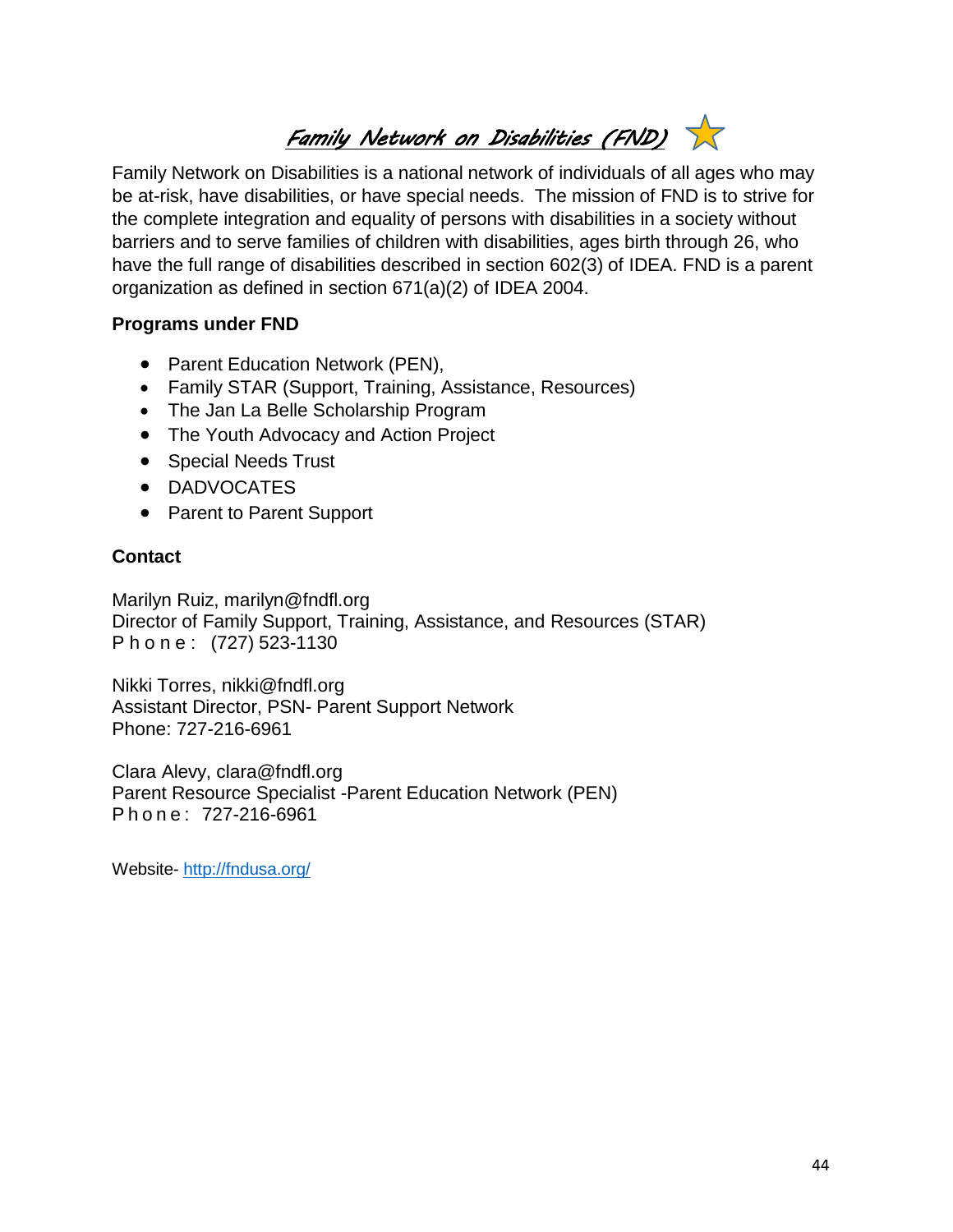<span id="page-48-0"></span>

Project 10: Transition Education Network is Florida's statewide discretionary project supporting the secondary transition of youth with disabilities. It is funded by the Bureau of Exceptional Education and Student Services (BEESS), within the Florida Department of Education. Project 10's primary charge is to assist school districts in providing appropriate planning and timely transition services and programs to assist youth with disabilities in their transition to adulthood. Project 10 also serves as a collaborative resource for other state agencies, discretionary projects, non-profit organizations, and families in the provision of transition services for students served in exceptional student education.

Transition representatives from Project 10 work closely with school district personnel within their region to identify the programmatic and training needs of each district, and assist them with meeting their goals in the area of secondary transition. 21<sup>st</sup> Century technology is used for on-going electronic communications via a transition listserv, "Transition Wheel" topics, the Project 10 website, and timely products and updates on transition issues. Project 10 collaborates in related state activities and provides support to the State Transition Steering Committee and District Interagency Councils. It also produces a number of products, supports pilot transition activities across the state, provides training and technical assistance services, and develops research-supported activities.

Project 10 is currently focusing on four major initiatives:

- Capacity building to implement secondary transition services
- Interagency collaboration
- Transition legislation and policy, and
- Student development and outcomes

These initiatives will help provide the training, technical assistance, and resources for personnel throughout the state who are working to improve the future success of students with disabilities.

#### **Contact**

Carly Detlefsen, M.Ed, Regional Transition Representative, Region2 [cdetlefsen@usfsp.edu](mailto:cdetlefsen@usfsp.edu) Project 10: Transition Education Network University of South Florida - St. Petersburg Mailing: 140 7th Ave. South - SVB 108 St. Petersburg, Florida 33701 Project 10 Main Number: 727-873-4654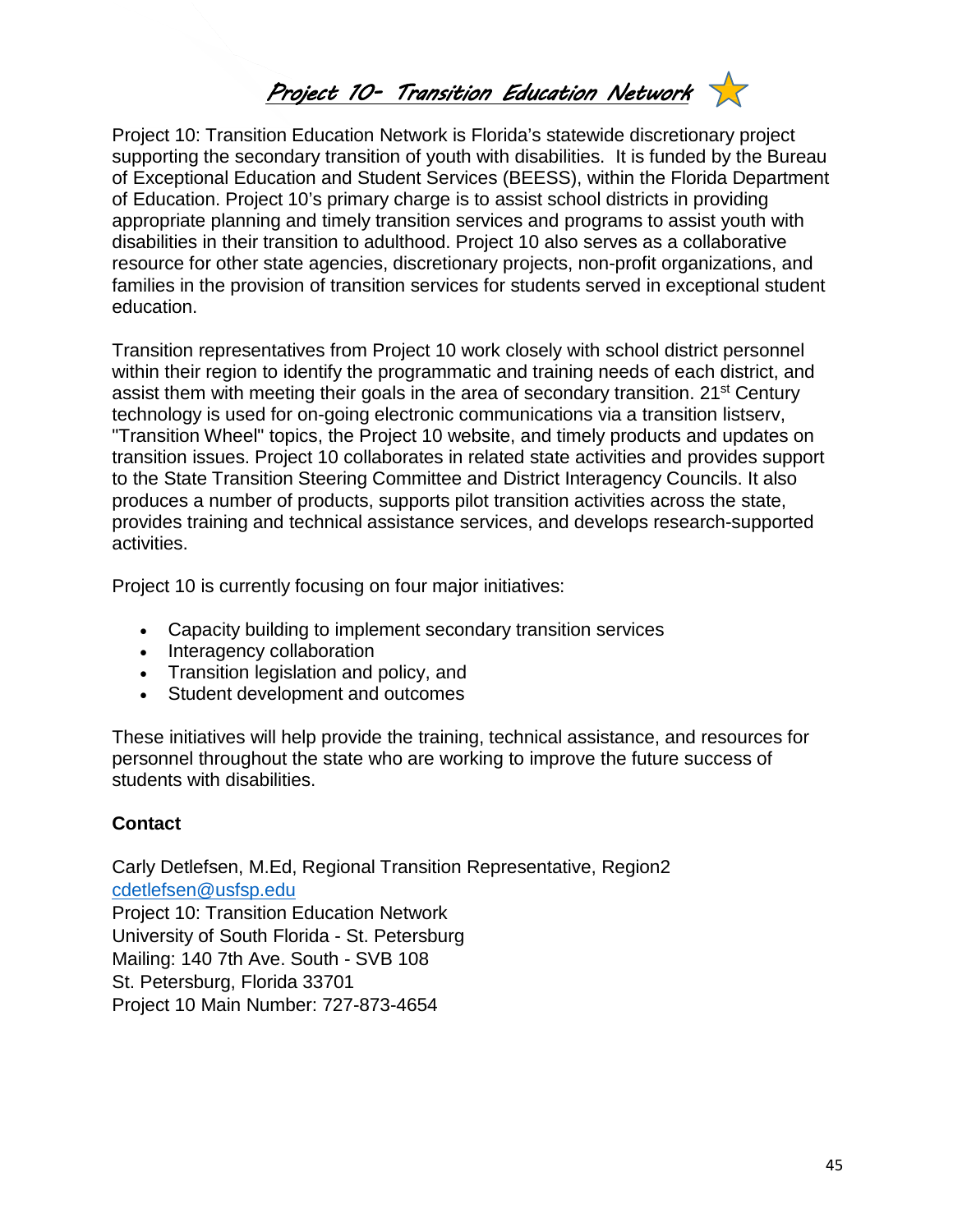# <span id="page-49-0"></span>*Big Brothers Big Sisters of St. Johns County*

Big Brothers Big Sisters has operated under the belief that inherent in every child is the ability to succeed and thrive in life. As the nation's largest donor and volunteer supported mentoring network, Big Brothers Big Sisters makes meaningful, monitored matches between adult volunteers "Bigs" and children "Littles". They help develop positive relationships that have a direct and lasting effect on the lives of young people.

#### **Services**

- School based mentoring
- Community based mentoring
- Forum for community ideas and activities for Bigs and Littles
- Various community activities and fundraisers

#### **Contact**

Program Manager- Melissa R. – [melissar@bbbsstjohns.org](mailto:melissar@bbbsstjohns.org)

1400 Old Dixie Highway St. Augustine, Florida 32084 Phone: (904)829-9986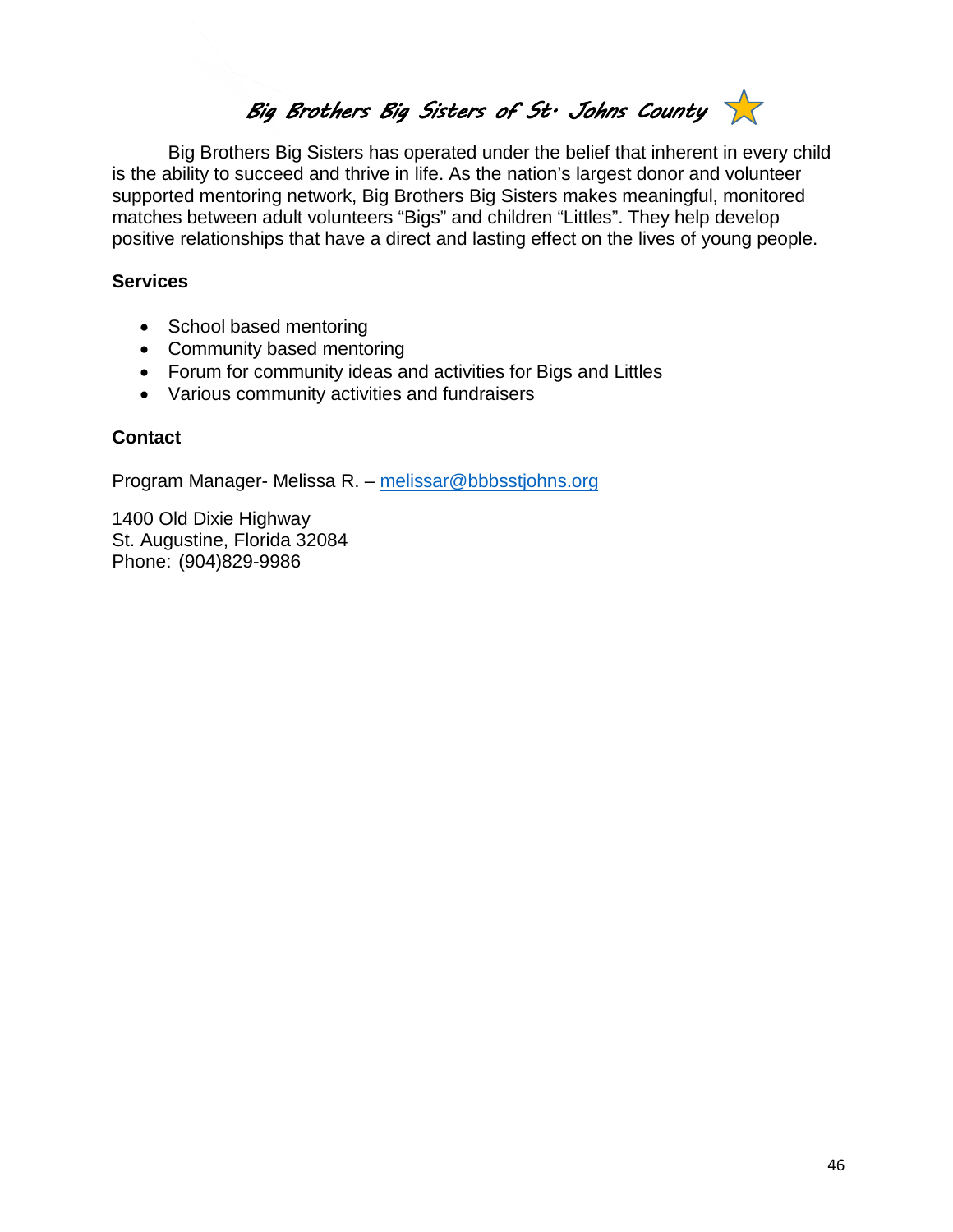*Best Buddies Jacksonville* 

<span id="page-50-0"></span>Best Buddies International is a nonprofit 501(c)(3) organization dedicated to establishing a global volunteer movement that creates opportunities for one-to-one friendships, integrated employment and leadership development for people with intellectual and developmental disabilities (IDD).

The IDD community that Best Buddies serves includes, but is not limited to, people with Down syndrome, autism, Fragile X, Williams syndrome, cerebral palsy, traumatic brain injury and other undiagnosed disabilities.

Best Buddies is the world's largest organization dedicated to ending the social, physical and economic isolation of the 200 million people with IDD. For individuals within this community, Best Buddies helps them form meaningful friendships with their peers, secure successful jobs, live independently, improve public speaking, self-advocacy and communications skills, and feel valued by society.

St. Johns County has several Best Buddies Chapters at our local middle and high schools. Contact your local school's chapter for more opportunities and information.

#### **Contact**

Erika Hatch, Area Director, [ErikaHatch@bestbuddies.org](mailto:ErikaHatch@bestbuddies.org) Mary Pippin and Jessica Gray- Program Managers, School Friendship [MaryPippin@bestbuddies.org](mailto:MaryPippin@bestbuddies.org) [JessicaGray@bestbuddies.org](mailto:MaryPippin@bestbuddies.org)

4130 Salisbury Road, Suite 2200 Jacksonville, Florida 32216 Phone: 904.296.0510|Fax: 904.296.0511

Website- <https://bestbuddies.org/find-programs/florida/>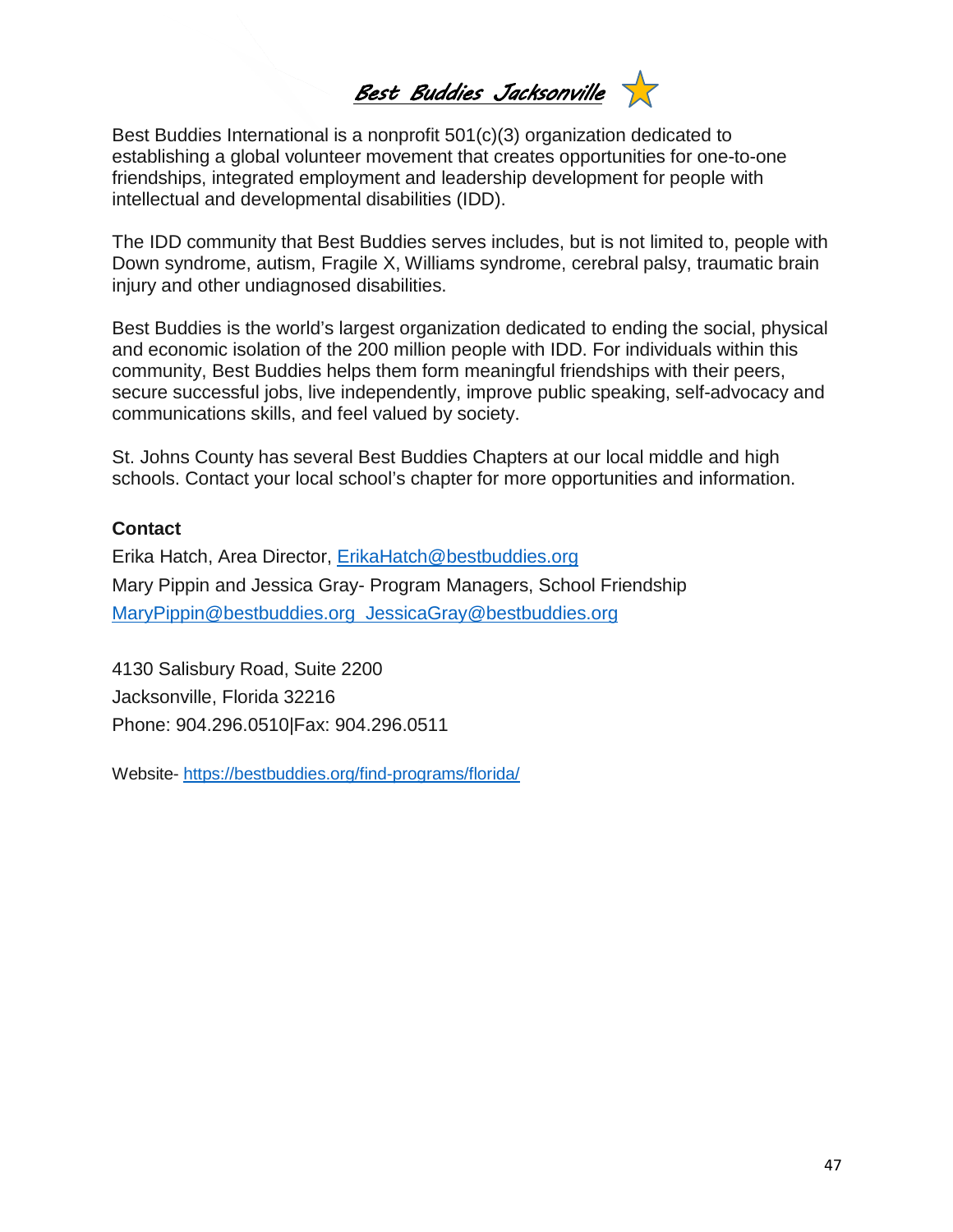<span id="page-51-0"></span>*Children's Medical Services (CMS)* 

Children's Medical Services is a collection of special programs for eligible children with special needs. We have a variety of services for expecting moms, newborn babies, infants and toddlers, school-aged children, adolescents and young adults. All of our services are provided by highly qualified physicians, nurses, social workers and other health care providers around the state. Through our family-centered programs, we make sure your child gets the care he or she needs.

Our specialty programs fall within several categories:

- Child [Protection &](http://www.floridahealth.gov/AlternateSites/CMS-Kids/families/child_protection_safety/child_protection_safety.html) Safety for infants, children, and adolescents who have been alleged to be abused or neglected
- Child & Family [Information](http://www.floridahealth.gov/AlternateSites/CMS-Kids/families/child_family_info/child_family_info.html) for families seeking information about parenting, family care and support, and overall well-being of your child
- Early Intervention / Child [Development](http://www.floridahealth.gov/AlternateSites/CMS-Kids/families/early_steps/early_steps.html) for [eligible](http://www.cms-kids.com/families/early_steps/eligibility.html) young children whose development is behind their peers and the families of those children
- Newborn [Screening](http://www.floridahealth.gov/AlternateSites/CMS-Kids/families/newborn_screening/newborn_screening.html) for expectant parents and parents of newborn babies

#### **Contact**

Jacksonville Area Office

910 North Jefferson St. Jacksonville, Florida 32209-6810 (800) 340-8354 (904) 360-7070 Fax: (904) 798-4568

Counties Served**:** Baker, Clay, Duval, Nassau, and St. Johns Counties

Website- <http://www.floridahealth.gov/AlternateSites/CMS-Kids/>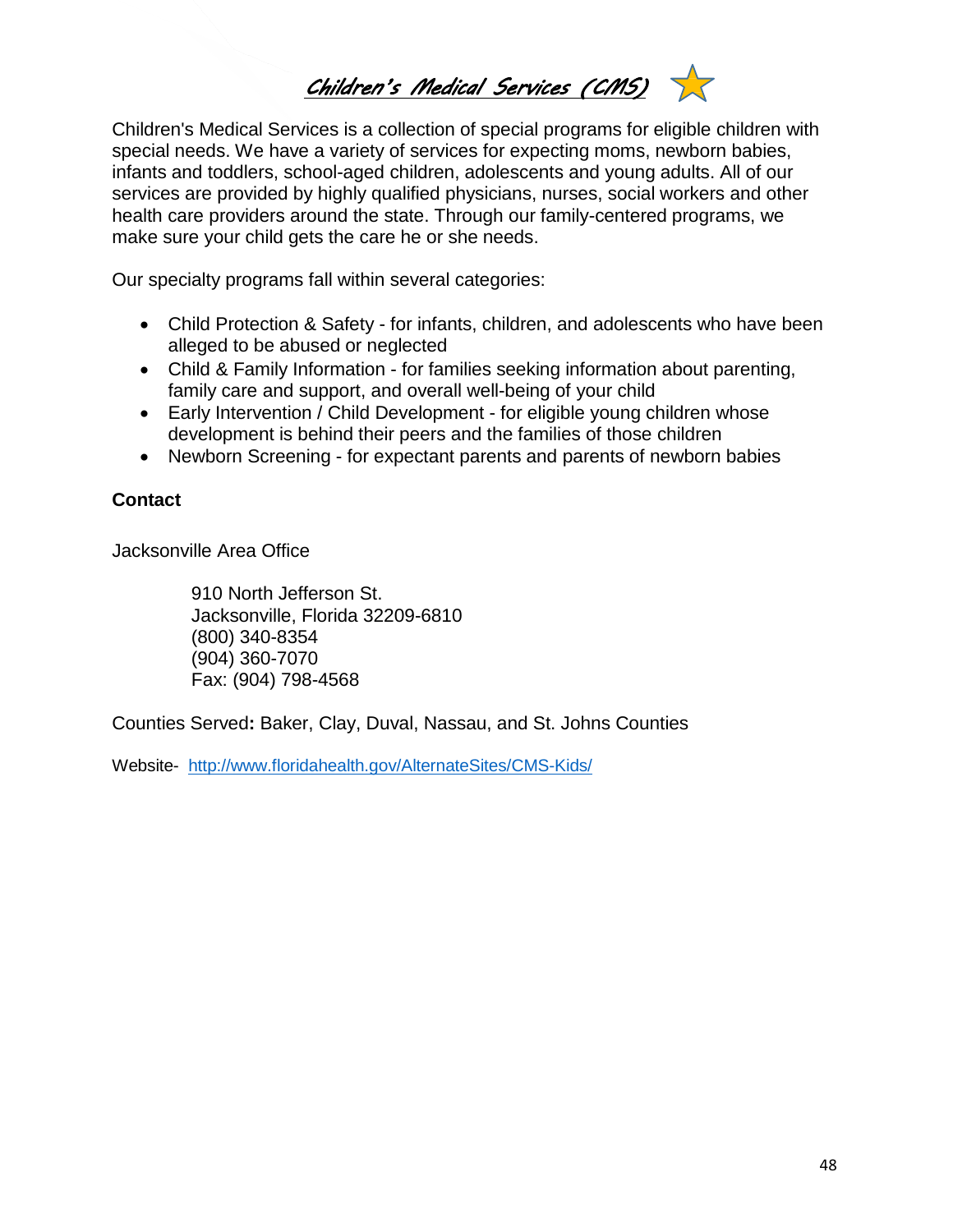# <span id="page-52-0"></span>*Florida Diagnostic and Resource Learning System- Northeast Florida Educational Consortium (FDLRS-NEFEC)*

The FDLRS network provides diagnostic and instructional support services to district exceptional student education programs statewide. FDLRS/NEFEC is an integral part of district efforts to provide quality services to the educational community through implementation of state educational goals and priorities.

Center activities focus on enhancement of learner outcomes, increased student achievement, partnerships between families and professionals, early childhood identification and evaluation, professional development, assistive and instructional technology and interagency collaboration. Services are available to district, agency, community and other personnel working with students with disabilities and their families.

FDLRS provides services under the following four functions:

- [Child](http://www2.nefec.org/fdlrs/childfind/) Find Early Childhood Screening and Service Planning
- Human Resource [Development](http://www2.nefec.org/fdlrs/hrdservices/) (HRD) Professional Development and Support for Teachers
- Parent [Services](http://www2.nefec.org/fdlrs/parent/) Partnerships between Families and Schools Training and **Support**
- [Technology](http://www2.nefec.org/fdlrs/technology/) Instructional, Assistive and Communication Technology Support and Training

Serving Baker, Bradford, Flagler, Putnam, St. Johns, and Union Counties, and the Florida School for the Deaf and the Blind (FSDB).

#### **Contact**

Jennifer Middleswart, [middleswartj@nefec.org](mailto:middleswartj@nefec.org)

Website- <http://www2.nefec.org/fdlrs/>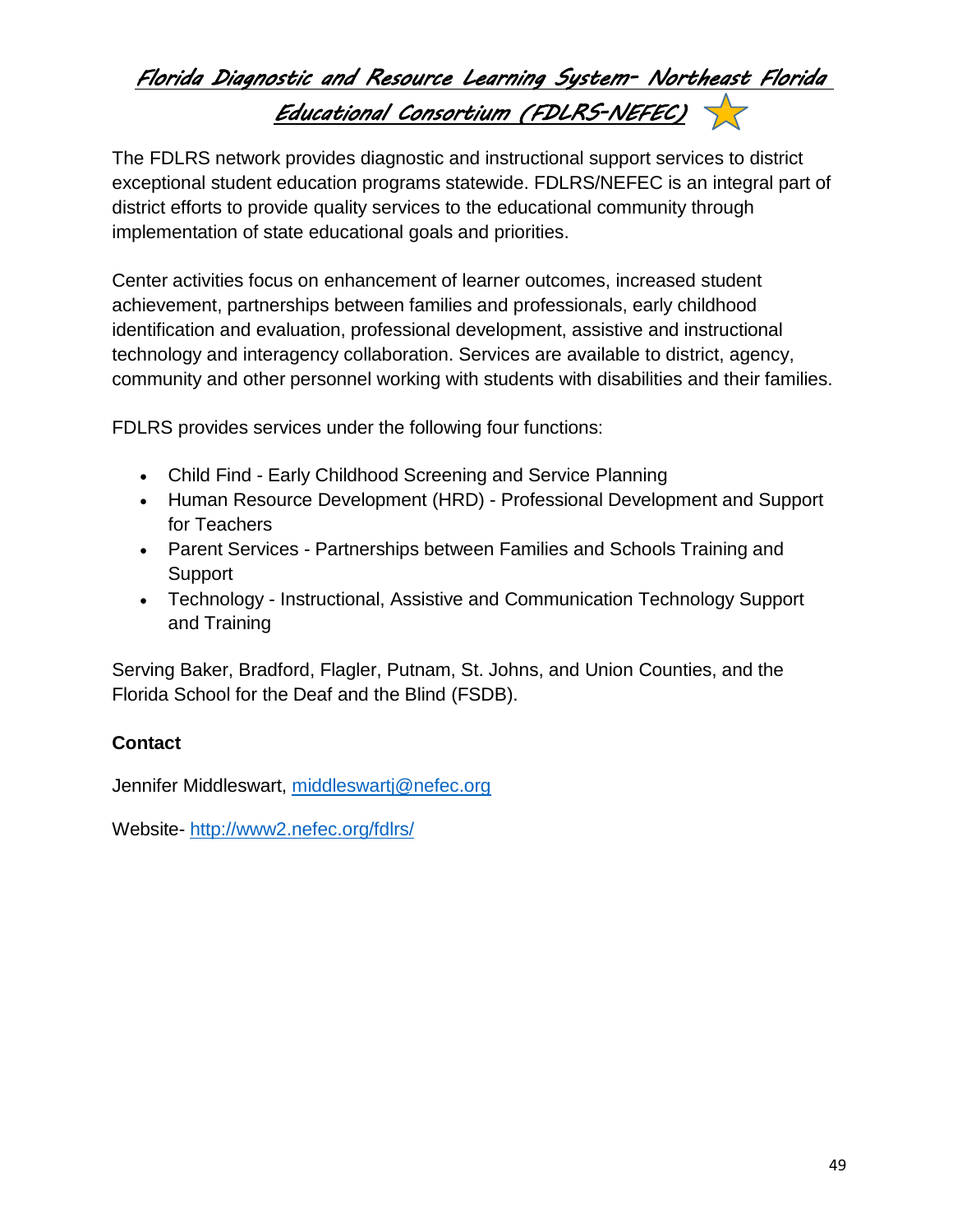<span id="page-53-0"></span>*Florida Department of Education Secondary Transition Page* 

Resources directly from the FDOE regarding secondary transition include:

- What transition planning is
- Contact information
- State laws and regulations
- Florida and national resources
- Technical assistance
- Related projects
- Employment first

Website- [http://www.fldoe.org/academics/exceptional-student-edu/secondary](http://www.fldoe.org/academics/exceptional-student-edu/secondary-transition.stml)[transition.stml](http://www.fldoe.org/academics/exceptional-student-edu/secondary-transition.stml)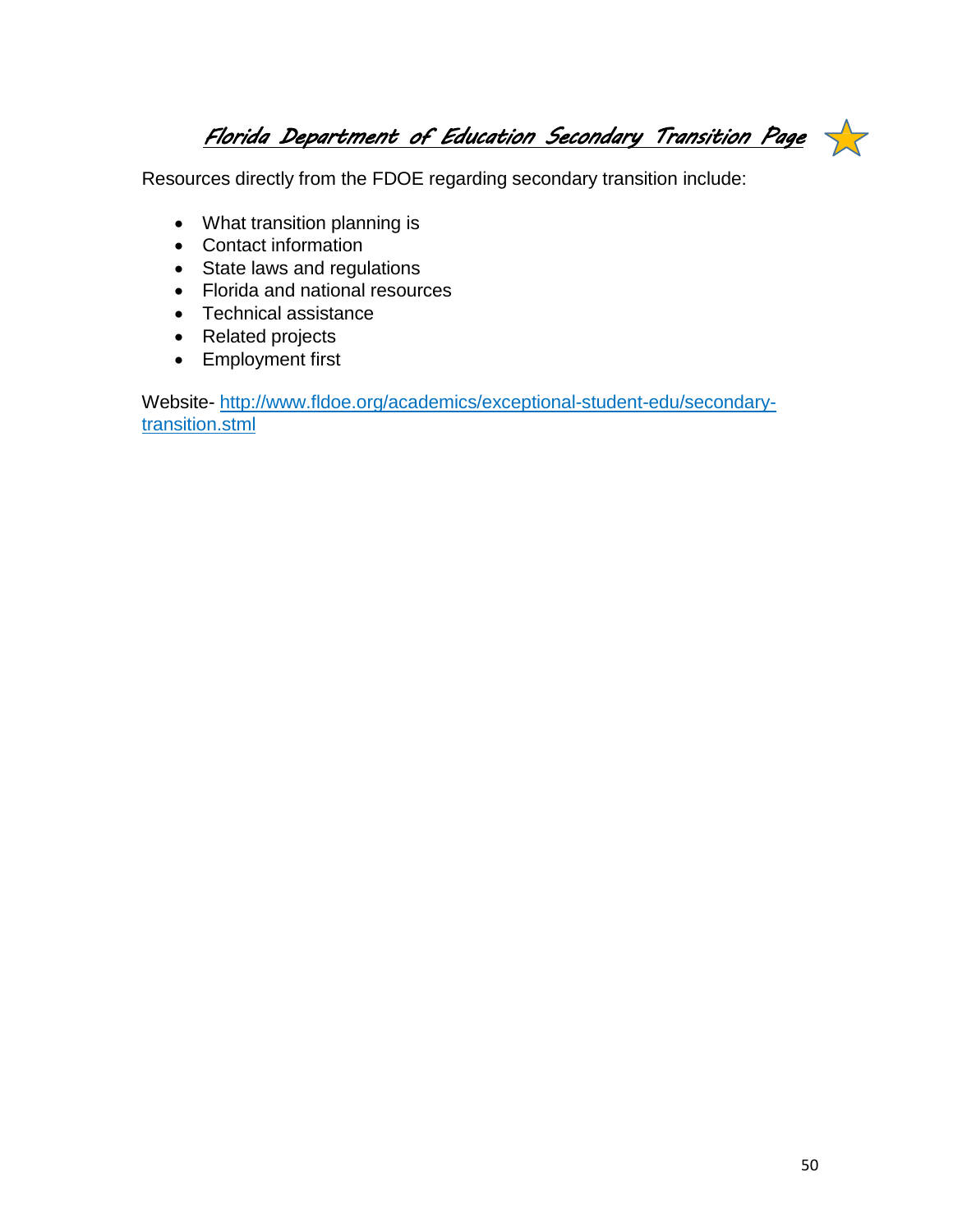# *Resource Materials and Technology Center for the Deaf/Hard of Hearing (RMTC-D/HH)*

A statewide discretionary project of the FLDOE-BEESS, serves as the coordinating unit for accessible materials including captioned and signed videos, professional development books, and other reference materials. On-site training and technical assistance to school districts, families, and other professionals working with students who are deaf/hard of hearing. Services provided by request and at no cost to the school, district, or organization.

#### **Websites**

[www.rmtcdhh.org](http://www.rmtcdhh.org/)

#### **Contact**

Cara Wilmot, [cara.wilmot@rmtcdhh.org](mailto:cara.wilmot@rmtcdhh.org) 1-800-356-6731 207 San Marco Avenue St. Augustine, Florida 32084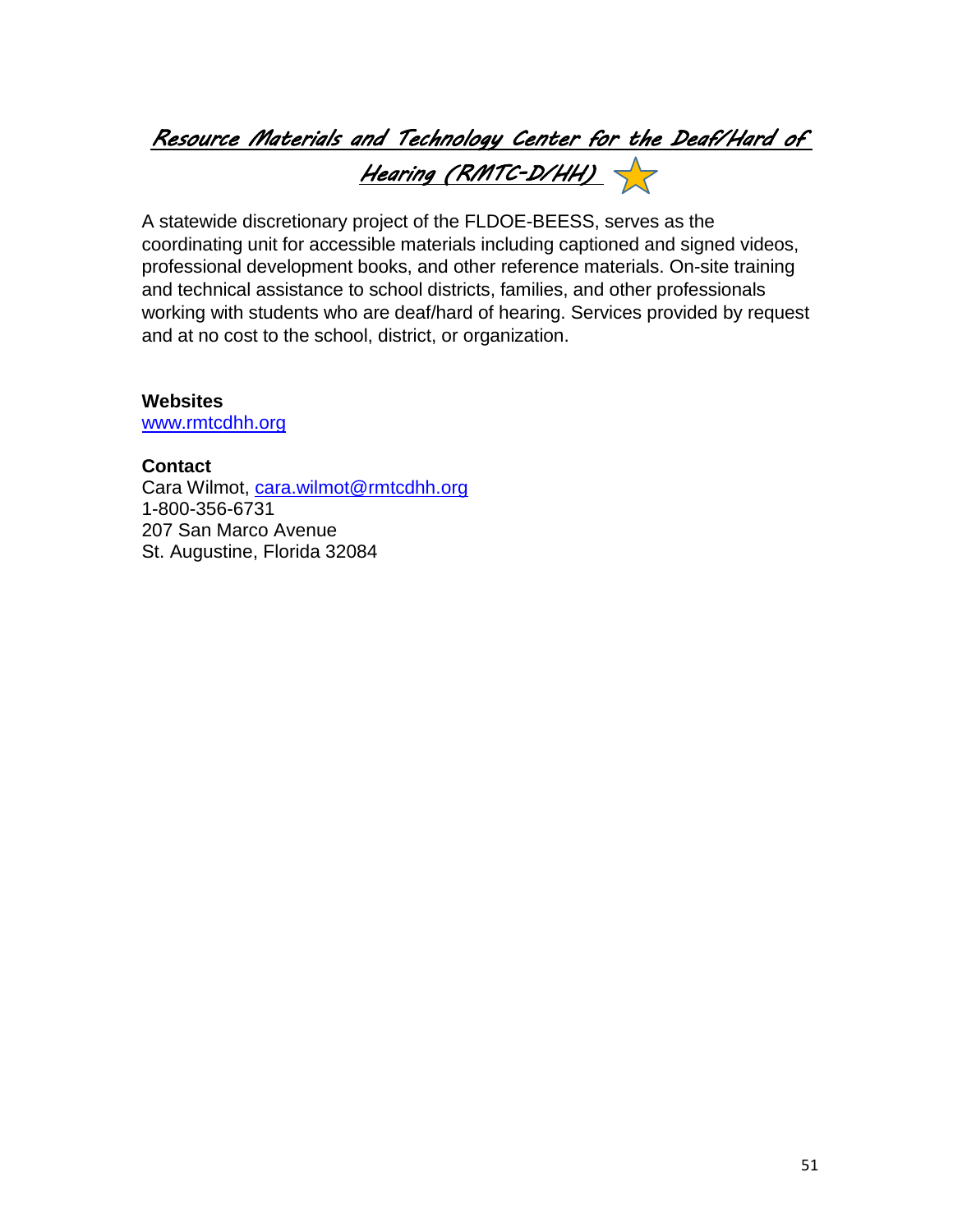# <span id="page-55-0"></span>Employment

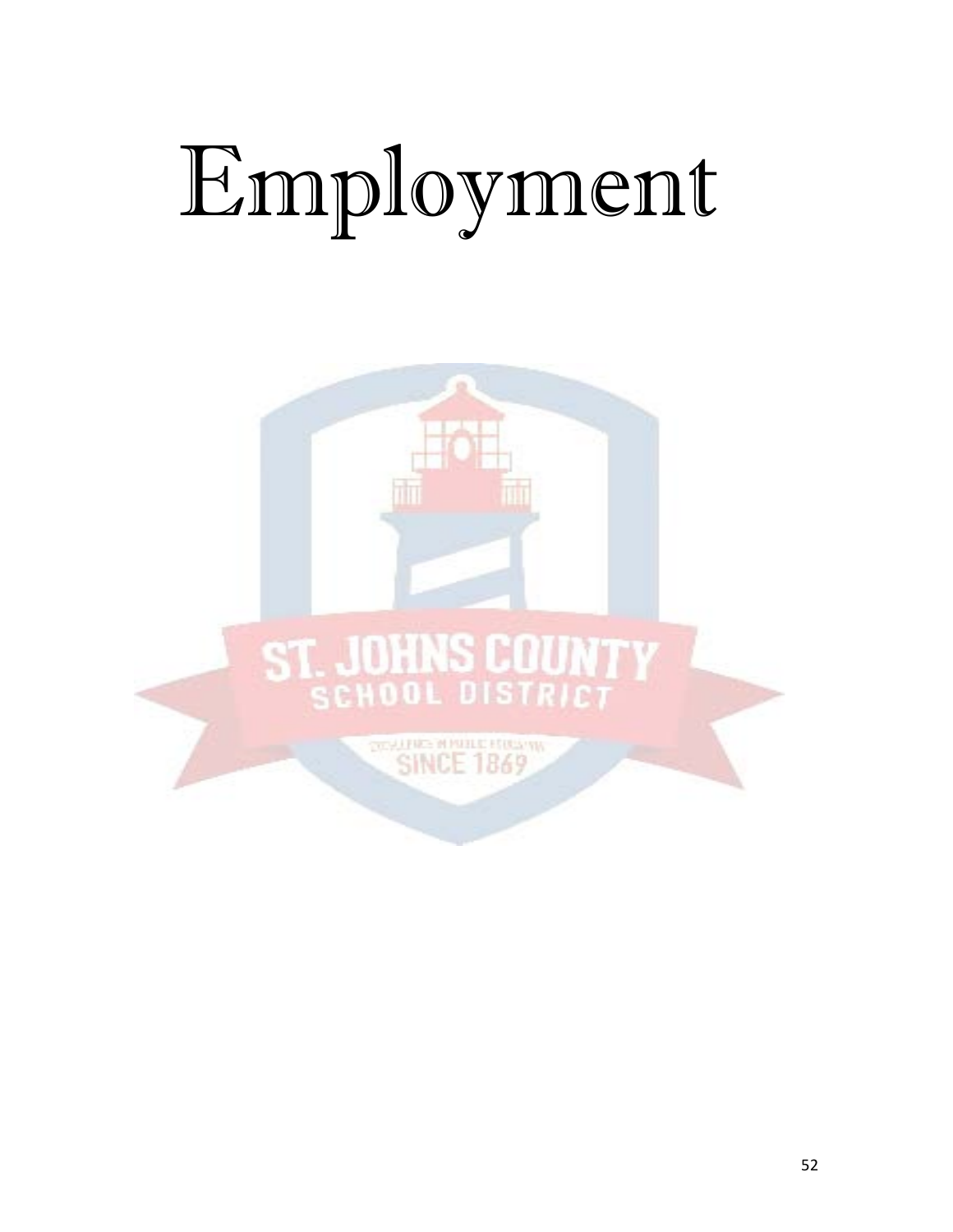<span id="page-56-0"></span>

The Disability Resource Coordinator helps you access the services and programs that impact your ability to gain, return to, or retain employment and meet your career objectives. When you connect with a Disability Resource Coordinator, we can assist by:

- $\triangleright$  Giving you access to services at career centers
- $\triangleright$  Connecting you with other resources for disabled workers in the community
- $\triangleright$  Providing opportunities to meet with employers who are committed to hiring people with disabilities

#### **Services**

- Career exploration
- Ticket to Work Employment Network
- Trainings/workshops
- Job search
- Resume writing
- Internships and job shadowing
- Summer employment

#### **Connect with a Disability Specialist:**

[disabilityspecialist@careersourcenefl.com](mailto:disabilityspecialist@careersourcenefl.com)

#### **Or visit the local office:**

CareerSource Northeast Florida 525 SR 16, Ste 109 St. Augustine, Florida 32084 (904) 819-0231

Website: <http://www.careersourcenortheastflorida.com/Home.aspx>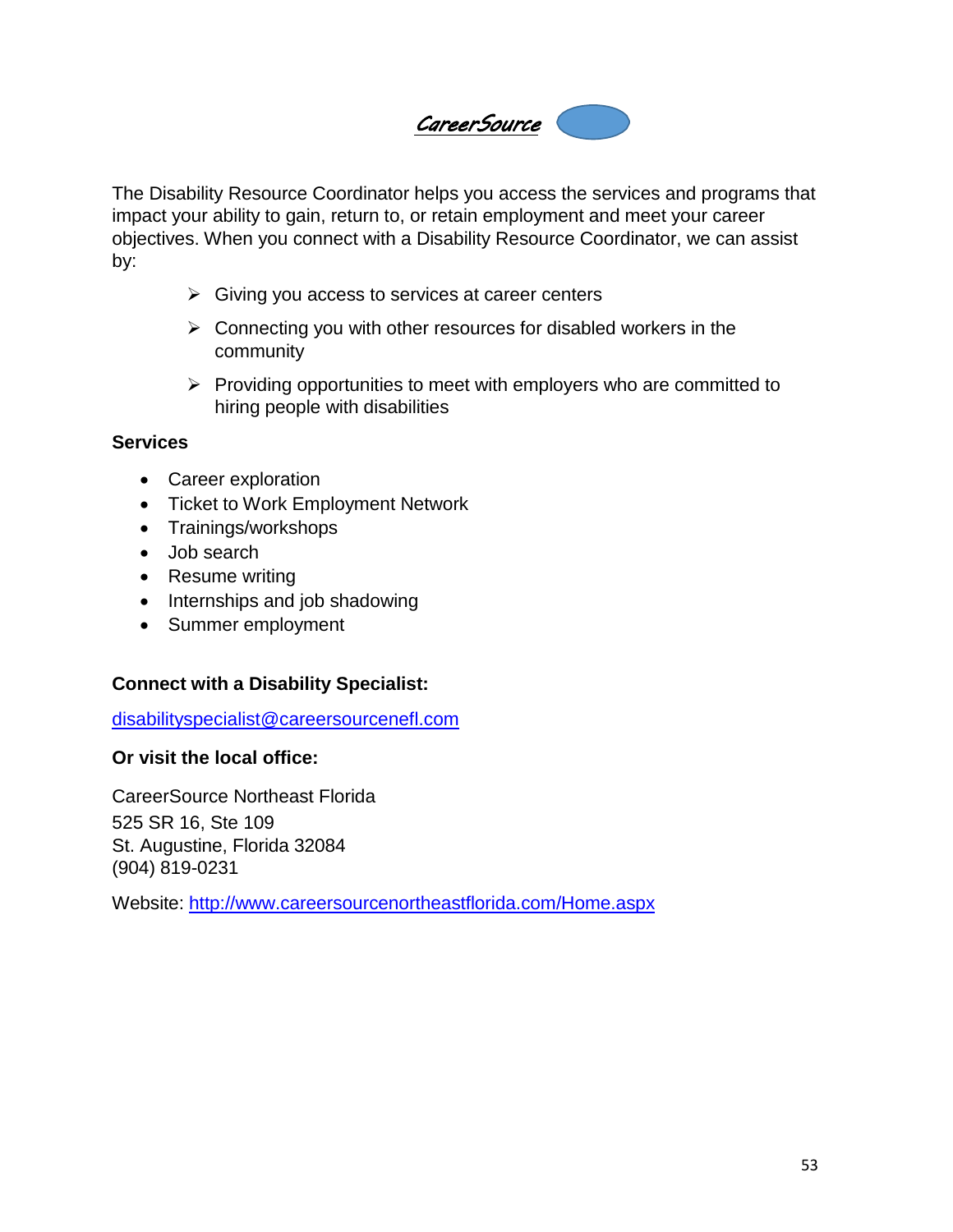<span id="page-57-0"></span>*Florida Abilities Work and Employ Florida Marketplace* 

The goal of these two agencies to is assist adults with disabilities in finding quality jobs in the community. Job seekers are able to receive information on:

- Finding a job
- Creating a resume
- Education and Training
- Youth Services
- Senior Services

Collaboration occurs with:

- CareerSource
- Vocational Rehabilitation,
- Agency for Persons with Disabilities,
- Division of Blind Services,
- The Able Trust
- Brain Injury Association of Florida
- Florida Alliance for Assistive Services and Technology
- Florida Association of Rehabilitation Facilities
- Florida Commission for the Transportation Disadvantaged
- Florida Department of Children and Families
- Florida Department of Economic Opportunity
- Florida Department of Exceptional Student Education and Student Services
- Florida Developmental Disabilities Council
- Florida Independent Living Council
- Florida Telecommunications Relay, Inc
- and other national resources for adults and youth with disabilities...

#### **Websites:**

<https://www.employflorida.com/vosnet/Default.aspx>

[https://abilitieswork.employflorida.com/vosnet/Default.aspx#](https://abilitieswork.employflorida.com/vosnet/Default.aspx)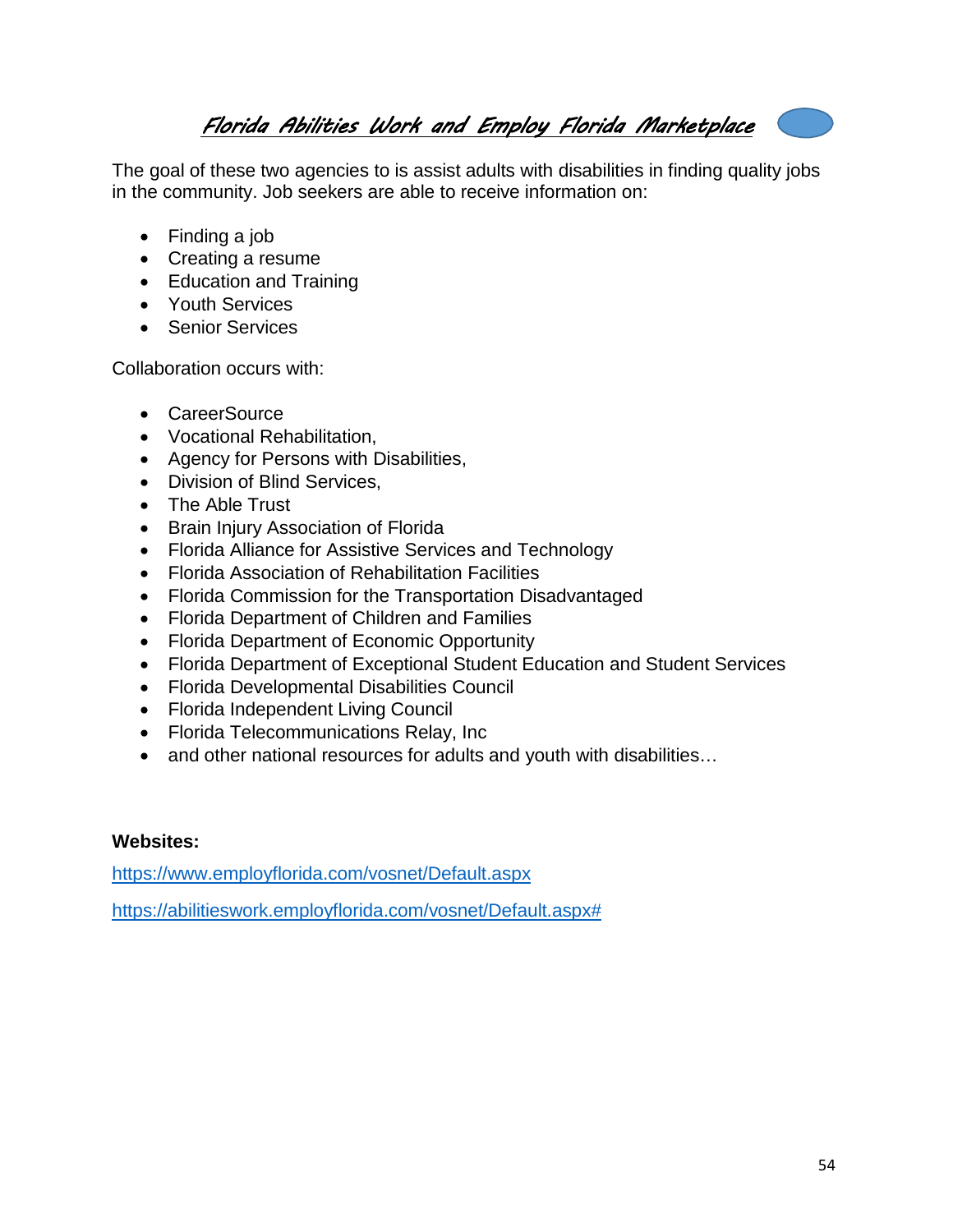<span id="page-58-0"></span>

Please refer to the "Agencies" section for more information on employment. The agencies identified with the " (symbol also assist with helping adults and youth with disabilities train for and find various types of employment.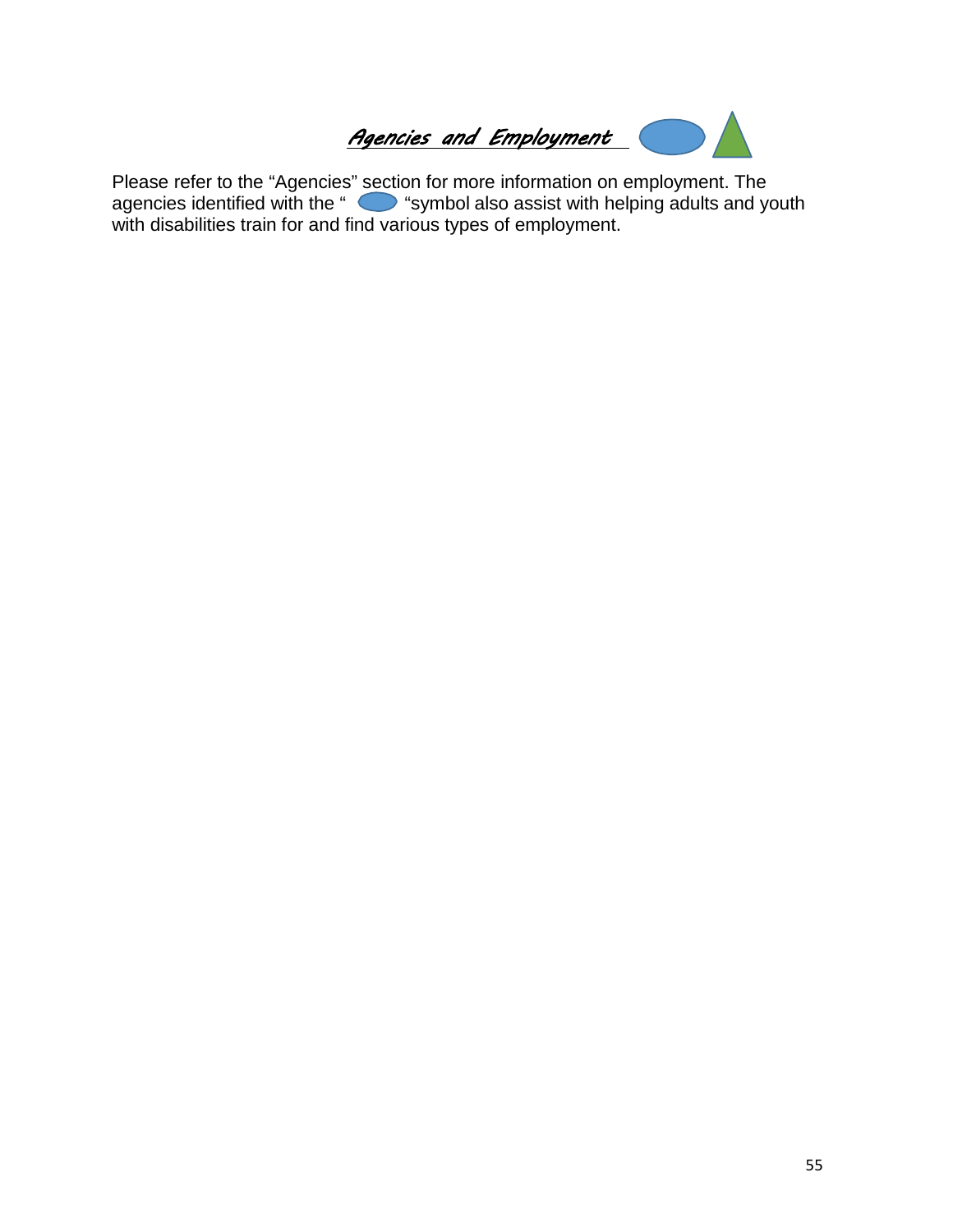# <span id="page-59-0"></span>Transportation

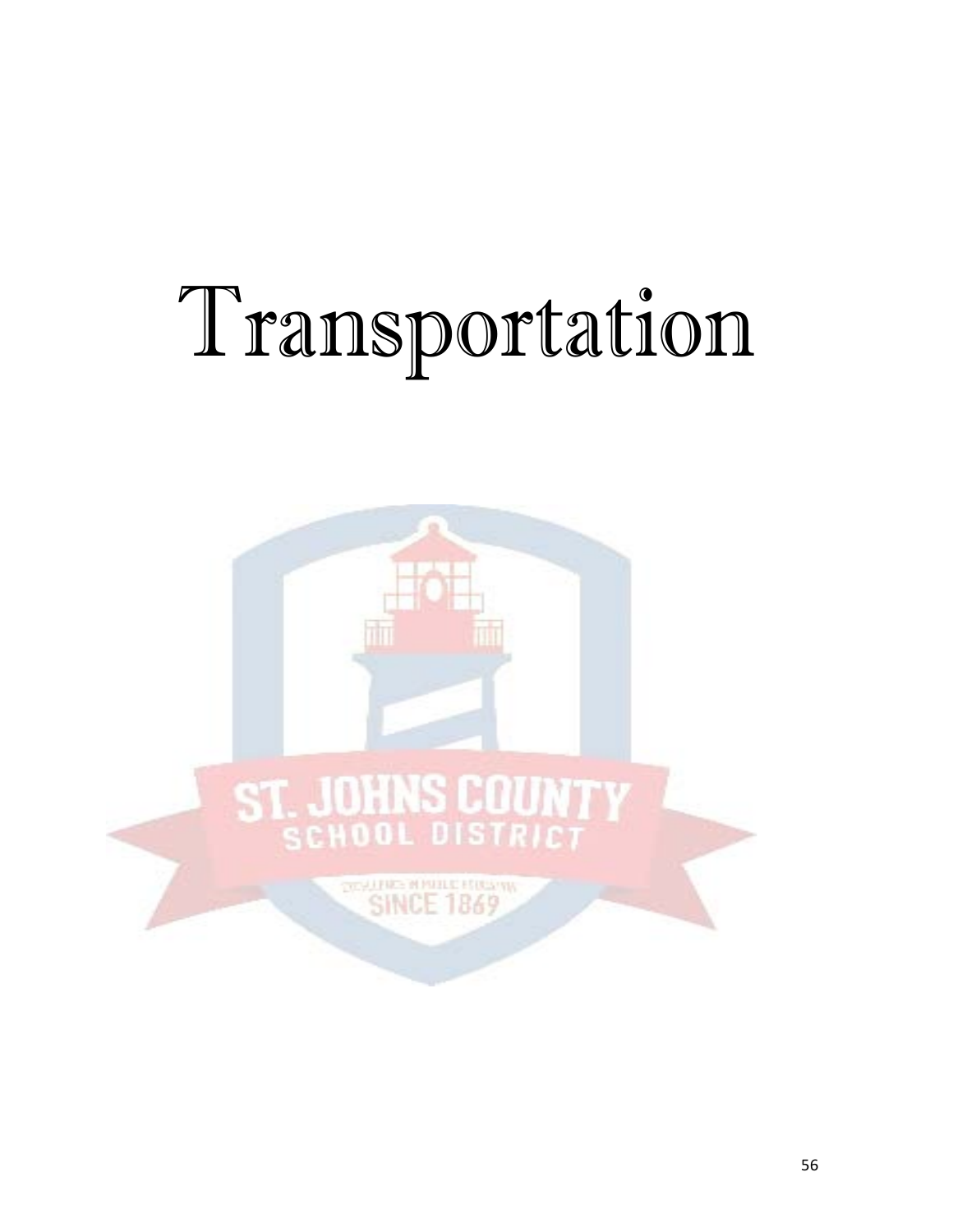<span id="page-60-0"></span>

#### **Sunshine Bus**

The Sunshine Bus, St. Johns County's public transportation service, operated in partnership with the St. Johns County Board of County Commissioners. Please call Sunshine Bus Manager George Hesson at (904) 209-3716.

<http://www.sunshinebus.net/>

#### **Mobility Resources**

The COA transportation department offers mobility resources and information regarding transportation services, direction on connecting with public transit networks throughout Northeast Florida, planning for driving retirement, travel training and driver safety courses. Please call George Hesson at (904) 209-3716 for more information.

<http://www.coasjc.com/>

#### **Para- Transit**

Paratransit services for residents who are transportation disadvantaged and/or are over 60 years of age. Call COA Transportation Services Manager Christy Sandy at (904) 209-3714 for more information. <http://www.coasjc.com/>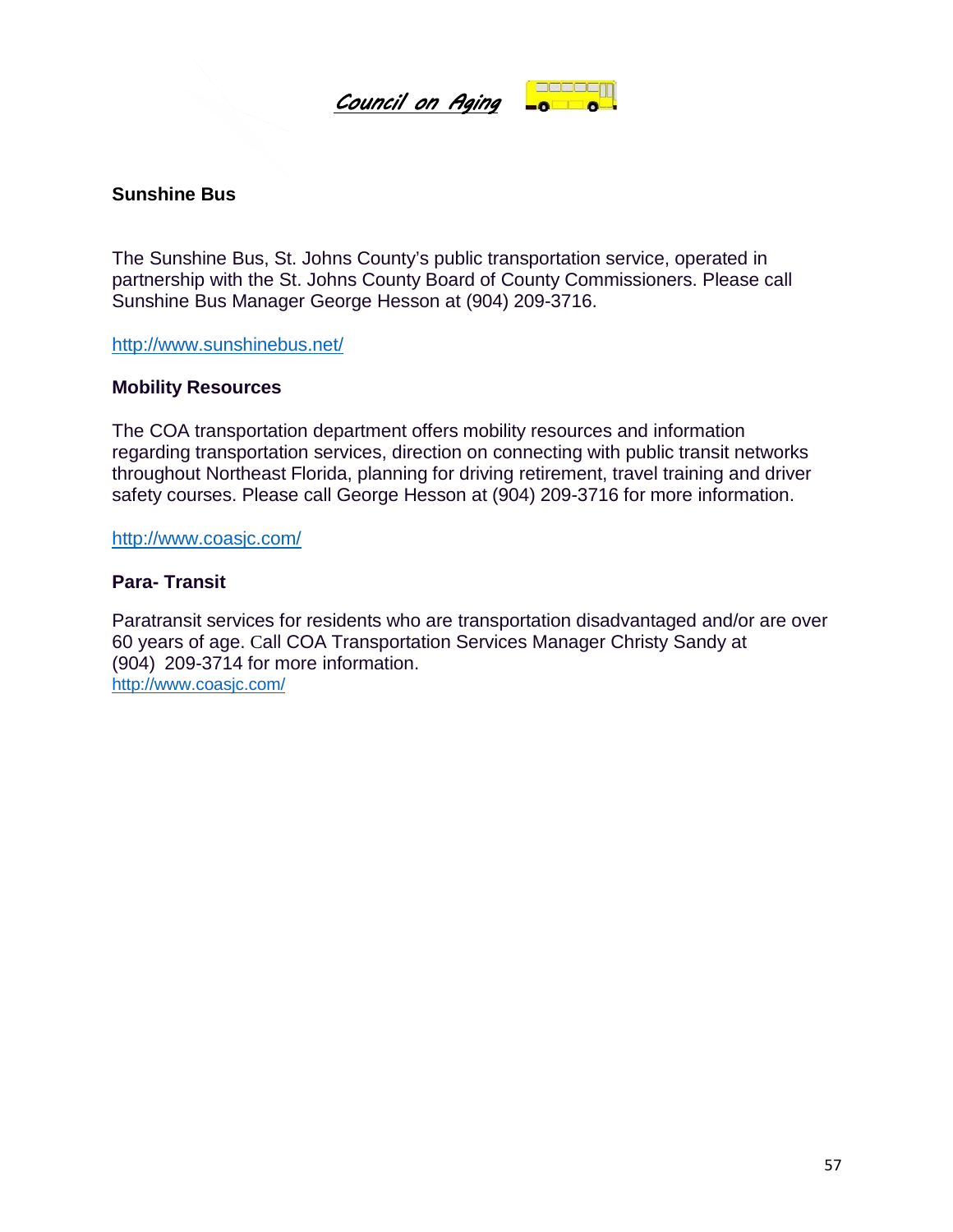# <span id="page-61-0"></span>*Jacksonville Transportation Authority*

The Jacksonville Transportation Authority, an independent state agency serving Duval County, has multi-modal responsibilities. JTA designs and constructs bridges and highways and provides varied mass transit services. These include express and regular [bus service,](http://www.jtafla.com/schedules/bus-schedules/) community shuttles for a neighborhood ride, a downtown [Skyway](http://www.jtafla.com/schedules/skyway/) monorail, the Trolley service, the [Stadium Shuttle](http://www.jtafla.com/schedules/gameday-xpress/) for various sporting events at Jacksonville Stadium, [Paratransit](http://www.jtafla.com/schedules/paratransit/) for the disabled and elderly, and Ride [Request](http://www.jtafla.com/schedules/paratransit/) on demand services.

**BEBRET** 

Website: <http://www.jtafla.com/>

#### **JTA ADMINISTRATION**

121 W. Forsyth St., Suite 200 Jacksonville, FL 32202 **Phone** (904) 630-3181 **Fax** (904) 632-5218

#### **Regional Travel Training**

The On the Move Regional Travel Training Program is a FREE service that will help you learn how to use the transportation options that are available to you.

The Travel Trainer will work with you in either a one-on-one or small group setting to teach you the travel skills that you will need to get where you need to go safely and independently. The Travel Trainer will work with you until you are capable and confident to travel your route on your own.

#### **For more information and to sign up for travel training:**

Call: 904-265-8940 Email: [jperez@mtm-inc.net](mailto:jperez@mtm-inc.net)

Website: <http://www.jtafla.com/riding-jta/getting-started/regional-travel-training/>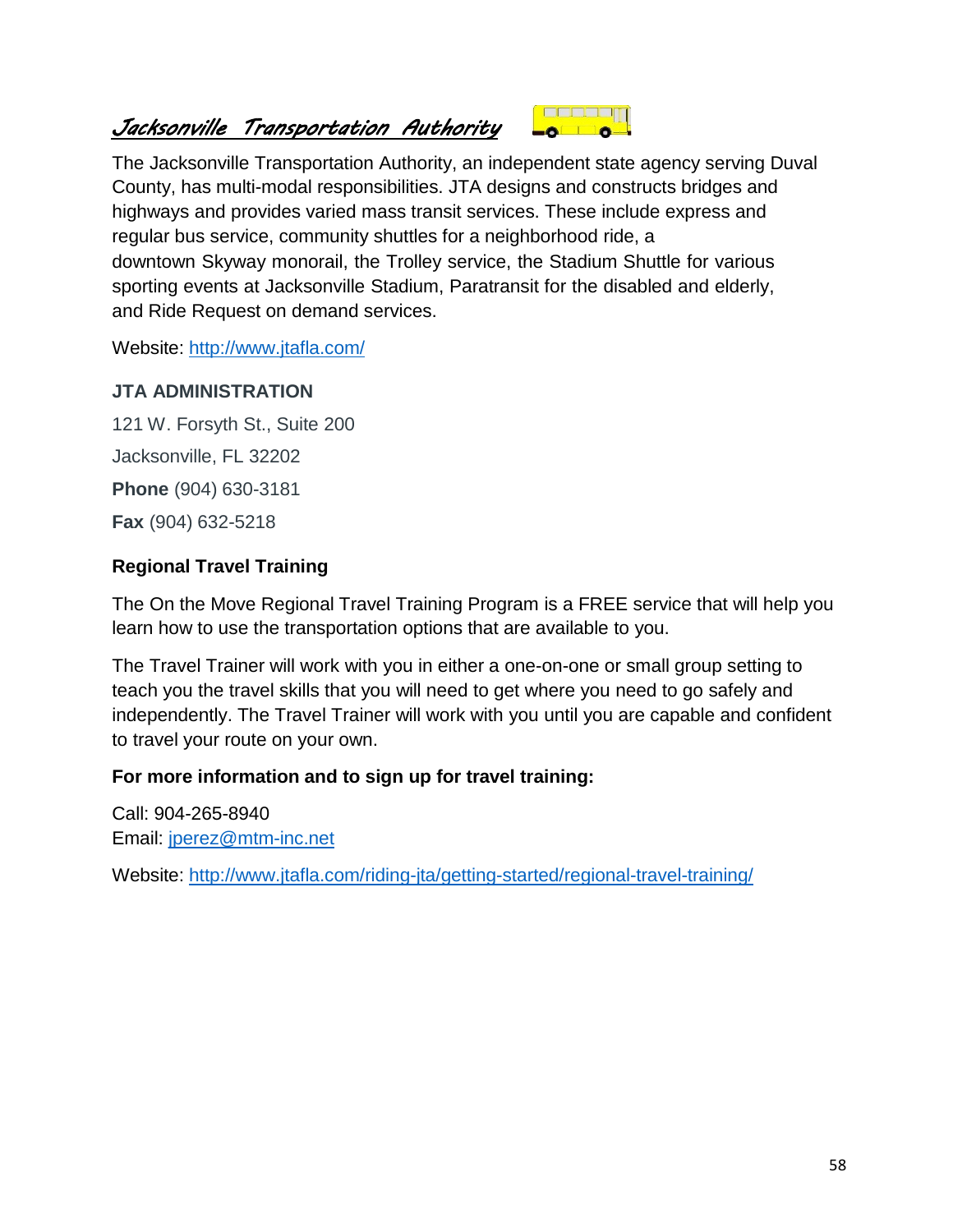<span id="page-62-0"></span>

Please refer to the "Agencies" section for more information on transportation. The agencies identified with the **source and symbol also assist with helping adults and** youth with disabilities plan for and utilize public transportation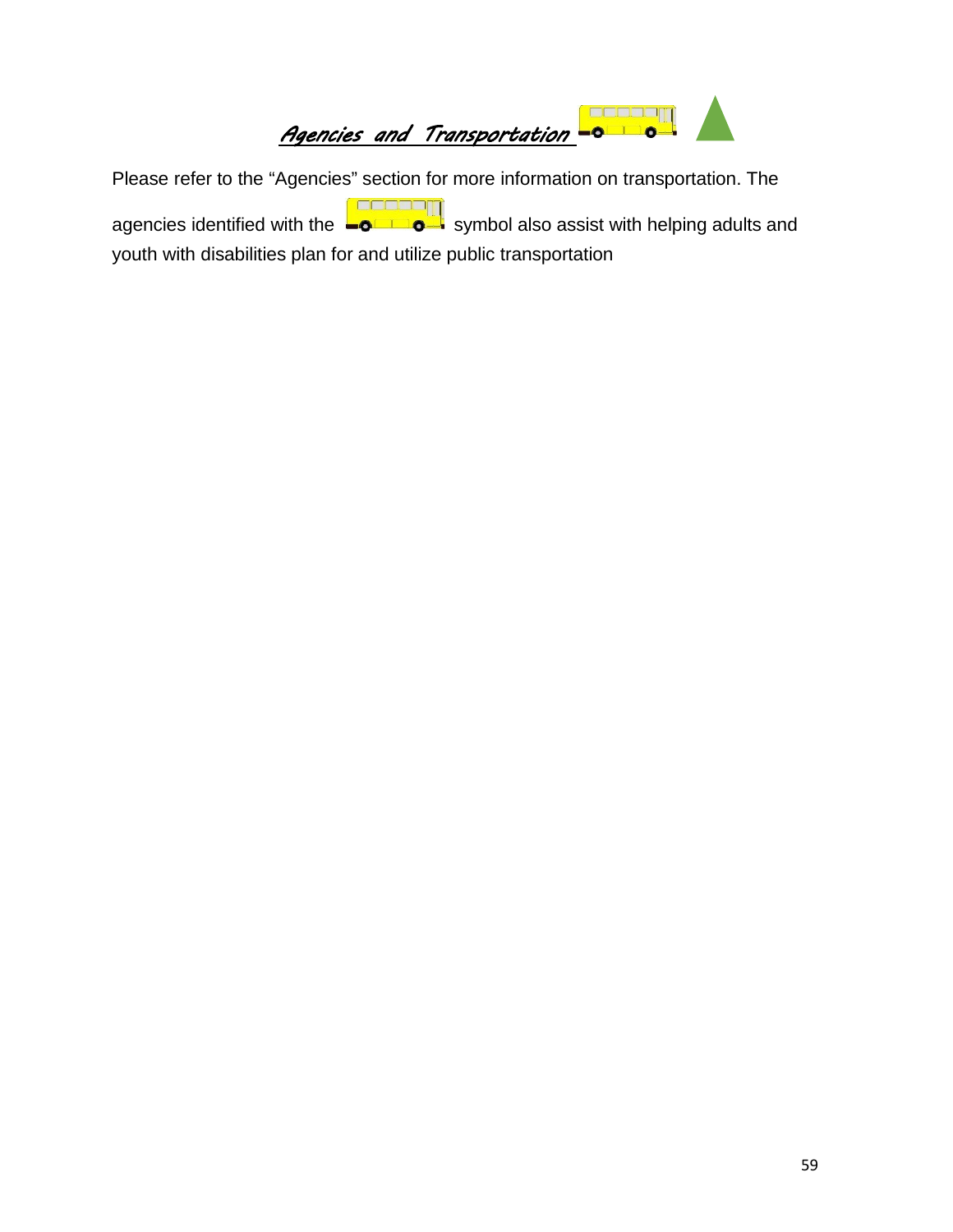# <span id="page-63-0"></span>Housing

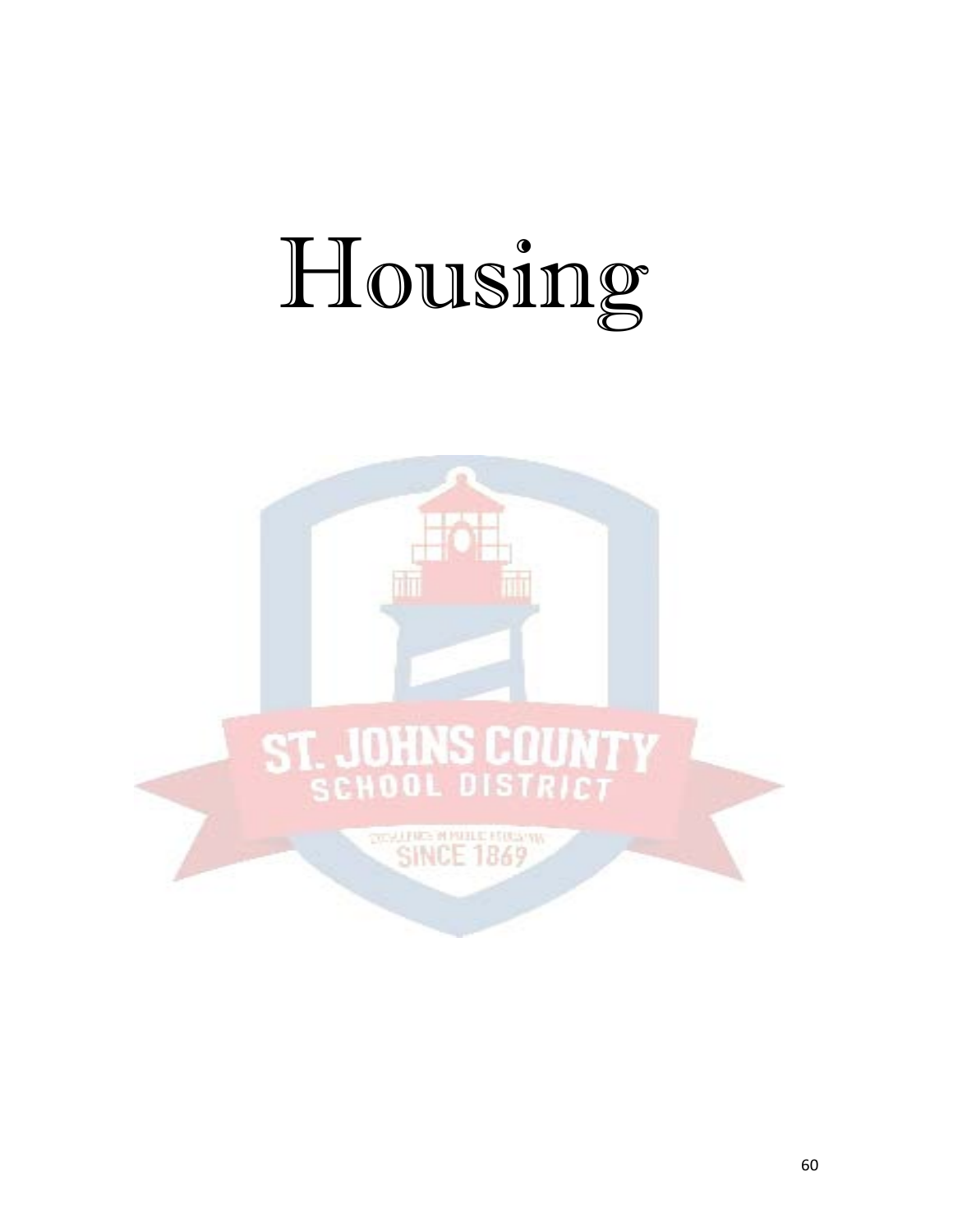<span id="page-64-0"></span>

St. Augustine Center for Living is a well-maintained facility situated on 14 wooded acres in beautiful St. Augustine, Florida that has provided lodging and activities for developmentally disabled adults since 1980.

The St. Augustine Center for Living's mission is to address all aspects of the personal, social and emotional development of the residents we serve with the assistance of professionals and direct care staff. It is our goal to provide each resident with the opportunity to attain as much personal independence and self-reliance as possible in the least restrictive environment, thus assuring that each resident reaches his/her maximum functioning potential.

The St. Augustine Center for Living is committed to delivering programs and services of a habilitative and rehabilitative nature that addresses the individual needs of developmentally disabled adults, who require supervision because of a demonstrated dependence concerning their inability to perform independent life-skills or social functions.

#### **Contact**

Bill and Karen Walters Phone: (904) 797-5027

E-Mail: [SACL01@bellsouth.net](mailto:SACL01@bellsouth.net)

Mailing Address: 5155 U.S. 1, South St. Augustine, Florida 32086

Website- <http://staugcenterforliving.com/>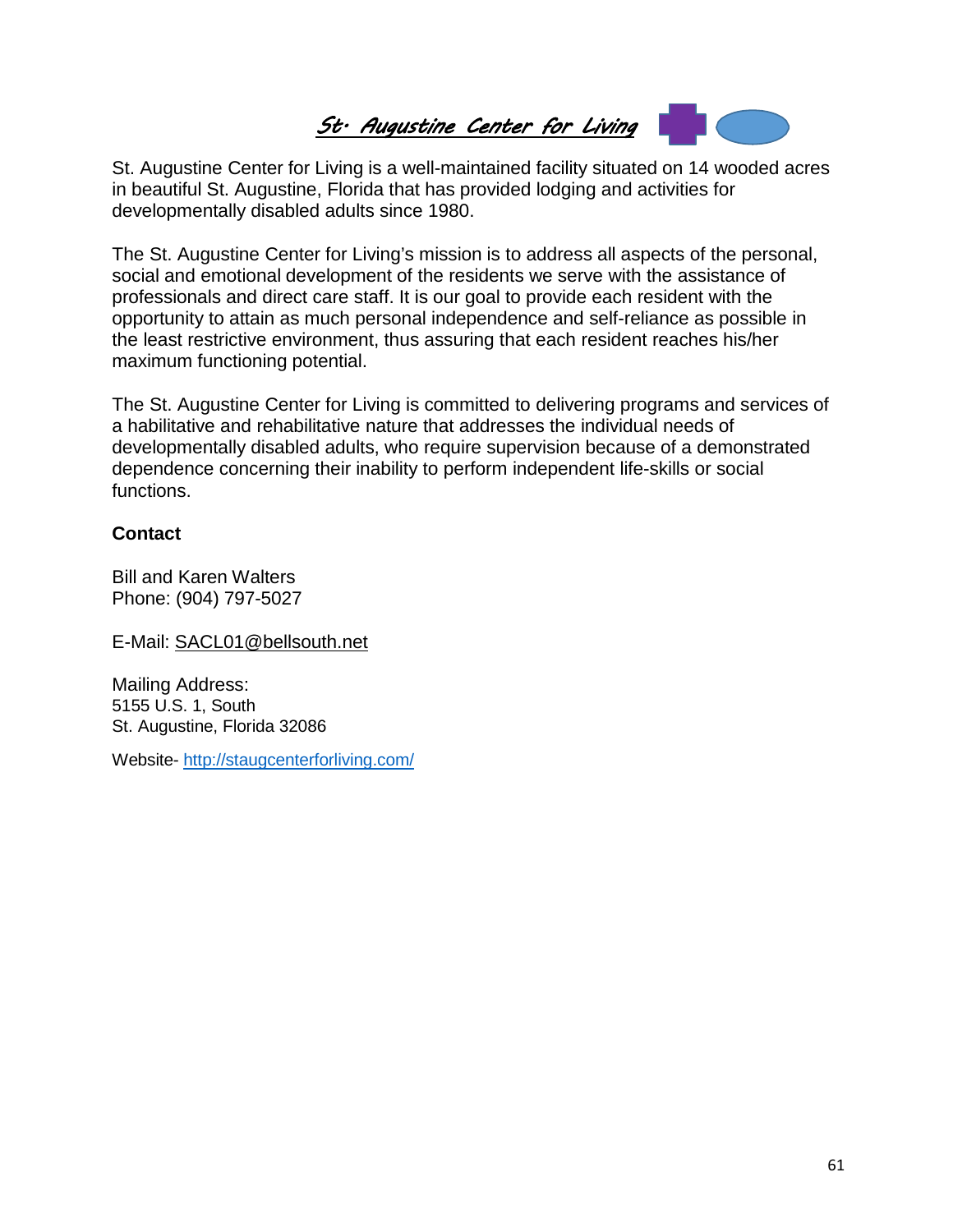# <span id="page-65-0"></span>*Elder Source*

Persons with disabilities and their caregivers face many challenges in finding assistance. The Aging and Disability Resource Center ADRC HelpLine will work with you to find in-home care or community assistance programs. We have relationships with a number of agencies to give you support including, but not limited to, these listed below:

- Centers for Independent [Living Resources](http://www.rehabworks.org/cil_map.shtml) such as Independent Living Resource [Center Jacksonville](http://www.rehabworks.org/cil_map.shtml) and the Center for Independent Living in Volusia County
- The [ARCs](http://www.thearc.org/)
- Agency for Persons with [Disabilities](http://apd.myflorida.com/)
- National Council on [Independent](http://www.ncil.org/) Living

#### **Contact**

Susan Alevy, Director of Planning and Programs [Susan.alevy@myeldersource.org](mailto:Susan.alevy@myeldersource.org)

ADRC HelpLine Hours: Monday through Friday, 8 a.m. to 6 p.m. Call: Local: 904.391.6699 Toll Free: 888.242.4464 Hearing or visually impaired call Florida Relay Services at 7-1-1

Website - <https://www.myeldersource.org/>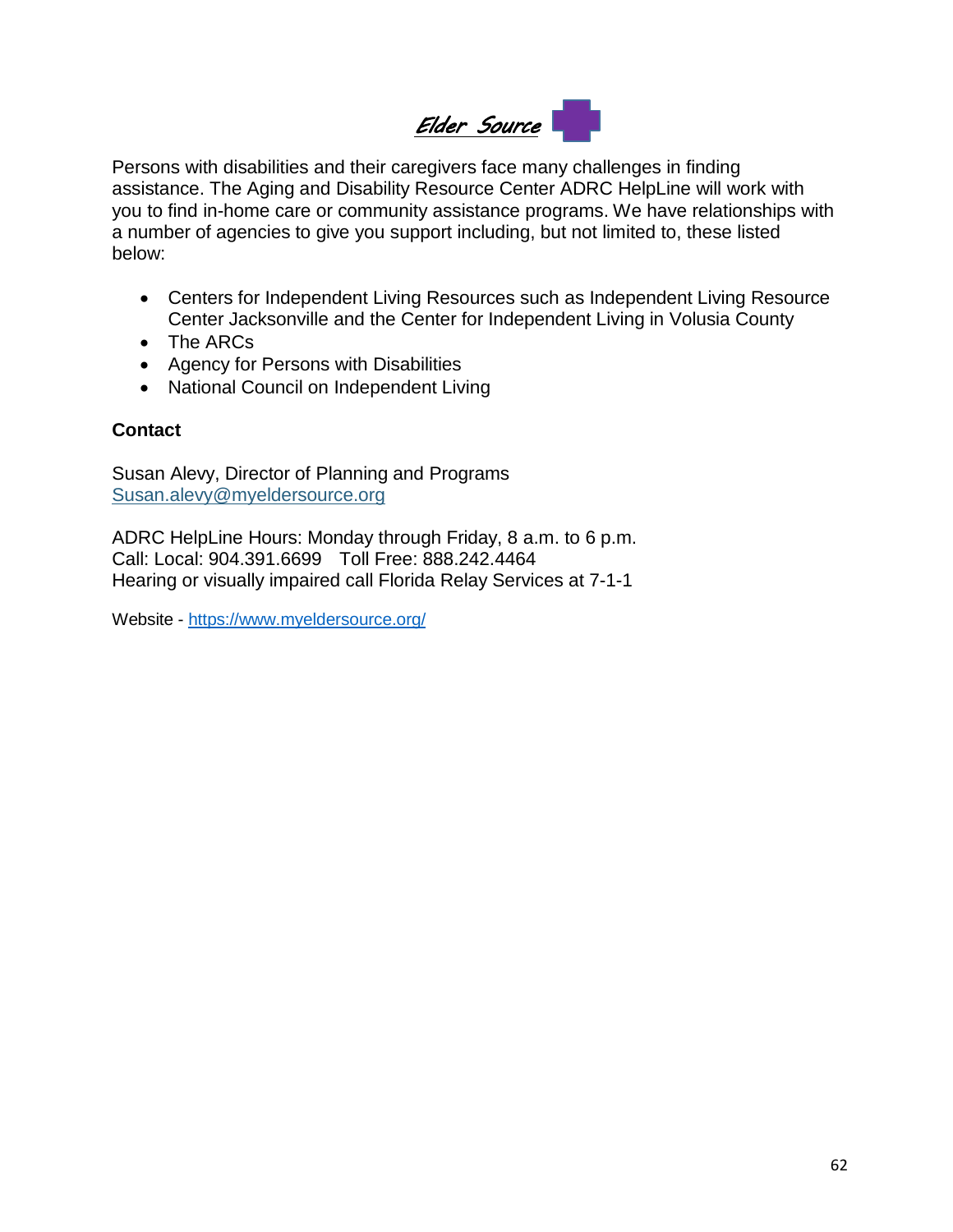<span id="page-66-0"></span>

The Arc Jacksonville Village, located within eight miles of Atlantic Ocean beaches and 14 miles from the Jacksonville urban core, is surrounded by suburban leisure facilities, schools, libraries, public transportation and a bustling commercial corridor with a wide variety of job opportunities. This vibrant environment cultivates optimal independent living where residents are seen, treated and respected as adults. Residents determine their daily activities, coming and going as they please. The Arc Jacksonville Village lifestyle encourages independent living, promotes socializing and sharing among community members AND promotes community engagement to enjoy the educational, employment and recreational opportunities found in the thriving metropolitan Jacksonville area. The Arc Jacksonville Village provides residents opportunities to be a part of the Jacksonville community in a way that has previously not been possible. The Arc Jacksonville has several additional residential options available to suit the needs and lifestyles of residents.

#### **Contact**

Dr. Crystal Makowski, C.R.C., Ed.D. Vice President, The Arc Jacksonville Village 904.355.0155 [cmakowski@arcjacksonville.org](mailto:cmakowski@arcjacksonville.org)

Website- <http://www.arcjacksonville.org/thearcvillage/>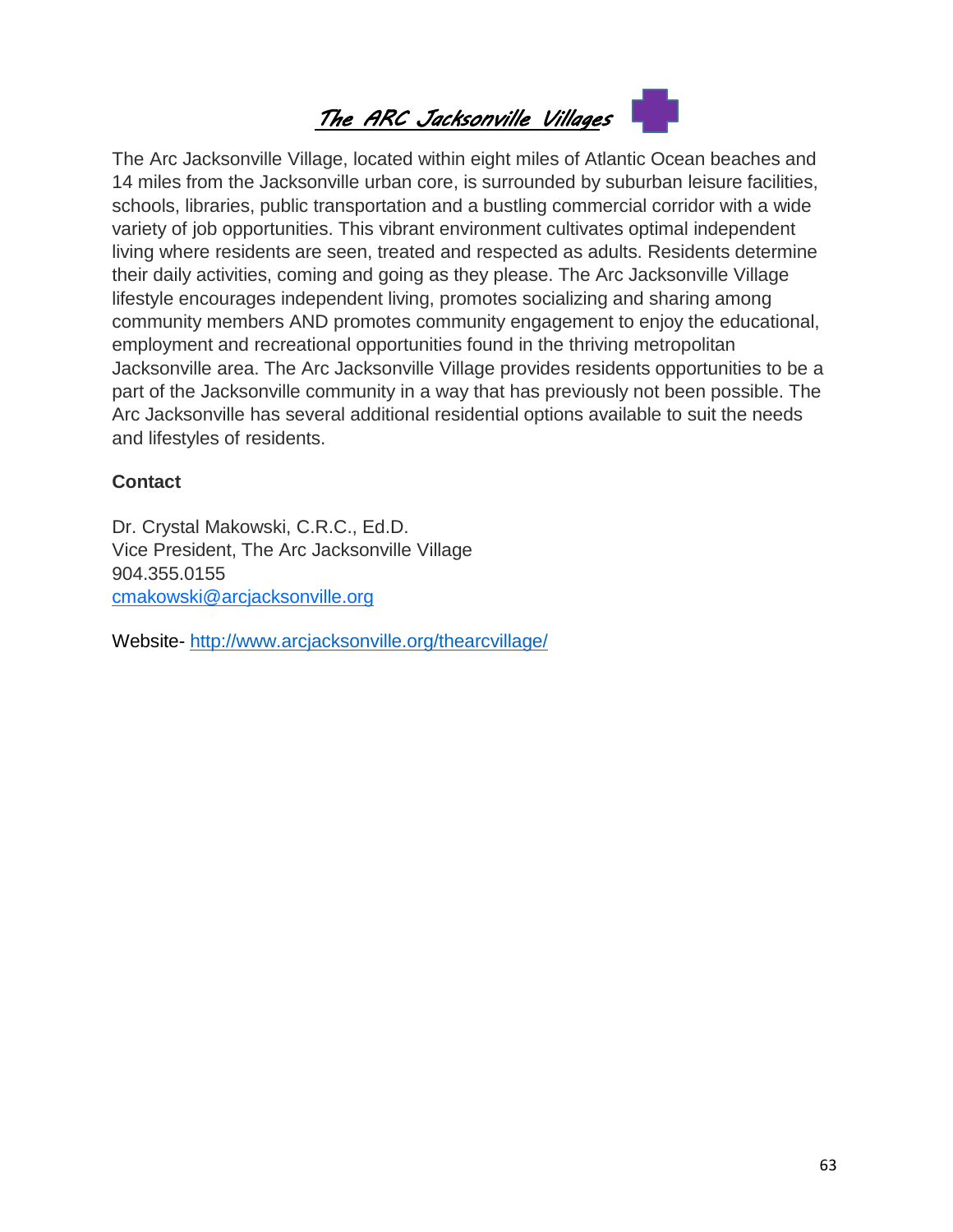# *The Florida Supportive Housing Coalition*

Founded in 2001, the Florida Supportive Housing Coalition is a statewide organization dedicated to fostering the development of supportive housing for various special needs populations, including: the elderly, veterans, young people aging out of the foster care system, persons with a disability, persons with mental illness, those experiencing or at risk of homelessness, ex-offenders, and other special needs populations.

The Florida Supportive Housing Coalition provides advocacy and education in order to increase housing opportunities for extremely low income persons with special needs. Over forty leading Florida organizations, providers and advocates of housing and services to special needs populations have come together as the Florida Supportive Housing Coalition (FSHC). Founded in 2001, the Coalition is committed to creating long-term, independent housing solutions for people with special needs in Florida.

#### **Contact**

Debi Redding, Program Coordinator Emergency Services and Homeless Coalition of St. Johns County, Inc PO Box 3422 St Augustine, Florida 32085-3422 Phone 904-824-6623 Fax 904-824-6361 [homelesscoalition@comcast.net](mailto:homelesscoalition@comcast.net)

**Website**- <http://fshc.org/wp2/>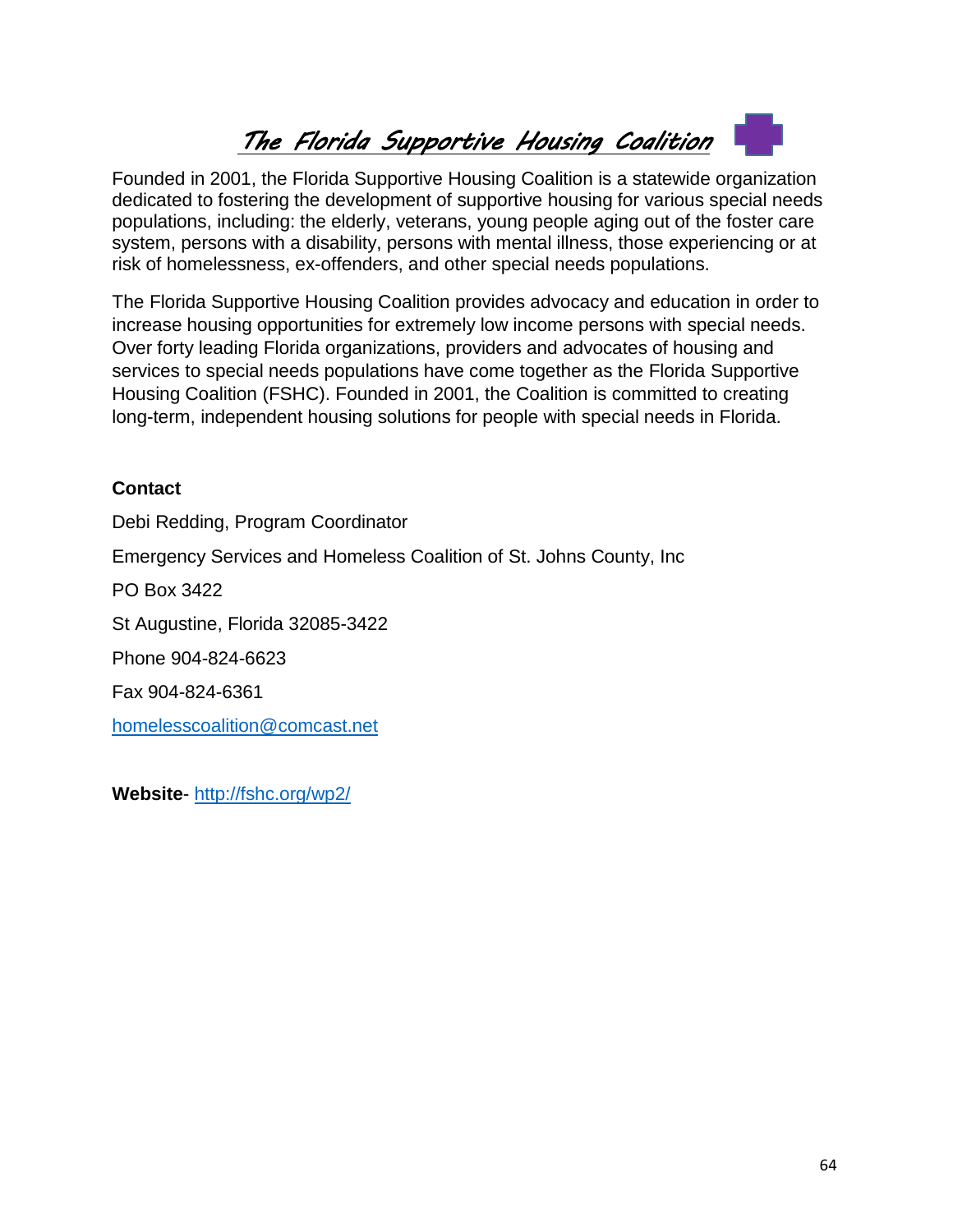*Other Housing Information*

#### <span id="page-68-0"></span>**U.S Department of Housing and Urban Development**

An agency that oversees federal programs designed to help Americans with their housing needs. HUD seeks to increase home ownership, support community development, and increase access to affording housing free from discrimination.

**Website**- http://portal.hud.gov/hudportal/HUD?src=/states/florida

#### **St. Johns Housing Partnership**

The St. Johns Housing Partnership is committed to promoting safe, decent and affordable housing in north Florida. We do this by creating links between the public and private sectors on projects that create low- and moderate-income housing, rebuild neglected homes and neighborhoods, thus benefiting disadvantaged areas and enhancing community economic and social development.

Located at: 525 West King Street St. Augustine, Fl 32084

**Website**- <http://www.sjhp.org/>

#### **Habitat for Humanity, St. Johns County**

Equal housing opportunity for all persons, regardless of race, color, national origin, religion, sex, familial status, marital status, or disability, is a fundamental policy of Habitat for Humanity of St. Augustine/St. Johns County. Habitat for Humanity is committed to diligence in assuring equal housing opportunities and nondiscrimination to all aspects of its housing financing activities.

**Website-** <http://www.habitatstjohns.org/projects/>



<span id="page-68-1"></span>Please refer to the "Agencies" section for more information on housing. The agencies identified with the " " " " " symbol also assist with helping adults and youth with disabilities plan for their living needs.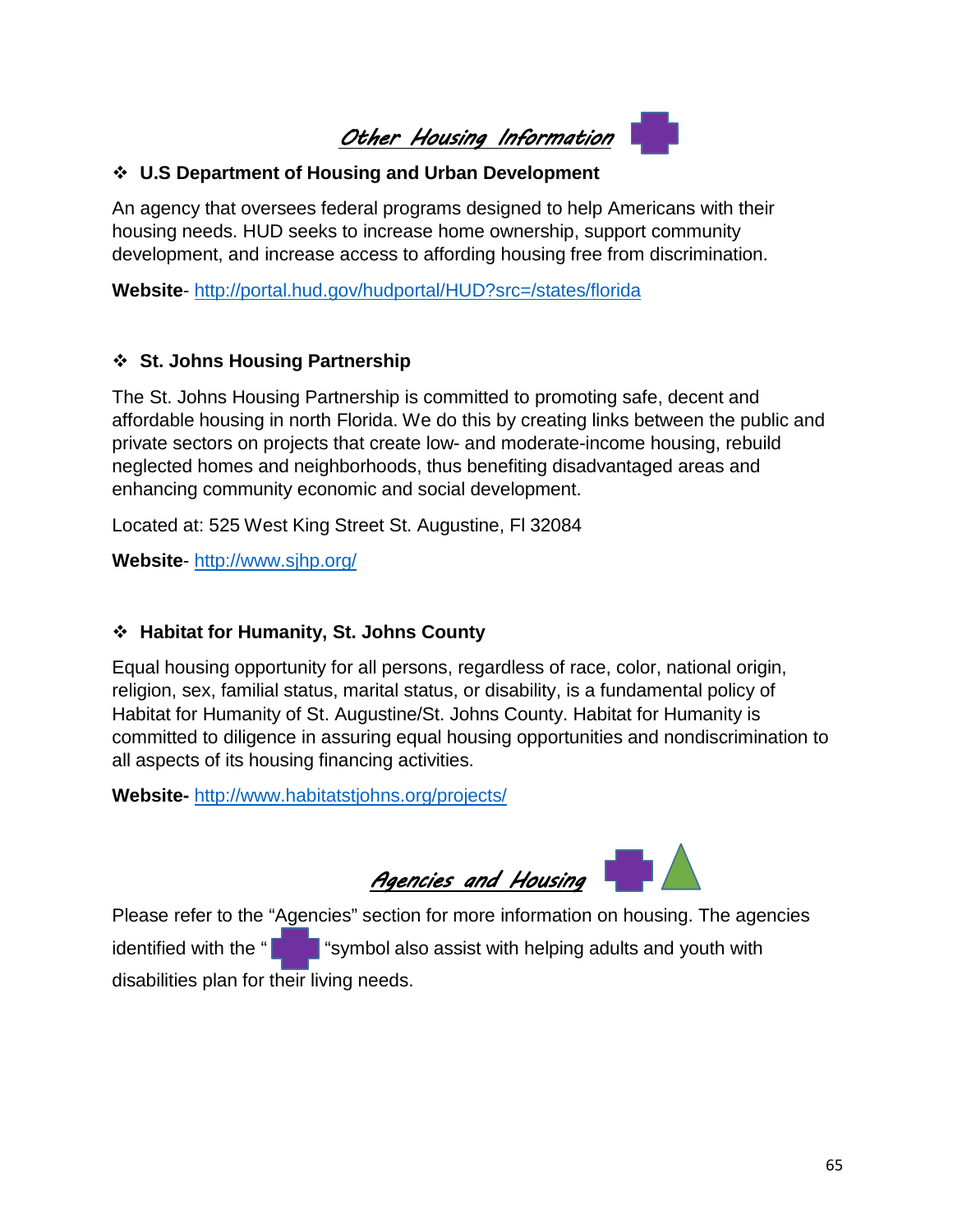| <b>Student Services</b> |                                                  |              |                                        |
|-------------------------|--------------------------------------------------|--------------|----------------------------------------|
| Kelly Battell           | <b>Director for Student Services</b>             | 904-547-7536 | kelly.battell@stjohns.k12.fl.us        |
| Jessica DeVoe           | <b>Executive Secretary</b>                       | 904-547-7797 | jessica.devoe@stjohns.k12.fl.us        |
| Lin Biller              | <b>Coordinator for Student Services</b>          | 904-547-7679 | lin.biller@stjohns.k12.fl.us           |
| Dana Chapman            | <b>Confidential Staff Secretary</b>              | 904-547-7598 | dana.chapman@stjohns.k12.fl.us         |
| <b>Chris Stone</b>      | A.S.S.I.S.T. Liaison                             | 904-547-7589 | christopher.stone@stjohns.k12.fl.us    |
| Jan Caban               | <b>Family Services Facilitator</b>               | 904-547-7587 | jan.caban@stjohns.k12.fl.us            |
| Kim McNickle            | Family Advocate                                  | 904-547-7593 | kim.mcnickle@stjohns.k12.fl.us         |
| <b>Yvonne Ross</b>      | <b>District Social Worker</b>                    | 904-547-7513 | yvonne.ross@stjohns.k12.fl.us          |
| Christina McKendrick    | <b>District Social Worker</b>                    | 904-547-7720 | christina.mckendrick@stjohns.k12.fl.us |
| Leslie Shugart          | Safe & Drug Free Schools/<br><b>Extended Day</b> | 904-547-7574 | leslie.shugart@stjohns.k12.fl.us       |
| Laura Barkett           | <b>Mental Health Counselor</b>                   | 904-547-7757 | laura.barkett@stjohns.k12.fl.us        |
| Holly Arkin             | Mental Health Counselor                          | 904-547-7719 | holly.arkin@stjohns.k12.fl.us          |